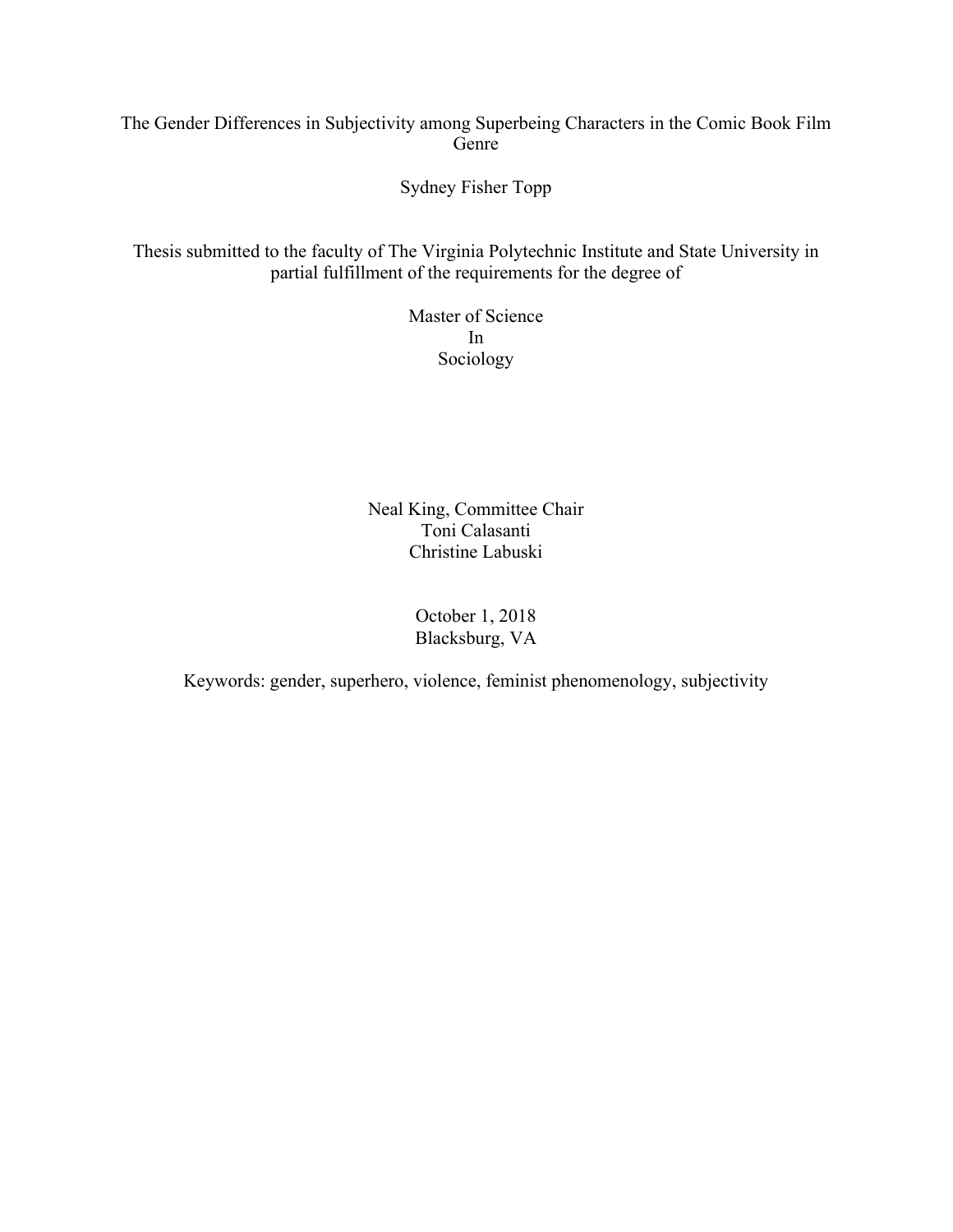## The Gender Differences in Subjectivity among Superbeing Characters in the Comic Book Film Genre

Sydney Fisher Topp

#### **ABSTRACT (Academic)**

This study intends to evaluate the extent to which gender inequality permeates representation in the media. By drawing on the literature of feminist phenomenology I define *subjectivity* as the tendency of characters to interact with the world around them rather than merely have that world act upon them. I use the themes of sexual spectacle, motivation, and violence and protection to evaluate the gender differences among superbeing characters from the DC and Marvel franchises. Through the use of a qualitative content analysis this study has shown that the dichotomous gender hierarchy actively subordinates female superbeing characters through their diminished subjectivity. A character's ability to act upon the world through actbreak motivations, direct capacity for violence, and the protection of others defines them as *subjects*. Conversely, a character's inability to do those actions as well as their instances of sexual spectacle and unmotivated sexual displays in costuming and gender performance relegates them to the role of *object.* The subjectivity score is used to more clearly show a definitive ranking of these characters. Female superbeing characters often hold negative scores. This means that their total deductions from categories that diminish their subjectivity, such as instances of sexual spectacle or revealing costumes, outweigh any points they earn from categories that award them more subjectivity, such as protection/rescuing others. The male characters hold double or triple the scores of their female counterparts, which perfectly highlights the gendered division of the attributes that inform subjectivity. By allowing superbeing characters to transcend gender dichotomy and engage with the full human spectrum of emotion and wellbeing, we could celebrate people as fully human and disrupt the gender normativity that maintains inequality.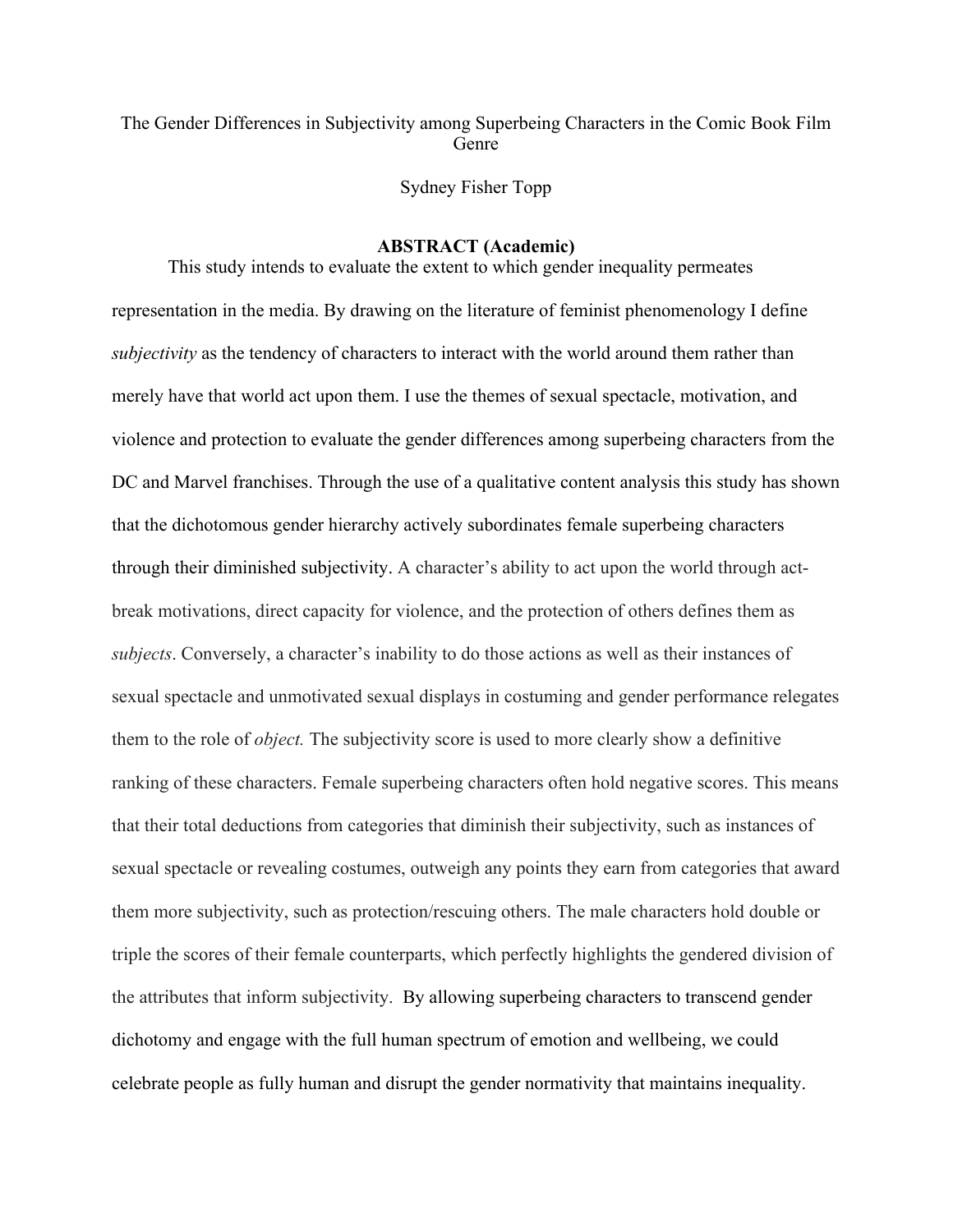The Gender Differences in Subjectivity among Superbeing Characters in the Comic Book Film Genre

## Sydney Fisher Topp

## **ABSTRACT (Public)**

Marvel and DC Comics are two of the most popular comic book companies in the US. They are responsible or the creation of well-known characters such as Superman and Iron Man. Within the last few decades the comics because popular film franchises. Both companies release several films every year from their respective cinematic universes. These are highly grossing movies and popular enough to have character costumes produced for purchase. Popular cultural phenomenon such as these film franchises provides an opportunity to study social topics such as gender inequality and heteronormativity. This study focuses on the on-screen depictions of these superbeing characters in order to establish a connection between gender and subjectivity in these super-human bodies. Subjectivity, defined by Iris Marion Young's conceptualization of a feminist phenomenology uses the themes of motivated action, violence and protection, and sexual spectacle to determine if there is a gendered difference in the ways these characters are able to be super and how that impacts their overall subjectivity level. The data supports the theory that male superbeing character are allowed to be full subjects who are able to act upon the world while female superbeing characters are still relegated to the sphere of objectification.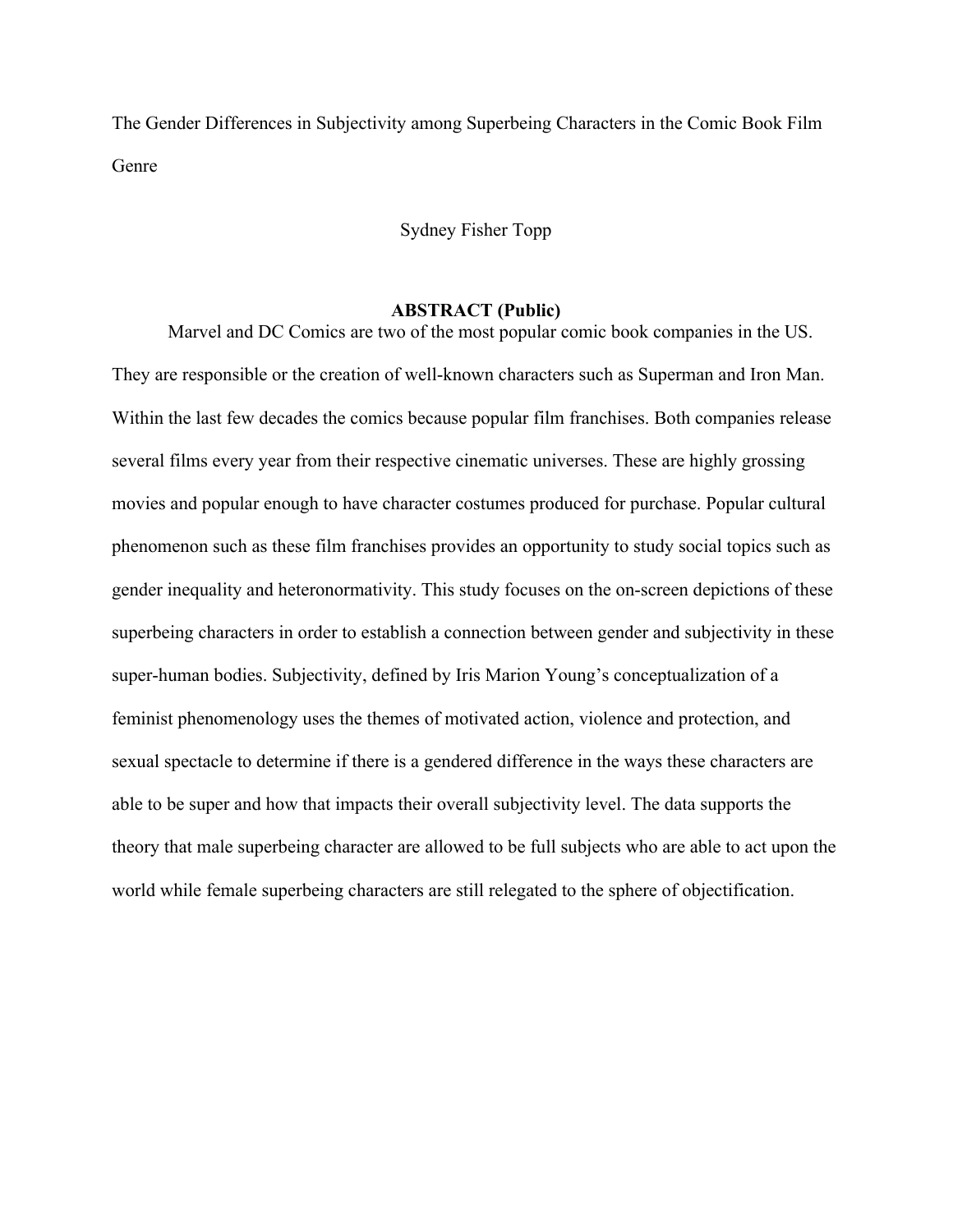### **Acknowledgements**

I want to thank Dr. King for his guidance in the formation of this project. He provided countless hours of support and discussion to help me create a project I was passionate about. Dr. Calasanti was essential in the process of creating a research project of this magnitude. She challenged me to become a better scholar and researcher. Dr. Labuski was incredibly supportive throughout my entire academic career and helped to foster my passion for feminism and feminist scholarship.

I am very grateful for the wisdom and support of my sister, Dabney Belcastro. Her levelheadedness helped to keep me focused and her sisterly counsel revived my determination.

My parents, Jonathan and Alice, provided the kind of support that only proud parents could and I thank them immensely for it. They continuously gifted me with open discussions and brainstorming that helped to keep me grounded.

My dear friend Sadie Giles read countless drafts and helped to remind me of the feminist scholar I am when my imposter syndrome rose to the surface. Her friendship and role in my academic support system was instrumental in my ability to finish this project.

Thank you to Avery Freeman who acted as my confidante and hype woman during the final stages of my academic career.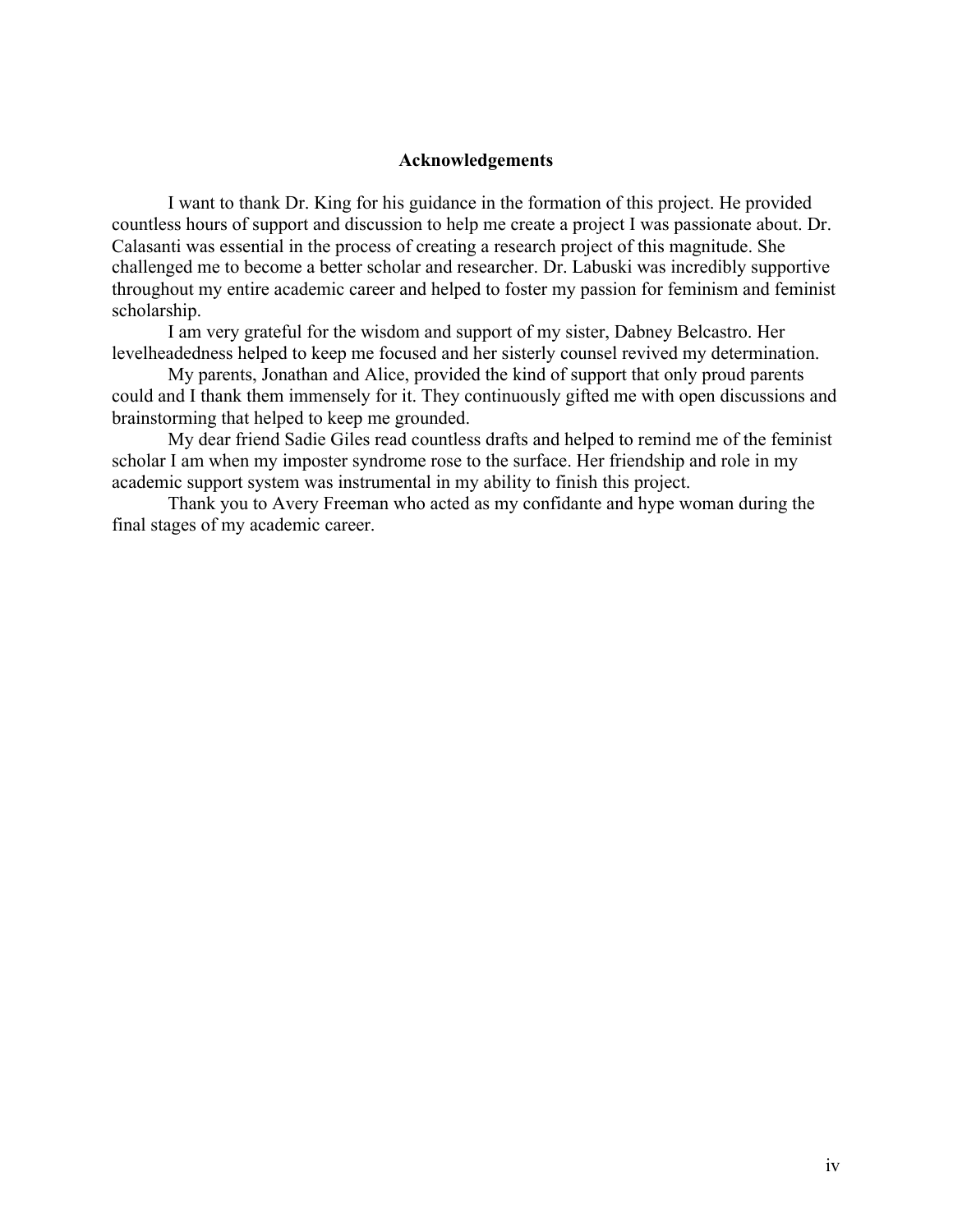# **Table of Contents**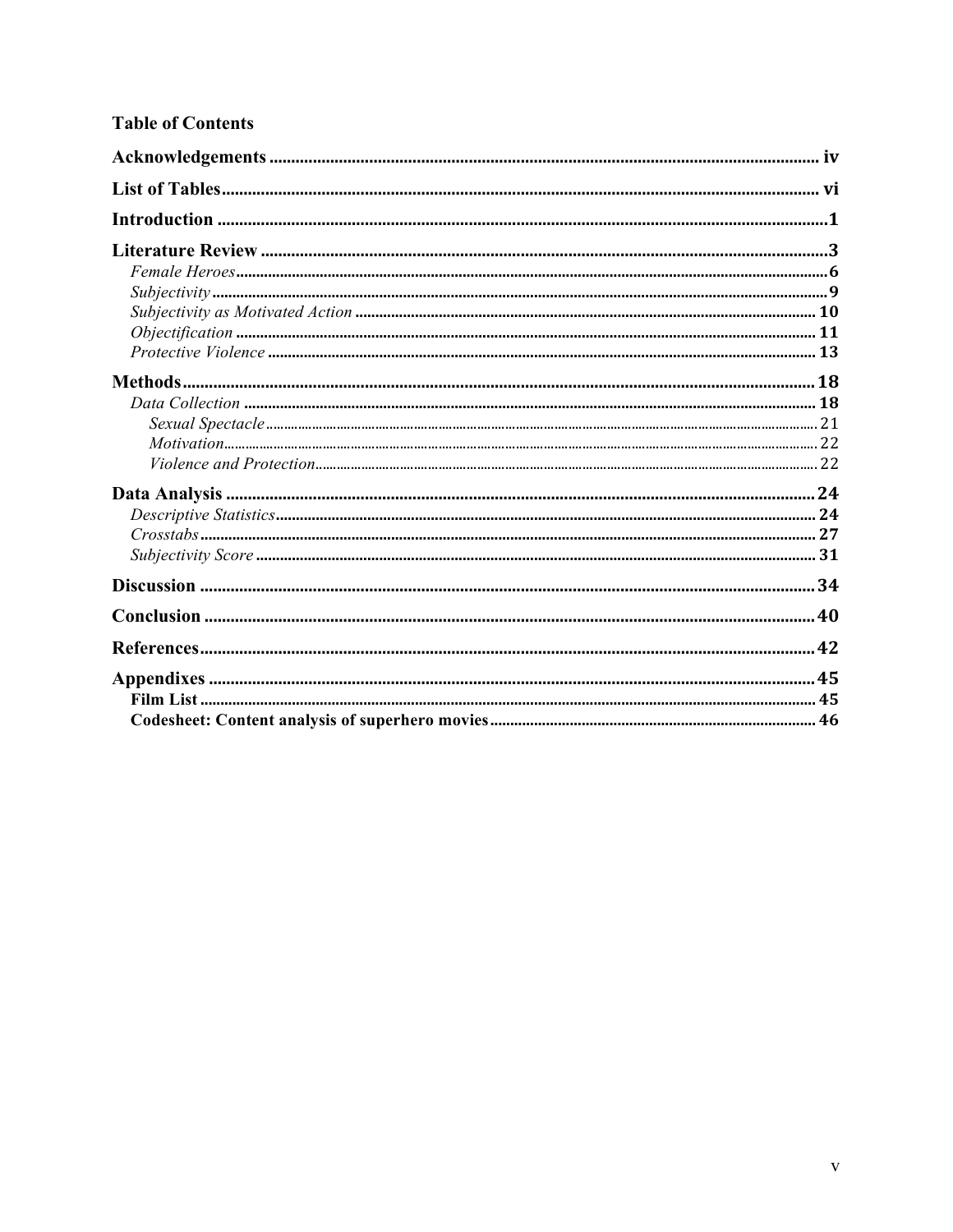# **List of Tables**

|           | 24 |
|-----------|----|
| Table 2.  | 25 |
| Table 3.  | 25 |
| Table 4.  | 25 |
| Table 5.  | 25 |
|           | 26 |
|           | 26 |
| Table 8.  | 26 |
|           | 27 |
|           | 27 |
| Table 11  | 28 |
| Table 12. | 28 |
| Table 13. | 29 |
| Table 14. | 30 |
| Table 15. | 30 |
|           | 32 |
|           |    |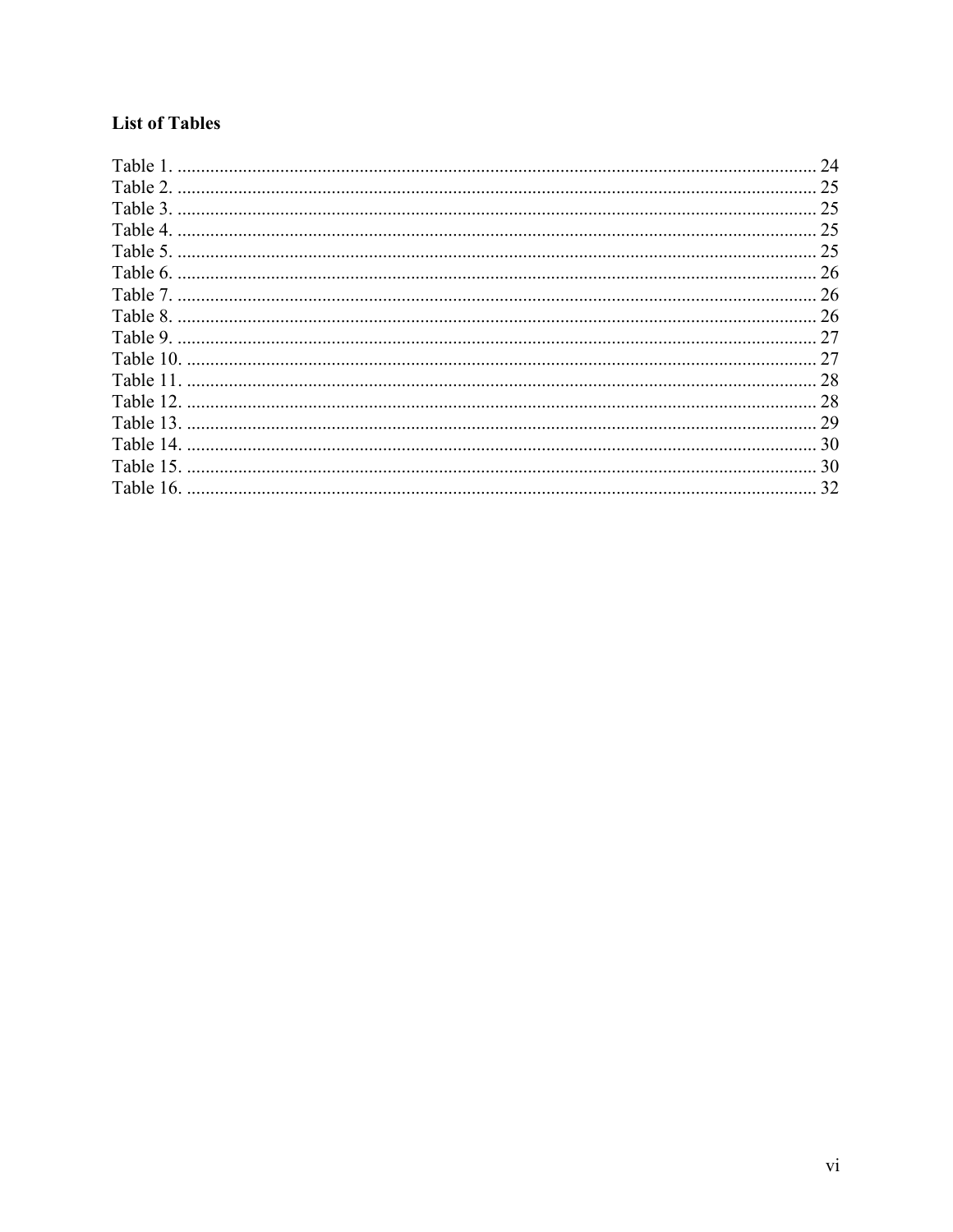#### **Introduction**

Heteronormativity and the gender dichotomy are the dominant ways of addressing the categorizations of sex and sexuality. In a white supremacist patriarchy, they are connected by their underlying foundation of straight (white) men dominating and holding the most power. This is visible and researched across countless aspects of society with this media project only being one entry. The gender dichotomy is more than a yin-yang relationship; it very clearly structures a hierarchy in relation to sex, gender, or gender identity. That hierarchy places men at the top with women beneath them. The placement directs power, resources, and subjectivity toward the top. I draw the concept of subjectivity from feminist phenomenology (Young 2005, Ahmed 2007) and define it for the purpose of this research in terms of motivated action in narrative cinema (Thompson 1999), visual pleasure in narrative cinema, and positions of authority in kinship and protection rackets (Rubin 1975, Dolan 1988, Mulvey 1975).

I define *subjectivity* as the tendency of characters to interact with the world around them rather than merely have that world act upon them. That is, characters act with motivation: they choose to act rather than merely find themselves caught up in events; they observe the world and respond rather than serve as the scenery or objects toward which other, motivated, characters gaze and respond; and they protect and rescue dependents in need rather than merely depend upon others to act on their behalves. To assess the gender distribution of subjectivity and thus the extent to which male and female superbeings appear distinct, I analyze this subjectivity through the variables of *motivation*, especially motivation to do violence; *sexual spectacle* as both presentation as sexual spectacles and gazes upon such spectacles; and *protection*, including how it relates to protection rackets. Cross-tabulating these characteristics, I can assess the extent to which subjectivity is gendered in two superhero cycles of popular storytelling.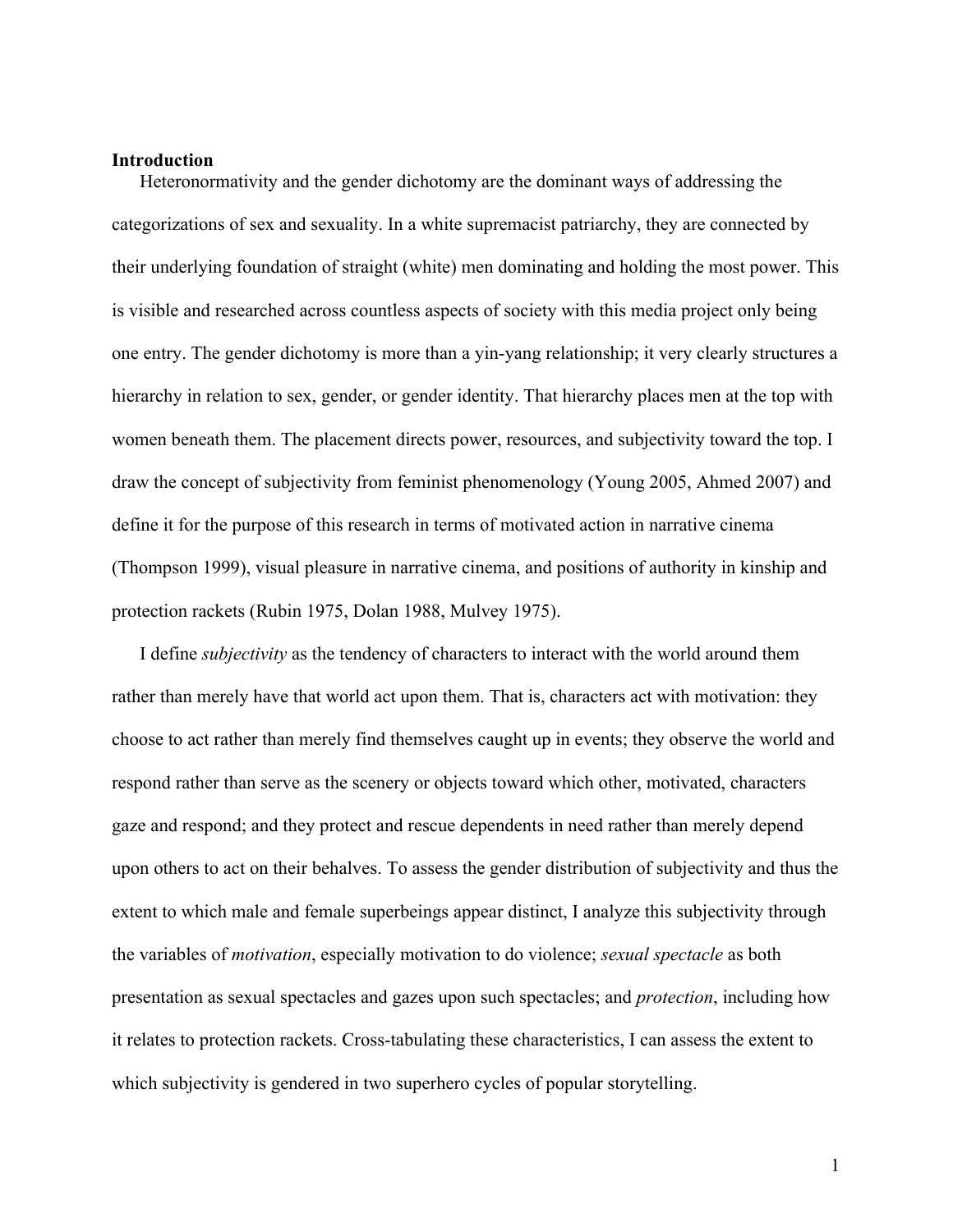The superhero genre of movies has become a staple in popular culture. Both DC Comics and Marvel have produced roughly 20 movies within the last 8 years alone. The purpose of this project is to evaluate the differences between male and female superhuman characters in these mainstream comic-book films, to determine the extent to which producers of these popular stories have distinguished superbeings by gender and thus provided a gender-dichotomous and unequal view of the world. While more female characters appear in these films and have an active role, the characters' gender performances appear to remain distinct and hierarchical. My research question asks, "To what extent is there a gendered distinction among superbeing characters"? Specifically, to what extent does that gendered distinction organize acts of violence? To what extent does the gendered distinction affect subjectivity?

I begin with a review of scholarly literatures on gendered presentations in comic-hero fantasy and narrative film, and conclude that discussion with hypotheses warranted by those literatures. In my methods section and in my codebook I outline relevant behaviors visible onscreen and specify codes for them. Cross tabulations of such characteristics will allow for a comparison of gendered characters. I expect that the male superbeings will have more subjectivity than their female counterparts, placing them at the top of the gender hierarchy.

I focus this analysis on characters appearing in two  $21<sup>st</sup>$  century film cycles, the superhero stories drawn from Marvel and DC Comics. I study films from these two companies because they are the most popular and have elevated their films to popular culture icons. This is important because a large audience engages with their depictions of these superbeings and may base views of dichotomous sex partly upon the stories that they consume and retell. Dowler, Fleming and Muzzatti (2006) argue that audience members base ideas about gender and crime on what they view through news and entertainment media, such that lines between those types of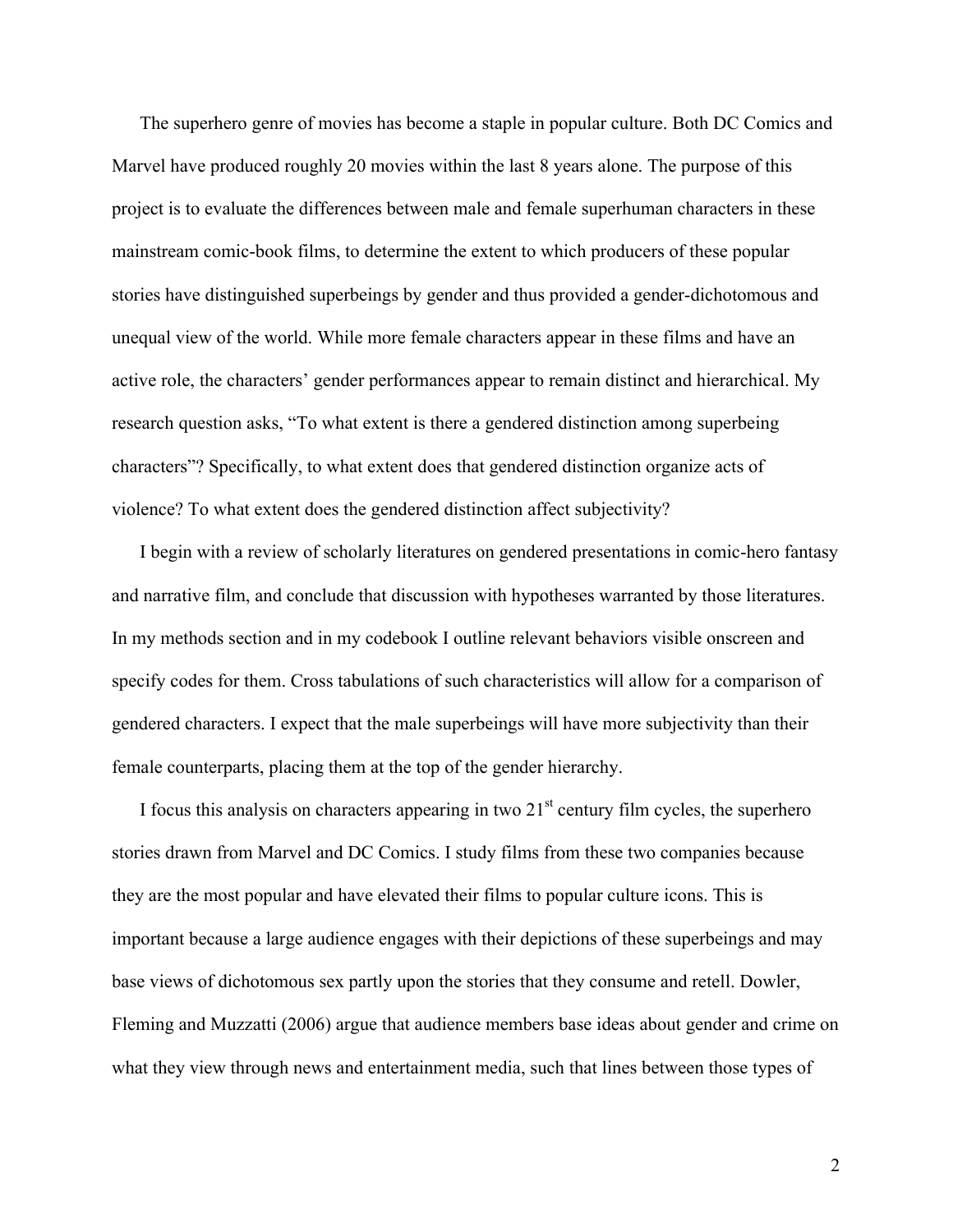storytelling blur (837). They focus on women in crime narrative as victims, and further focus on questions of their 'innocence' suggests the endurance of patriarchal views of gender (841). Davidson (2015) likewise argues, on the basis of her review of a scholarly literature on depictions of crime fighting, that the widespread availability of media give them the power to influence norms regarding crime fighting (1015). In a study evaluating the effect of superhero media viewing on children the authors state, "this study provides the first evidence that viewing superhero programs in the media is related to greater adherence to gender stereotypes for boys in terms of play and activities…exposure to such media was also associated with increased weapon play for both boys and girls" (Coyne et al. 2004:427). These ideas can be used to address the connection between audience members of the superhero film genre and the interpretation of the world through its displays of violence as well as the characters' levels of subjectivity. Dour and Theran (2011) measured the link between superhero media and unhealthy eating habits in girls, arguing that, "maladaptive perfectionism moderated the relation between endorsement of the superhero ideal and unhealthy eating attitudes for girls only, such that endorsement of the superhero ideal was significantly associated with unhealthy eating attitudes only for adolescents with high levels of maladaptive perfectionism" (93).

The way these two comic-superhero companies depict either negative or positive gender differences has the potential power to shape audience's views of the gendered world. By allowing superbeing characters to transcend gender dichotomy and engage with the full human spectrum of emotion and wellbeing, we could celebrate people as fully human and disrupt the gender normativity that maintains inequality

## **Literature Review**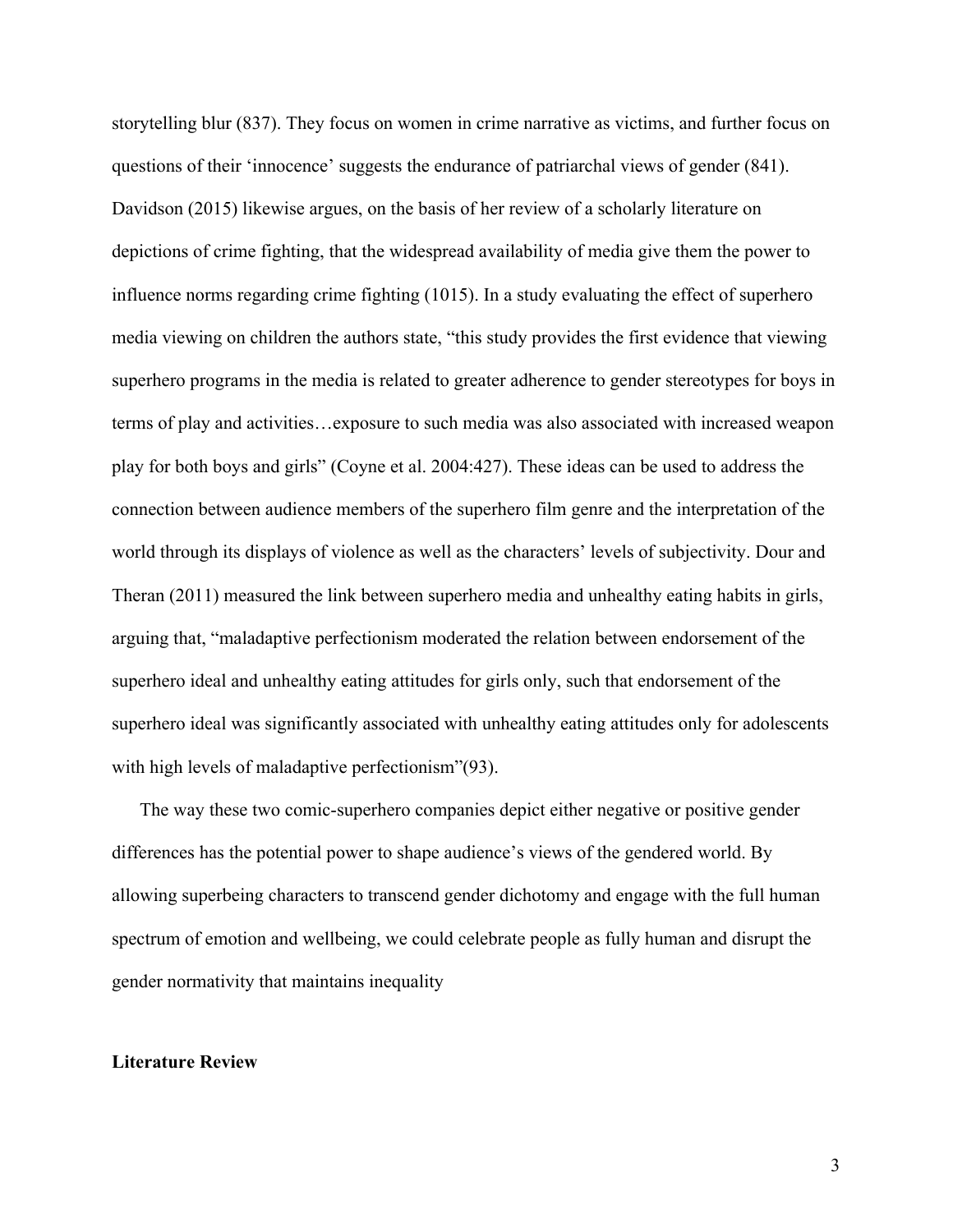Scholars have observed many gendered patterns among superheroes. Women in crime fiction are underrepresented, unlikely to have professional jobs, are objects of sexist portrayals, have their attractiveness emphasized, and are more likely to be victims than perpetrators (Davidson 2015:1016). Female crime fighters are more likely to have feminized roles and more sexualized appearances. In the studies done on *Female Forces* and *Police Women of Broward County* "doing (the feminine) gender as a female crime fighter meant, aside from fighting crime, being caretakers and nurturers, being concerned with appearance, and displaying empathy" (1018).

Even in modern comic series, "the superhero continues to affirm the fantasy of a masculine universe" (Chaney 2007:1439). Superman, for instance, reinforces "masculine values of individualism, moral superiority, mastery over his environment, and a resistance to domestic demands"; and, as the first major superhero, he created a model for others to follow, based in "a gender ideology popularized in the  $19<sup>th</sup>$  century in which men were permitted to inhabit opposing realms, both the private and the public spheres, whereas women were relegated only to the private" (1439). Superman is able to operate in both spheres while Lois Lane can only operate in a single sphere, which suggests a distinct difference between the characters' levels of subjectivity.

Though this project focuses on films from 2008-present, comic books and their characters have been around since the early  $20<sup>th</sup>$  century. A brief history of these two comic book companies and the development of their characters will ground this project in the evolution of comics.

In 1938, during the Golden Age of comic books, Superman was acquired from amateur writers by the company that would grow to become DC comics (Bongco 2000: 96). He was the first superhero and was popular among military personnel (97). Then, the creation of Wonder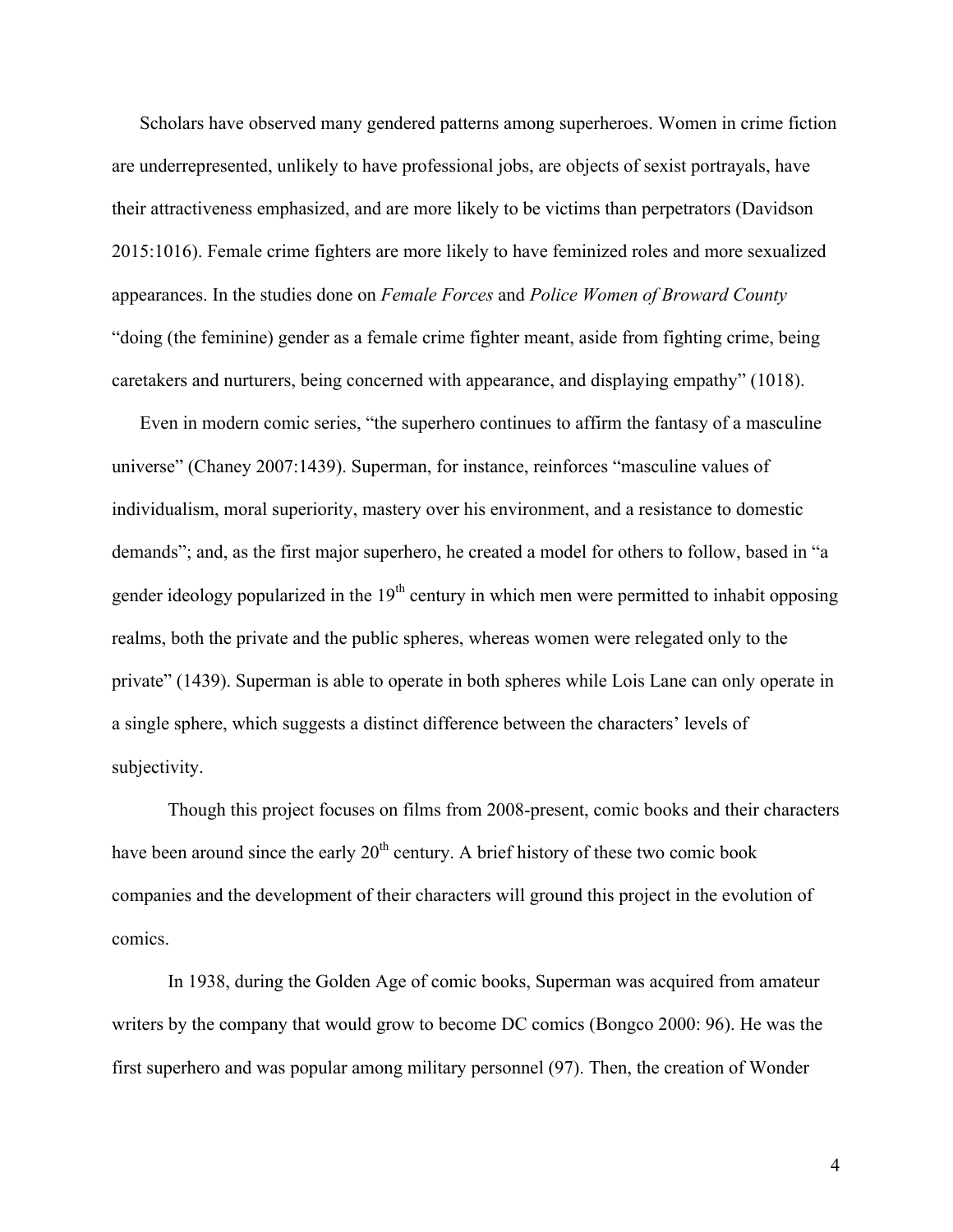Woman in 1942 further extended patriotic notions in these comics. Superman and Wonder Woman embody their respective gender roles; Superman is hypermasculine, both in appearance and in personality/morals, while Wonder Woman is hyperfeminine, visualized in her costume and her feminine approach to crime fighting. Both superheroes wear the color of the American flag and uphold the rhetoric of the American way of life, complete with morality lessons and attitudes.

The Comics Code was developed due to the link between juvenile delinquency and comics and demanded changes in the genre's story and presentation (98). This led to the Silver Age of comics. The changes included law enforcement being portrayed in a good light. The Silver Age also brought with it some revamped characters with a focus on a background centered on justice (99). When Spider-Man was created in 1971, the Comics Code was modified to allow for the insertion of anti-drug messages as well as violations of law (99). This became known as the Marvel Age, where the concept and qualifications of a superhero was questioned; Spider-Man himself grappled with his identity as a superhero. In the 1980s, comics began using the label "mature content" while bypassing the Comics Code regulations and allow for the increase in violence and sexuality. This allowed for the creation of such comics as *Watchmen,* which had a higher content of violence than previous comics (100).

Women in comics serve a supporting role to the male characters. The girlfriends and other female characters fall into peril, giving the hero masculine behaviors to perform (Bongco 2000:106). While the women must be characterized as well-behaved, alert, and intelligent to be considered "good enough" for the hero, they remain vulnerable to harm and unable to help themselves. Likewise, female villains are almost always victims of circumstance. Many do evil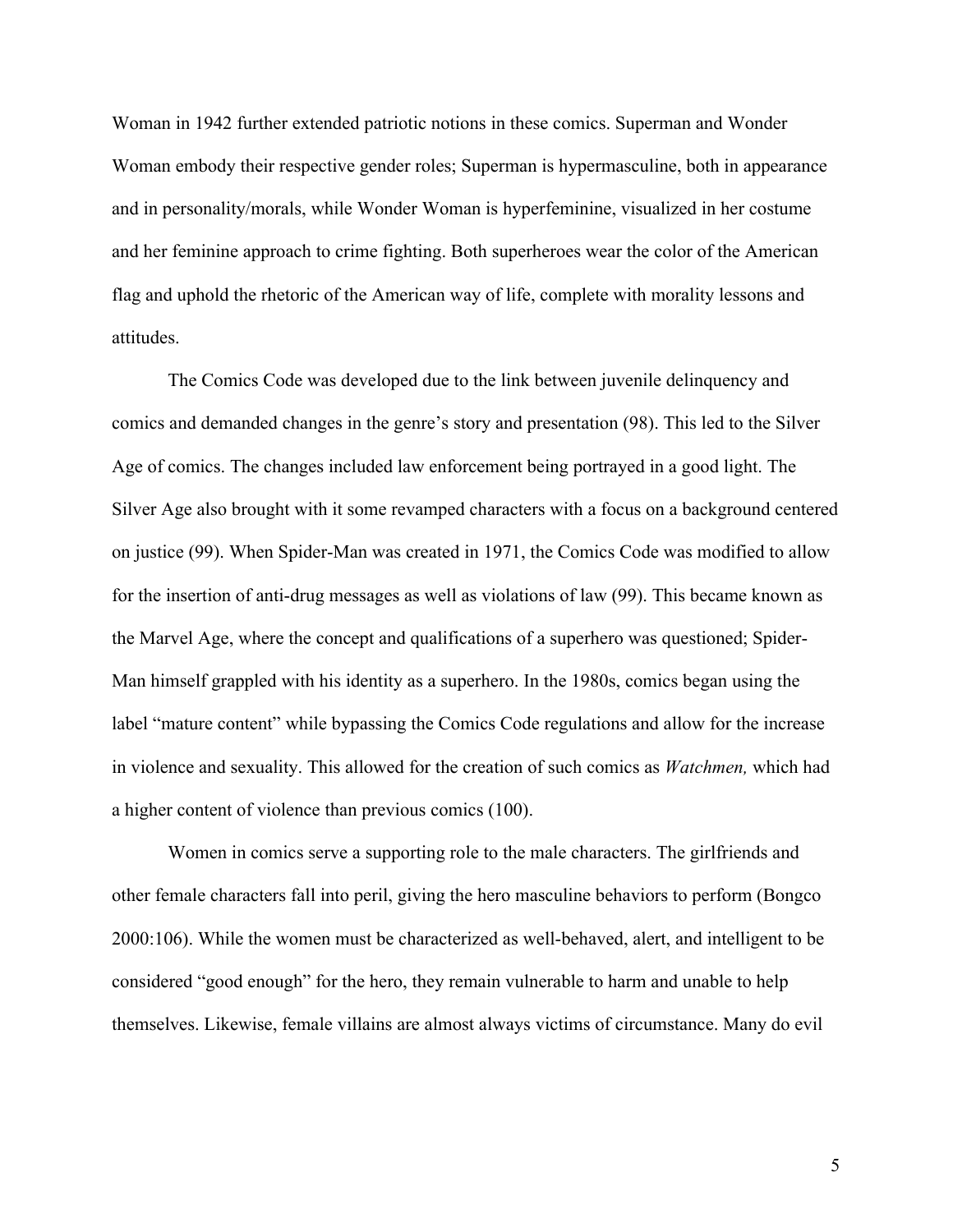under the duress of kidnapping, brainwashing, and bribery. They inspire less fear and hatred in heroes than male villains do.

### *Female Heroes*

Wonder Woman, published by DC, became known as the first female superhero. While not being the first masked female hero, she was the first to have her own line of comics and her own story not merely spun off from a subplot in the story of a male superhero. William Marston, the creator of the Wonder Woman comic, idealized matriarchal societies and built them into the storyline (Lepore 2014). Wonder Woman grows up and lives on an island of women thereby solidifying her virgin status by heteronormative standards. She leaves her haven to help a pilot and then decides to stay in the US to help him fight communism and other evils of his world. She pursues his affection both as Wonder Woman and as civilian Diana Prince, her secret alter ego. In this way, she adheres to heterosexual notions of femininity as her character is tied to a male love interest. While she performs as a superhero, she also submits to her feelings for him and therefore places herself in a less powerful position in the relationship.

The character of Wonder Woman is "strong agile, intelligent, and brave. Wonder Woman challenged gender stereotypes, demonstrating that women, too, can rescue people from imminent danger and fight for justice" (Ray 2013:413). The original Wonder Woman did much to battle the gendered ideas of what masculinity is while also defending femininity. For instance, her character often attempted to reform the villains she fought rather than pursue vengeance or destroy them. Ray argues that female superheroes must maintain their femininity while they also take on more masculine characteristics to perform their superhero duties.

Looking at violent female action characters in films from 1991 through 2005, Gilpatric (2010) found that these women were masculine in their orientation to violence (738). She argues that, although contemporary female action characters are violent and capable, they are usually in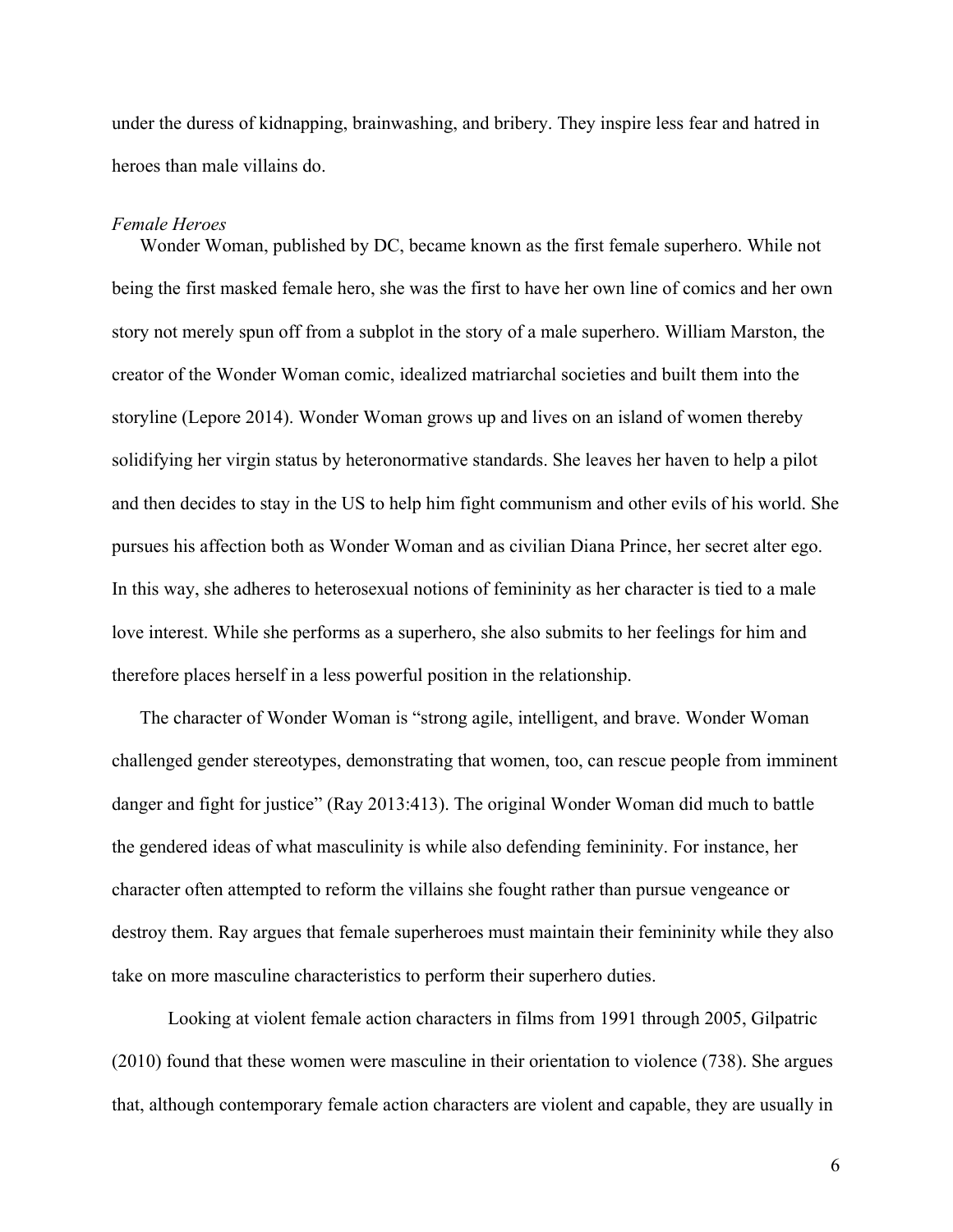romantic relationships with heroes (743). This is because not only are the characters of the genre plot-driven they must also be able to draw large audiences that will pay to see heteronormative relationships and women who are just aggressive enough without betraying the masculinity of their male counterparts (743). Not only are women less likely to commit acts of violence, they use different violent actions, and for different reasons, than their male counterparts use. She argues that masculine violence for a hero is the use of force and aggression combined with the intent to protect the innocent, or conversely for villains to wreak large-scale havoc and destruction. Feminine violence is focused on protecting loved ones (738).

Sherrie Innes (1999) found an inherent contradiction between the toughness of screen women and their femininity. She names several factors of toughness: muscle, presentation, attire, setting, and attitude (13). A tough woman, she claims, "can endure tremendous physical and emotional suffering and still emerge the victor" (13). Toughness has connections to success and strength; traditionally masculine jobs are thought of as tough as well as being privileged over women's work (20). While the men are considered tough, Innes argues that some women can fall into a category of semi-tough, capable yet still not as capable as their male counterparts (1999:32). Their femininity and sexuality are constantly a focal point of character development and the plot; female investigators go undercover in traditional, sexualized, female roles such as a nurse and a prostitute.

In addition to the evaluation of their toughness, Innes finds that the woman's ability to kill upholds several archetypes including "killer woman as sex kitten", "killer woman as insane harpy", or "tough, but not as tough as the boys" (Inness 1999). The "killer woman as insane" seems to be telling a story that women who are truly tough and have forsaken feminine standards of submission, are certifiably insane. These women are so irrational and unhinged that they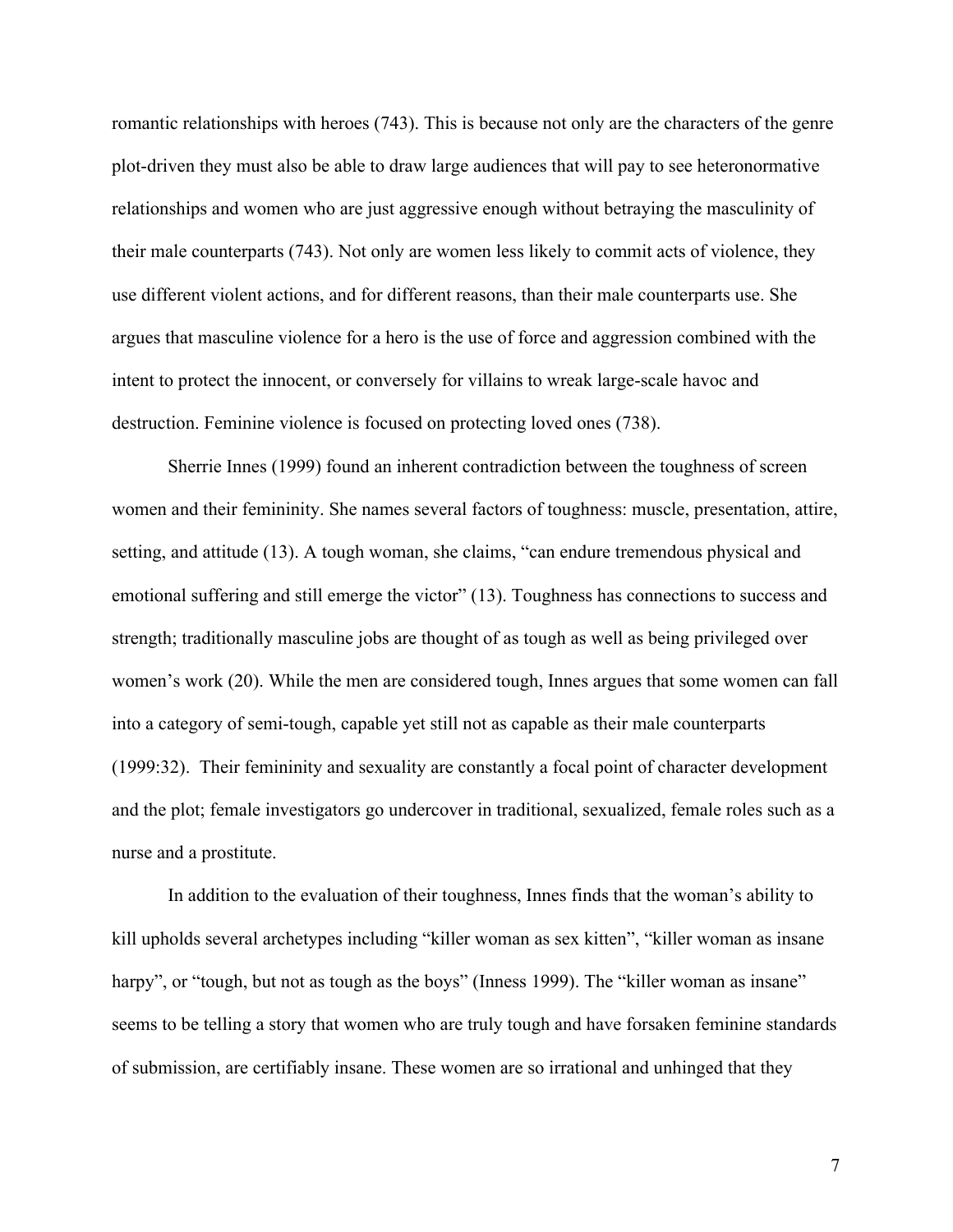represent a threat to society as a whole and not just the male protagonist. She states, "a hierarchy is established in which women inevitably rank second. This is a common tactic used by the popular media to deemphasize the threat posed by tough women" (151). The gender hierarchy is made more visible through these tactics. Even when the women are tough, or capable of serious violence such as killing, they are subcategorized so as not to encroach on the male territory of violence. That is to say the thought becomes a woman is so strong and can kill any man that crosses her but she will either squeeze them to death with her thighs or she is so completely deranged that anyone could be her target. These are distinctly gendered thoughts attached to feminine violence; there is no evidence that the same holds true for male characters. The archetype of "killer woman as sex kitten" more firmly embodies the necessary contradictory sexuality that all women must hold- the virgin/whore dichotomy. This means that women have to flirt with the line between being sexual and being chaste. So when films portray overly sexualized, powerful women the trait comes with the caviat that the women are then violent and dangerous. Viper in Wolverine embodies this "sex kitten" archetype through her literally deadly kiss.

The realm of superheroes opposes masculine strength to feminine beauty. The male superheroes embody traditional masculinity through their visual representation and their abilities. These characters are therefore doing gender by either performing masculinity or performing femininity. The men are depicted with massive muscles over their entire bodies and they have active powers such as super strength or destructive weapons, which are typically built into the character's identity and therefore prevents any separation. Female superheroes perform femininity through their slim waists and pronounced breasts while their powers are typically less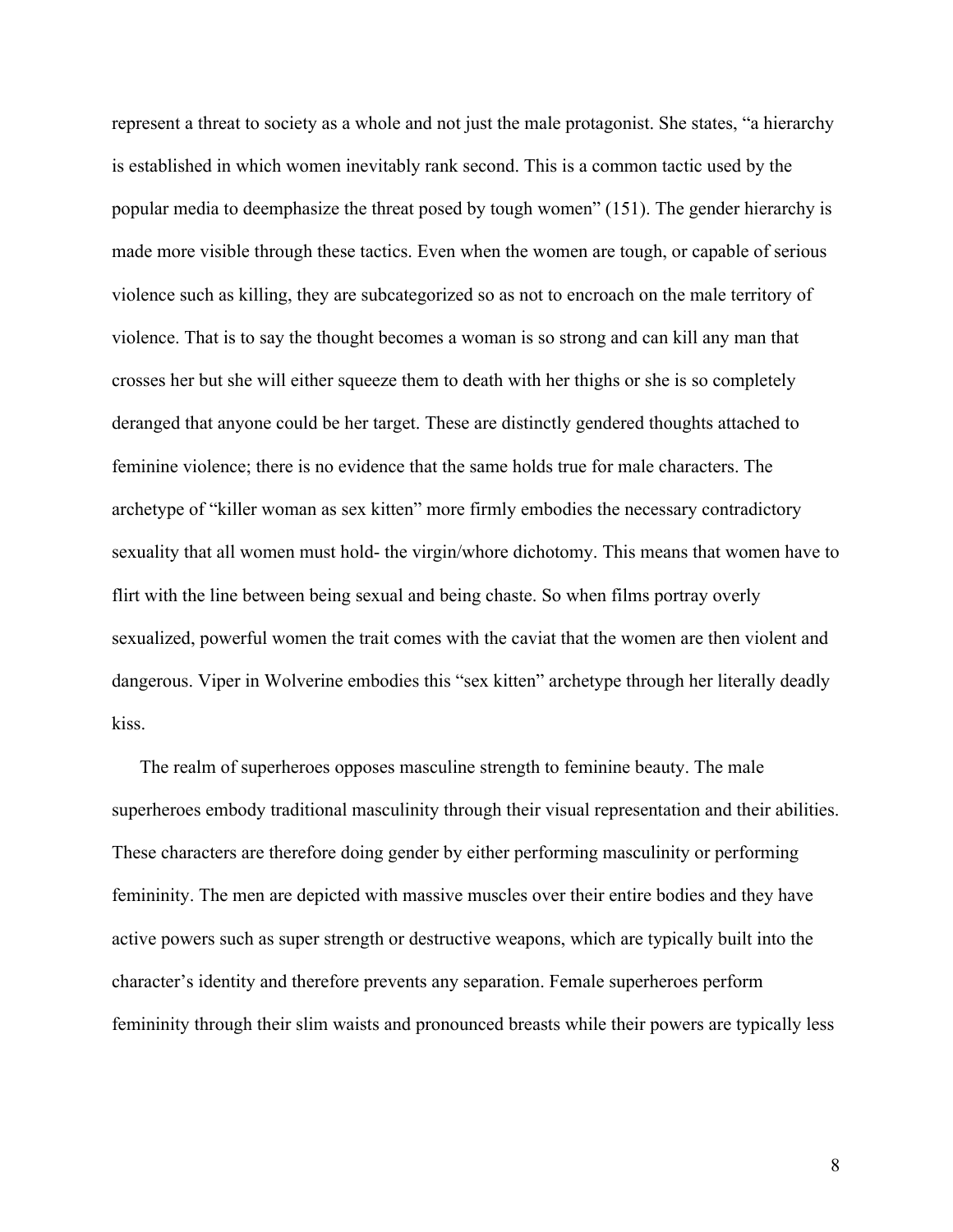active than those of their male counterparts. For example, the Invisible Woman has the power of invisibility, which means she literally disappears from our screen throughout the film.

To theorize such patterns of female superhero toughness and femininity, I draw upon a feminist theory of subjectivity, applying it to fictional characters on screen.

#### *Subjectivity*

Drawing upon Iris Marion Young's feminist phenomenology, we can define a character's *subjectivity* as the extent to which they are subjects acting upon the world. Such characterization contrasts to mere romantic partnership with protagonists. Subjective characters respond to objects upon which they gaze rather than remaining mere unmotivated spectacle; and they do rather than merely benefit from protective violence. After outlining these aspects of subjectivity, I will show how we can observe them on screen and evaluate the extent to which the female characters in this genre are distinct from the male characters, and the extent to which they appear as less than full subjects in comparison to their male counterparts.

Young (2005) combines Merleau-Ponty's phenomenology and de Beauvoir's feminist theory of the situated woman to create a feminist phenomenology, a theory which refocuses the intentionality of the body to reflect female embodiment, where they had previously been socialized objects rather than conscious subjects. She describes the ways that thinking as objects rather than subjects physically alters female bodies, and argues that women's role as "other" or *immanent* limits the ways they move, interact with others, and understand the spaces around themselves. Young says, "woman is thereby both culturally and socially denied the subjectivity, autonomy, and creativity that are definitive of being human and that in patriarchal society are accorded to men" (31).

Young also considers the role that fear plays in motility. Women, she argues, lack the confidence in their body's capability to accomplish a task as well as a fear of being hurt, leading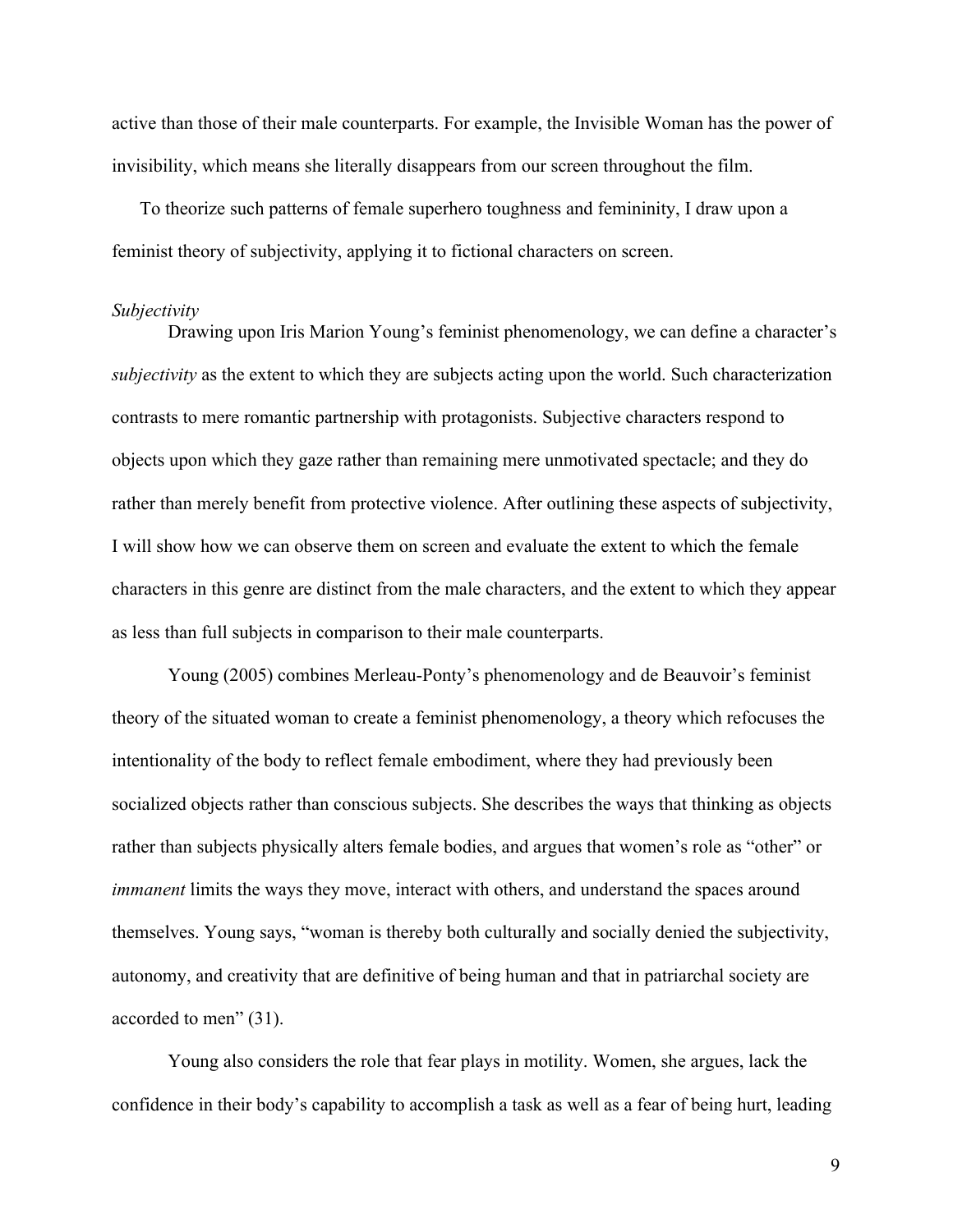to a reduced or different motility (34). Therefore, I posit that women are depicted as fearful thereby needing protection to eliminate their fears of being hurt, which would allow for the motivated actions of male characters towards that protection. The fear that the female characters possess is a gendered performance that upholds masculine protection of women.

Subjectivity is further theorized to include motivated action and objectification literatures as additional avenues for analysis. Through the analysis of motivated action this project is able to operationalize capability and autonomy. The literature on objectification and the male gaze allows for the analysis of external gendering rather than an internalized gender performance.

#### *Subjectivity as Motivated Action*

Kristin Thompson (1999) outlines the process by which motivation and plot are framed in narrative cinema. She describes the four parts of a standard Hollywood feature, which include *setups* that established initial motives of protagonist and their antagonists, *complicating actions* that revise those goals, *developments* that depict unsuccessful struggles to meet those goals, and finally *climaxes* that consist of extended struggles that resolve those goals.

In the first act, or setup, "often the protagonist conceives one or more goals during this section, though in some cases the setup sticks to introducing the circumstances that will later lead to the formulation of the goals" (Thompson 1999: 28). In the complicating action, the protagonist encounters an additional obstacle or goal that requires a change in action, altering the motivation but still focusing on the protagonist(s). Third acts, or developments, are largely made up of the protagonists' struggles to achieve their goals, "often involving incidents that create action, suspense, and delay" (28). Third acts tend to end with new threats, often grave, setting up the battles to come. In a fourth act or climax, "action shifts into a straightforward progress toward the final resolution, typically building steadily toward a concentrated sequence of high action"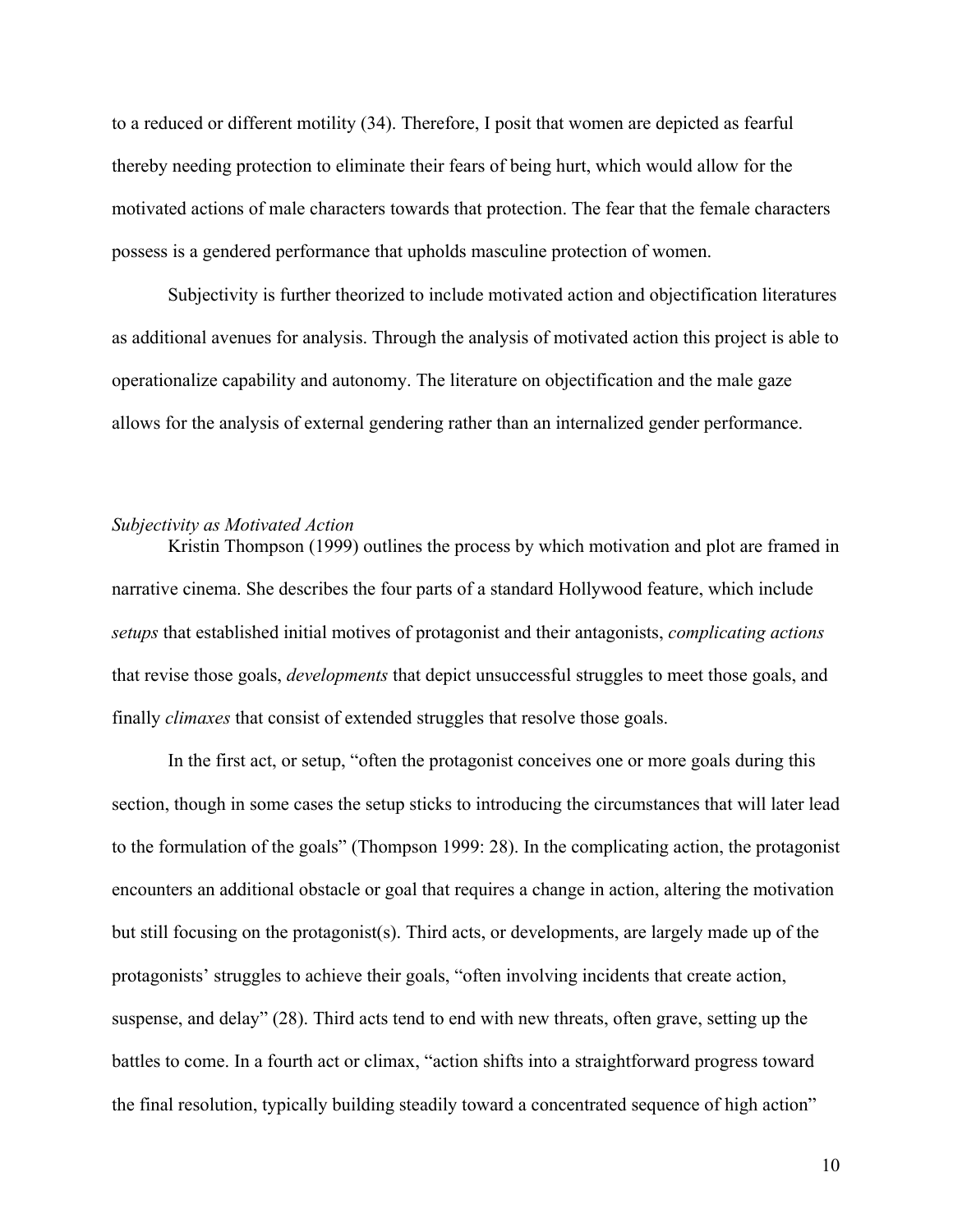(28). The consistent use of this four-act structure in Hollywood allows for direct observation of the motivations that drive plots, the actions, revisions, and accomplishments that establish much of the subjectivity of protagonists and their antagonists.

Taking into account these aspects of activity/subjectivity in narrative cinema, we can define a *subjective* character as driving a film's four-act plot with her own motivations, acting beyond mere adjunct and attachment to a protagonist/antagonist, thus having her own goals, perhaps even in conflict with a romantic partner. Thompson's act-breaks mark those actions that occur at the end of the acts, to move plots into their next phases.

#### *Objectification*

The use of women as objects in narrative film echoes the use of them in kinship. Gayle Rubin's kinship theory (1975) hypothesizes that men use the buying, selling, and trading of women (and such subordinated groups as marginal men, children, and nonhuman animals) to establish stronger relationships with each other. Women in that economy are valued for their use in establishing those relationships. Rubin argues that women serve as a commodity through which men can build social ties with one another via their relationships with women.

Mulvey (1975) draws a related distinction between the active/male and the passive/female, which we can connect to Thompson's focus on motivation and thus address sexual objectification. In Mulvey's theory of the pleasure of narrative film, the active/passive split between characters divides protagonists from the spectacles upon which they gaze, to which protagonists respond with clearly motivated action. The motivated actor is active, the one to move the plot into the next act, often in a struggle to possess or control the more passive spectacle upon which he has gazed, be that a beautiful woman or some other object of desire. In conventionally gendered films, the active man drives the narrative with his struggle to master his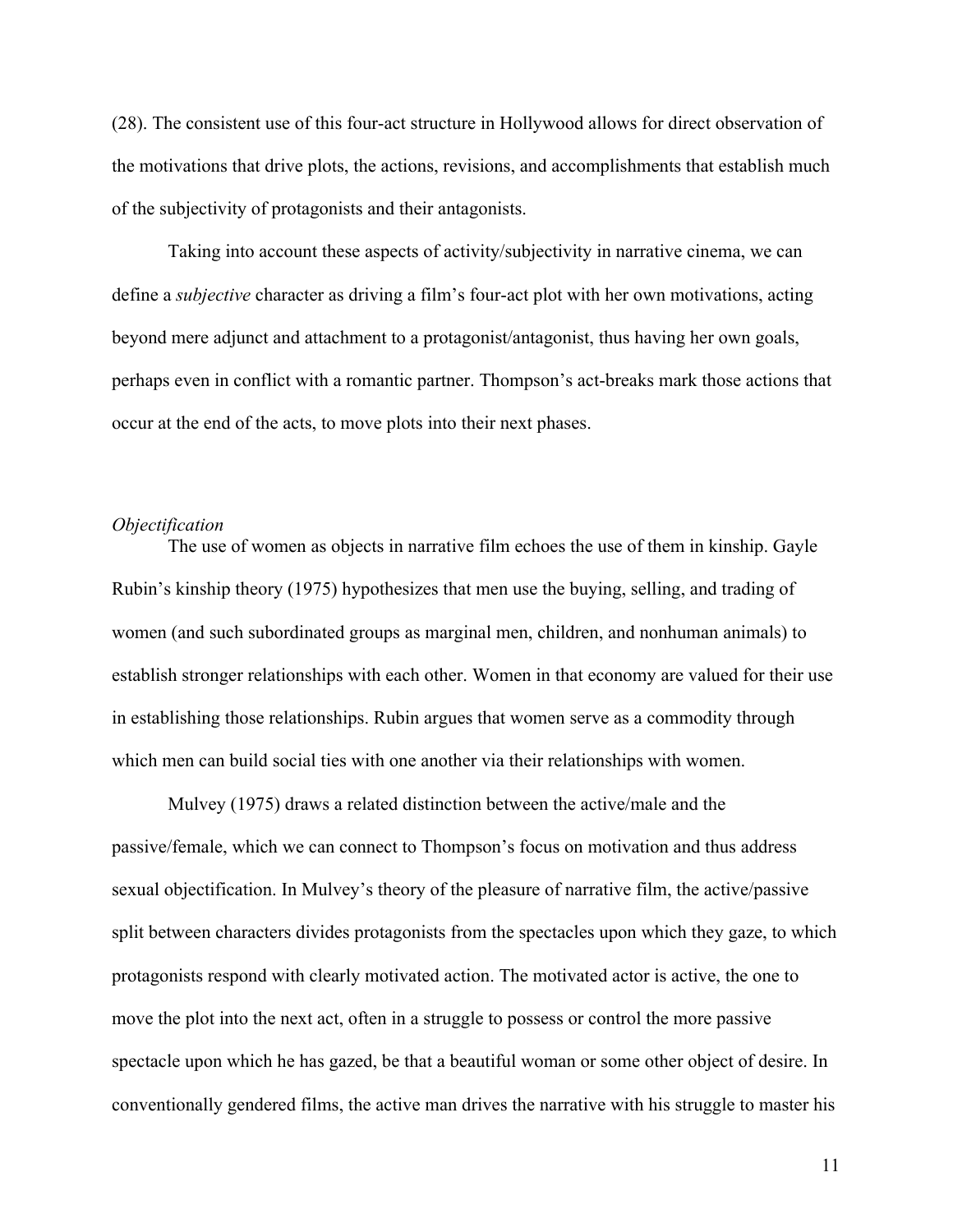world, while the passive woman provides his (and the viewer's) visual stimulation via her spectacular beauty. The women of narrative cinema maintain a "to-be-looked-at-ness" (p.11) as a complement to the male gaze shared by viewers and protagonists. The actions that comprise the sexual spectacle are *unmotivated*, in that they provide sexual display and thus visual pleasure for onlookers without moving the spectacular character toward any goal.

The male gaze, as Mulvey theorized it, has become a cornerstone of feminist theory of objectification of women. Dolan (1988) notes that feminist critics have come to a consensus "that film offers visual pleasure by objectifying the women in the narrative for the active male protagonist, with whom the male spectator is meant to identify" (48).

Dolan's discussion of Richard Foreman's work connects kinship theory to the male gaze in cinema. Foreman's work in *Sophia* uses naked and nearly naked women as objects in his plays to attract the attention of the male gaze. Dolan discusses the ways in which Foreman situates their bodies as commodities, to be bought and sold, while not allowing his male spectators to buy them. He is simultaneously saying they are for sale and cannot be sold. She says, "They are his property, and while he displays them to male spectators in a game of hide and seek, he frustrates the system of male exchange in which women are commodities who are assigned value only through their purchase on the visual economy" (Dolan 1988:53). In this way, we can think about how the female characters in the superbeing film genre, and their connection to the male characters, makes them commodities in Gayle Rubin's kinship theory as well as working towards establishing the male gaze of the audience. Foreman's use of women frustrates the male gaze while simultaneously upholding the concept of women as commodities for male exchange. Dolan's concept of the male gaze is similar to Mulvey's description of the sexual spectacle by establishing characters as commodities to be viewed for other character's pleasure.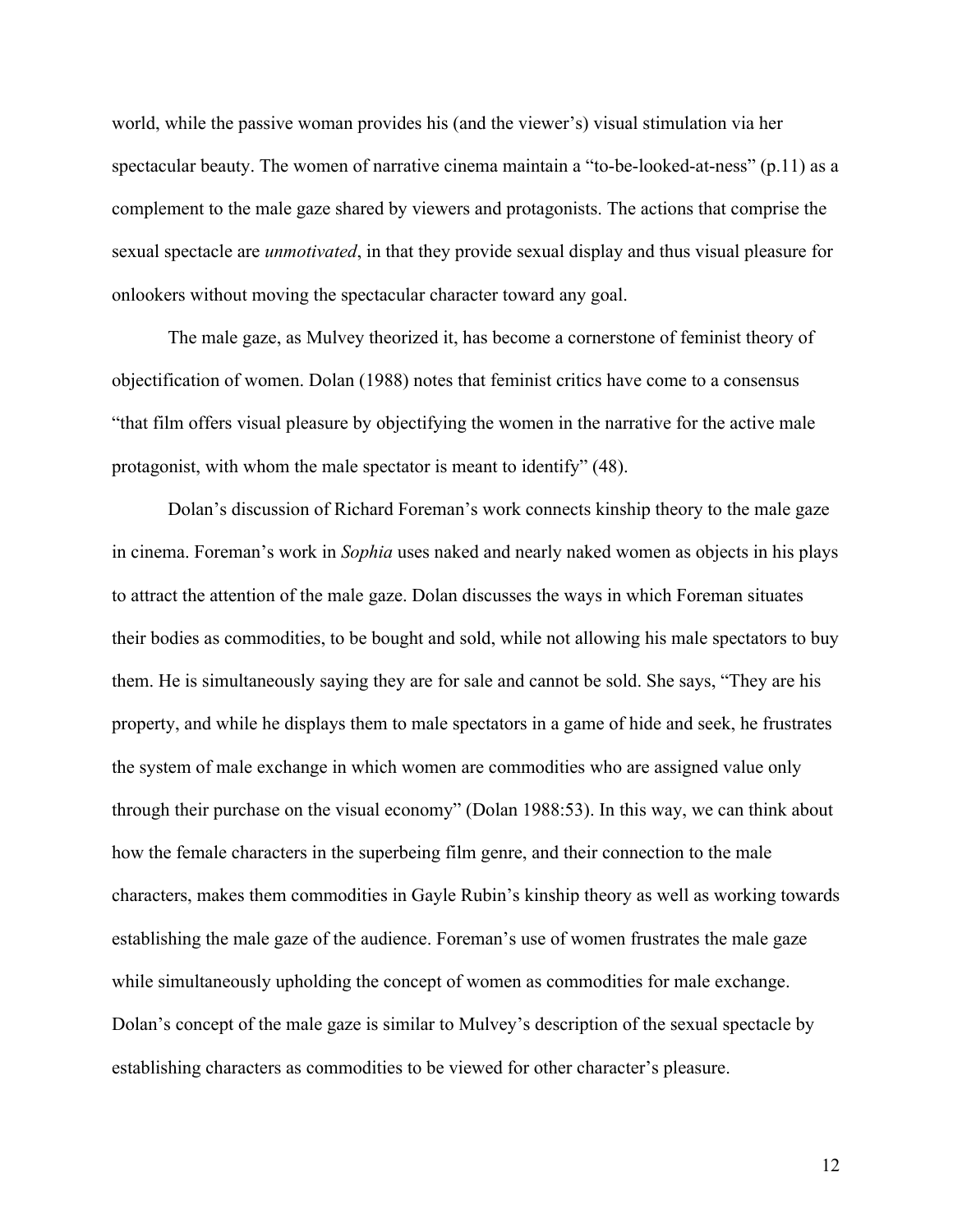Mulvey's active/passive split is useful to determine if the character is relegated to passive or unmotivated sexual spectacle (because she is a woman), rather than the active role of the male characters, which may happen also to include sexual spectacle as they move toward their goals. Another element Thompson points to is the New Hollywood movies' use of romance as a secondary goal for the protagonist. She argues it makes for a more dynamic plotline, with the character's main goal driving the plot and the secondary goal providing character development and instances of comedic relief. The two goals are separate but eventually converge, usually in the third act, where accomplishing one helps to accomplish the other (Thompson 1999:9-10).

#### *Protective Violence*

Like sexual display, violence in the real world is gendered. Paula Ruth Gilbert (2002) argues that women and men perform violence differently and are therefore treated differently in the justice system, through prison sentencing and the dialogue surrounding their capacity for violent behaviors. This is made visual in the comic film genre through the characters' direct/indirect powers and their ability to perform violence against other characters. One method of this gendered violence is enacted through a protection racket.

Feminist theory of male protection rackets builds upon sociological theory of the state as protection racket to explain that gendering of violence. Iris Marion Young's (2003) conceptualization of the protection racket focuses upon the contemporary security regime of the state. The protection racket is a combination of the masculine violence of the protector and the subordinated role of the protected. Post-9/11, the state intensified its racket, making all US citizens increasingly subordinated to its protection.

The protection racket is made up of "good" men, "good" women, "bad" men, and "bad" women. A declared state of emergency combined with heightened patriotism is the foundation of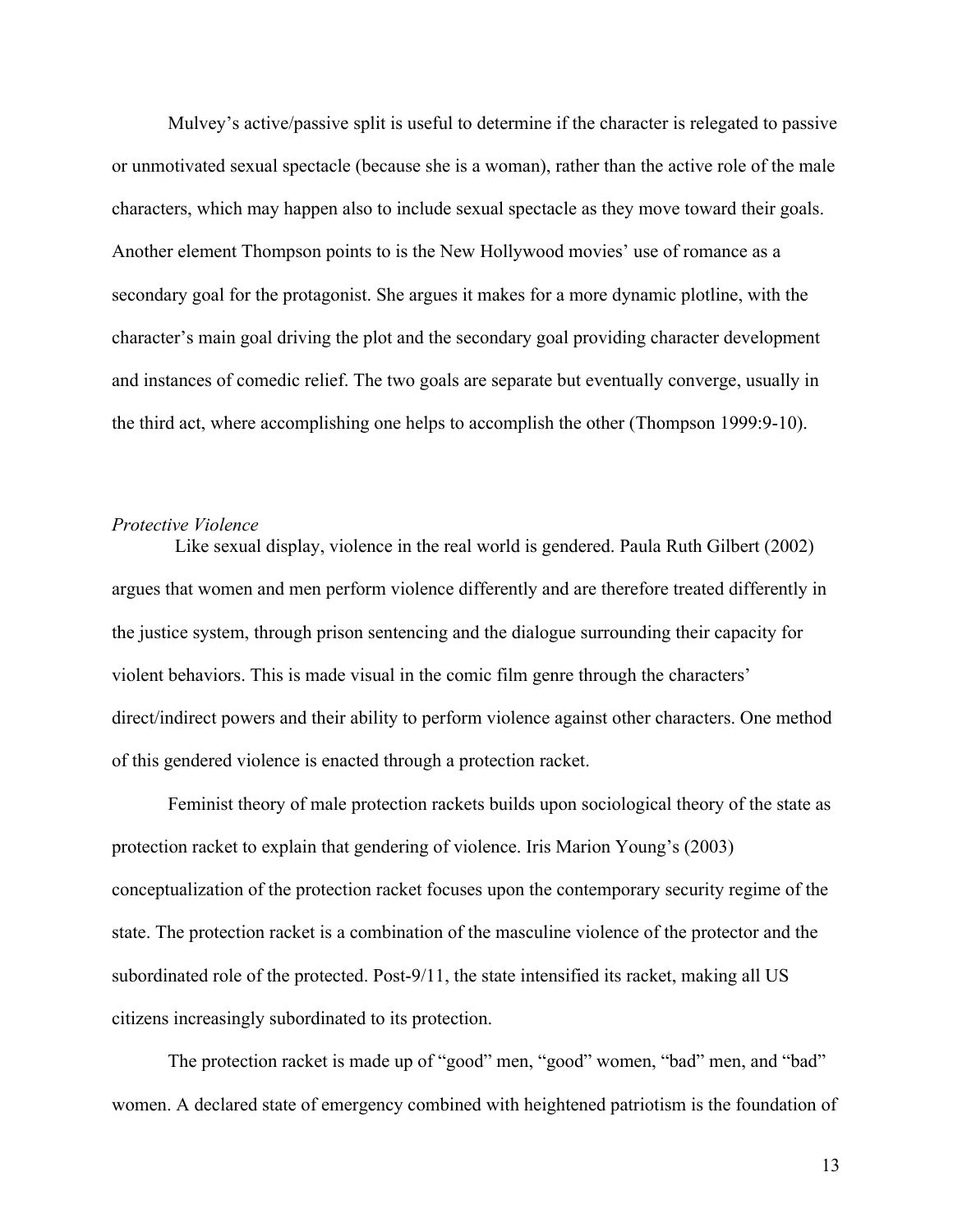the protection racket and is upheld in order to protect those designated as innocent. "Good" men protect the women and children from "bad" men. "Good" women accept the protection and, as Young states, "happily defer to his judgment in return for the promise of security he offers" (2003:224), while "bad" women refuse his protection altogether. Those women threaten the protection racket.

The gender hierarchy is further theorized through Stiehm's (1982) discussion of the role of domination opposed to the role of benign. Masculine protection can sexually and physically dominate women, or the role of benign, which desires to shield women from the threats of the world and other dominating men. The dominating man represents the "bad" men wanting to hurt women; and the benign protector represents the "good" man wanting to protect women (Stiehm 1982). Dominating men enter into the domains of benign protectors, seeking to steal and capture the women protected there. Typically, these bad men sexually threaten the women of the good men. On both sides, in conflict with each other, men wield violence in a way that maintains their collective control of women. In her account of the story of the rape of the Levite's concubine that Rousseau used to theorize the social contract, Horeck argues that "rape is much more than a weapon of war, it is the founding cause of war; just as even more curiously, it is eventually the means by which the war is concluded, the community restored and the social contract initiated" (2004:42). Women in harm's way must establish that they are good if they are to enjoy men's protection; and they do this by submitting to the force, including rape, wielded by their protectors.

In the context of this gendered protection racket, feminine violence tends to differ both in its intent and its performance. It is characterized by the protection of "good" people based on traits such as maternal instinct. It is performed based on actions such as self-sacrifice (Stiehm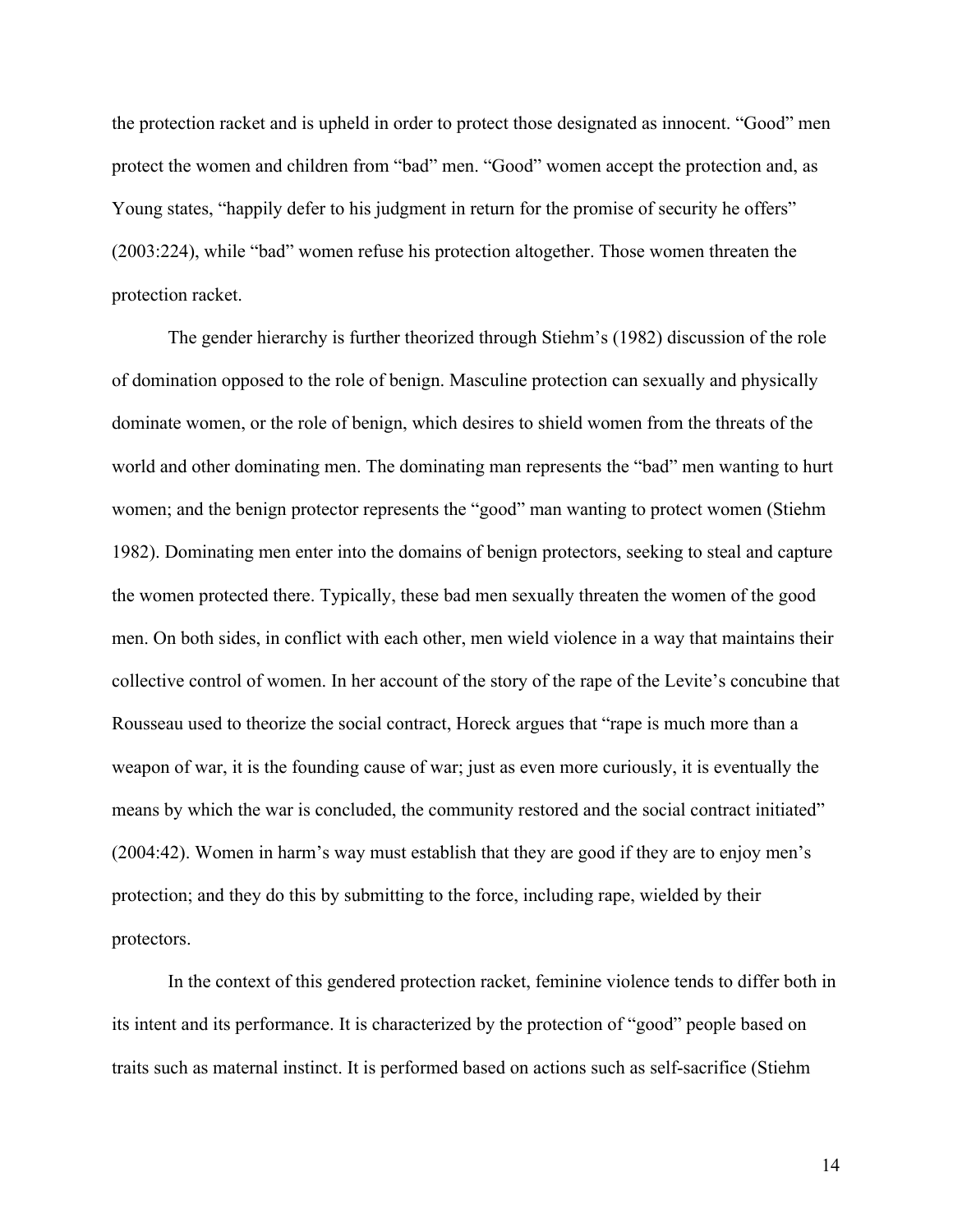1982). Stabile (2009) applies this theory to superhero movies: "The superhero is first and foremost a man, because only men are understood to be protectors in US culture and only men have the balls to lead" (87). The characters' masculine presentation is also tied to their need to protect, through *direct* means to harm. These direct ways of doing violence manifest in hand-tohand combat or through the use of a directly harmful superpowers. *Direct* powers can be used immediately to harm or perform violence while indirect powers can only create situations in which harm might occur. Direct powers include the extreme heat emanating from Superman's eyes, where his indirect powers to harm include his ability to fly. Flight may provide a condition for violence but is not sufficient by itself.

Employing this framework, I define *feminine violence* as direct violence linked to womanhood. This can be through seduction or the use of 'feminine wiles'. It could also include distinctly feminine forms of violence such as scratching with long nails or biting (much like Catwoman), as these are not normative masculine traits or methods. Additionally, feminine violence is for protection, escape, or deflection, rather than an initiation of attack on an opponent. While male characters do have indirect powers, those would either be supplementary to their active ones, not considered their main powers, or aligned with reduced status into a more secondary/supportive role.

Due to the PG and PG-13 ratings of the majority of these movies, the theme of sexual violence is absent from the protection rackets. However, threats against the life of the women of the good men, the protective violence used by those good men, and the persistent demand that women submit to those men to earn that protection, combine to form a system of control, a way to subdue all women to the control of all men, however much those men may pursue conflict with each other. Thus, characters able to perform protective violence have more subjectivity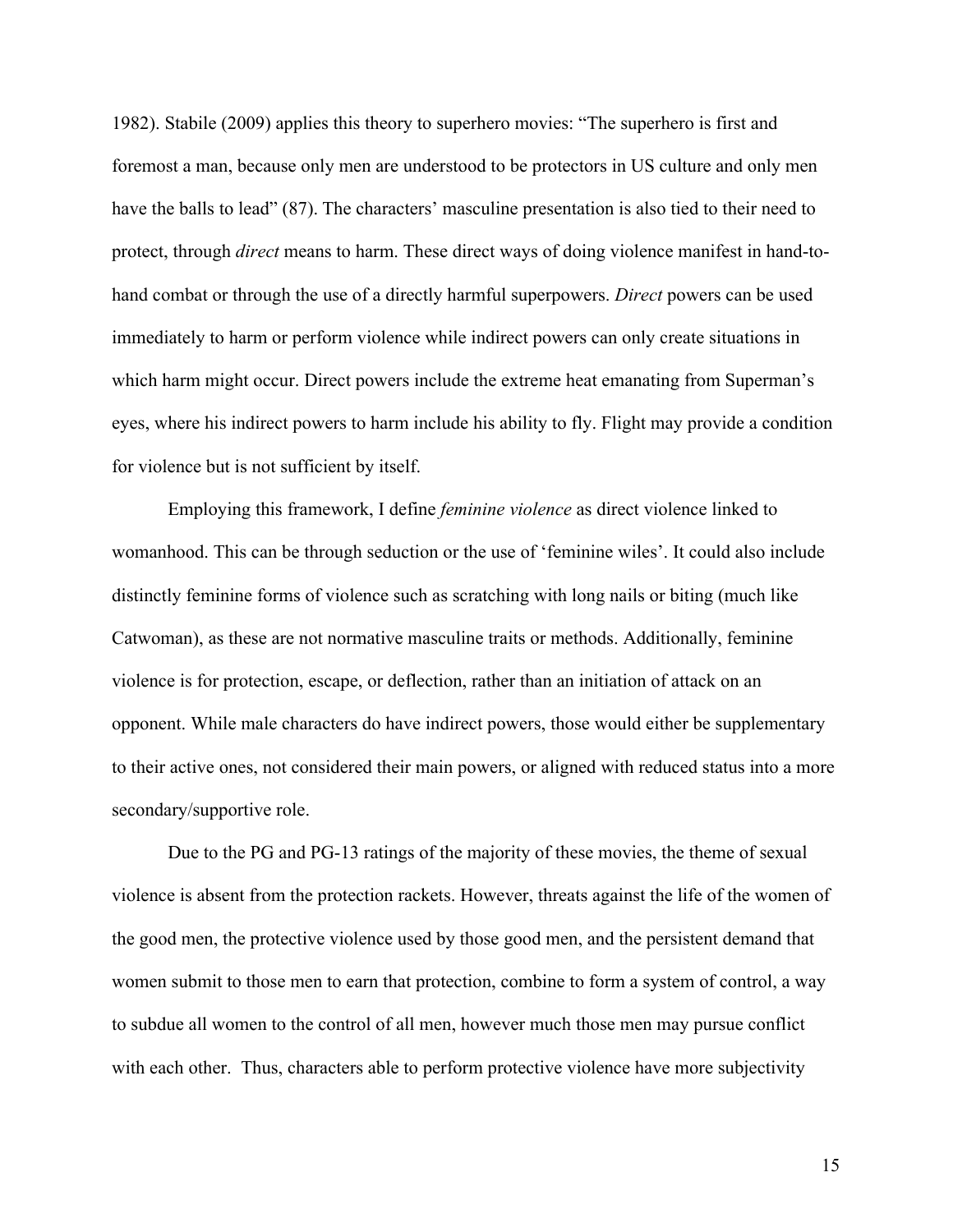than the objects of their protection do. A character's status as victim in a fight that she did not choose to enter, which another character must protect, decreases her subjectivity. I use protective violence as a category because it is the focus of the work these characters perform. I will measure the extent to which plot-driving motivation, unmotivated sexual spectacle, and protective violence distinguish male from female characters and thus maintain a dichotomous sex hierarchy in these movies.

Gender is a dichotomous hierarchy that subordinates women. The hierarchy is perpetuated by the gender work of individuals that places them in either a dominant or subordinate position. The literature has illuminated the myriad of ways this gender work is accomplished. In regards to this project and the focus on gendered performances of violence and protection the literature is establishing the heteronormative masculine characters as maintain a dominant position in the hierarchy. Traits that are commonly associated with masculinity, such as strength and planning, are preferred for superbeing characters. Other feminine characteristics such as beauty and submission would not be preferred in superbeing characters. If the main function of these characters in their roles is to be able to diagnose a problem, create a plan of action, and solve the problem then masculine.

Each section of the literature review informs the research questions that the hypothesis intends to answer. The literature on sexual spectacle outlines the ways in which women in film are often used as commodities in order to establish relationships or resolve conflicts between male characters. This theorization informs the research questions: Who is being placed in the subordinated objectified role? What purpose does it serve and how does it inform the gender hierarchy? Displays of sexual spectacle would be unmotivated towards the character's plot-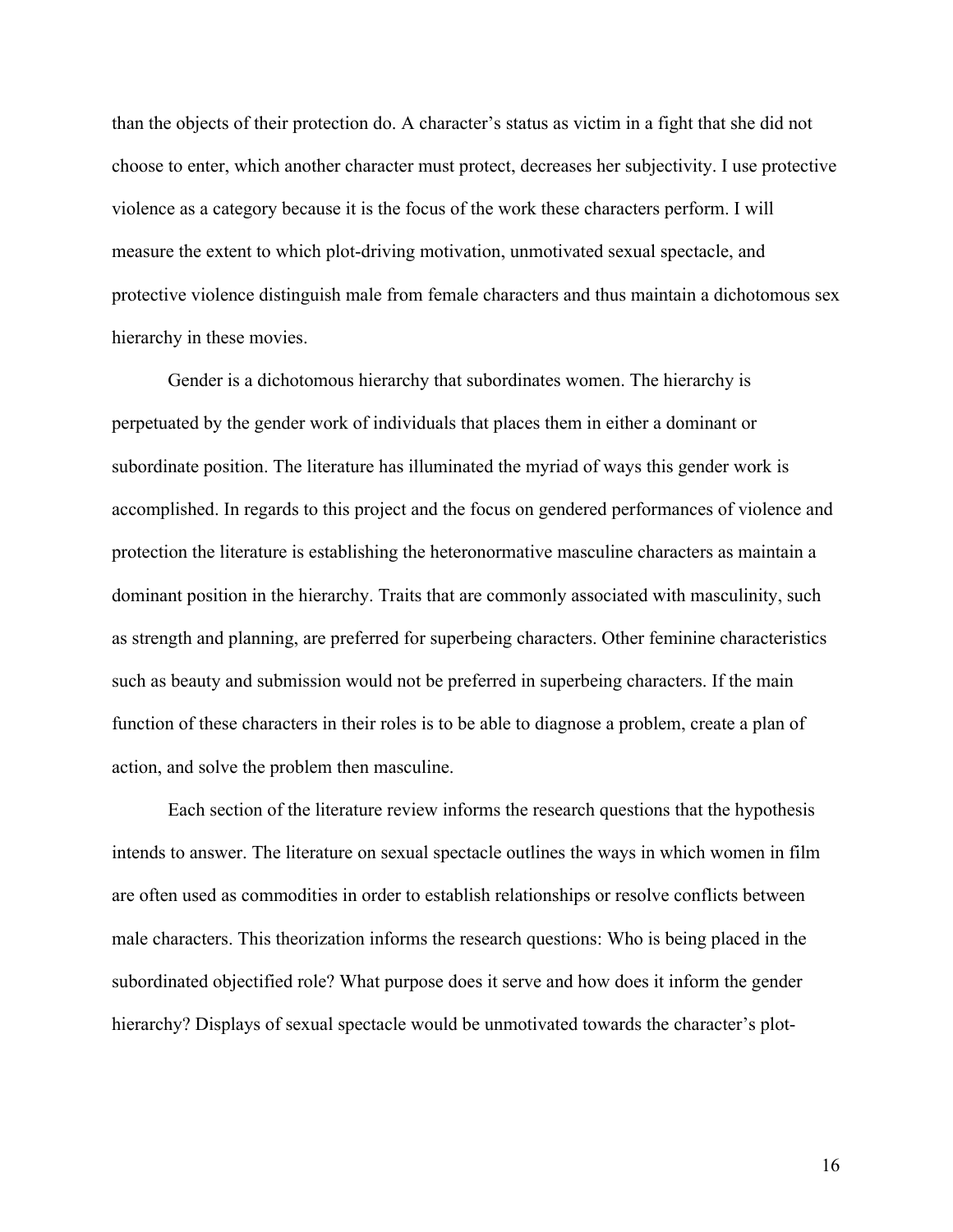turning actions. The use of such displays would impact their subjectivity by placing them as mere objects in the world.

Additionally, the literature for protection is based off the gender dichotomy that stipulates one character must need protection from another character. This section informs the following research questions: Which characters are able to offer protection? Which character's are in need of protection? A character's superpower and capacity to harm is inseparable from their identity of as a superbeing. If those powers have a basis in the gender hierarchy then there is an arbitrary distinction between them.

For Mulvey's theorization of plot-turning actions the power lays within a character's ability to move the plot forward and thereby impacts their overall subjectivity. This literature informs the research question, "Are male and female superbeing character equally important to the forward movement of the plot of the film?"

My review of this literature justifies four hypotheses:

- Hypothesis 1: There is a correlation between superbeings' unmotivated displays of sexual spectacle and sex category.
- Hypothesis 2: There are positive relationships between superbeings' ability to protect and sex category as well as sexual spectacle. As a corollary, I expect positive correlations between status as nonvoluntary object of protection, womanhood, and sexual objectification.
- Hypothesis 3: There is a correlation between a character's superpowers' direct capacities for violence and harm and their subjectivity.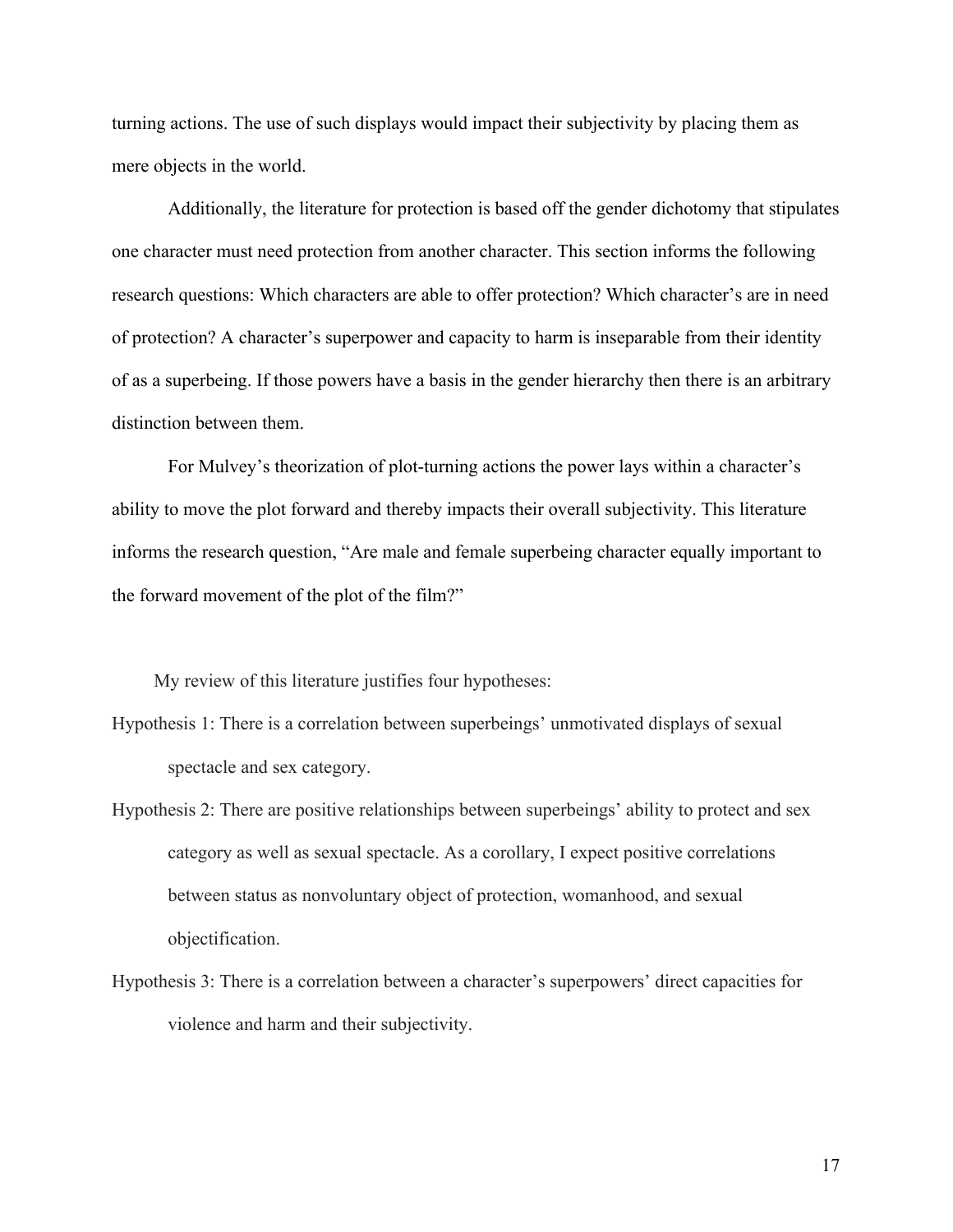Hypothesis 4: There are a positive correlations between the proportion of plot turns that hinge on their changes in motivations, sex category, sexual gazing at others, provision of protection to others, and exercises of direct capacities to harm.

#### **Methods**

#### *Data Collection*

I test these hypotheses with a qualitative content analysis of the most popular superbeing movies in contemporary cinema. This methodology allows the project to focus on the visual representation of the gender work performed by the superbeing characters. By starting with data collection from the films this project can inform future studies as this genre continues to expand. While future projects would more greatly benefit from the data collected through interviews, that is not the purpose of this project.

A summative qualitative content analysis allows this project to study the images and actions from the films through a method of counting and comparisons. The codes are deductive in that they are derived from previous research on this topic. The latent concepts can then be interpreted through these codes in order to draw conclusions about complex social topics such as gender inequality and subjectivity (Fang and Shannon 2005). It allows me to focus more on how the superbeing characters are portrayed and made into visual representations of those topics. Each section of codes addresses the research questions and hypothesis that correspond to the themes of gender inequality found in the literature. Each section addresses a specific category and the actions and images that correspond. The data is collected through a combination of yes/no questions, Likert scales (0 not at all-4 extreme), and counting ("How many times."). This methodology is appropriate for using the data collected from these codes in order to draw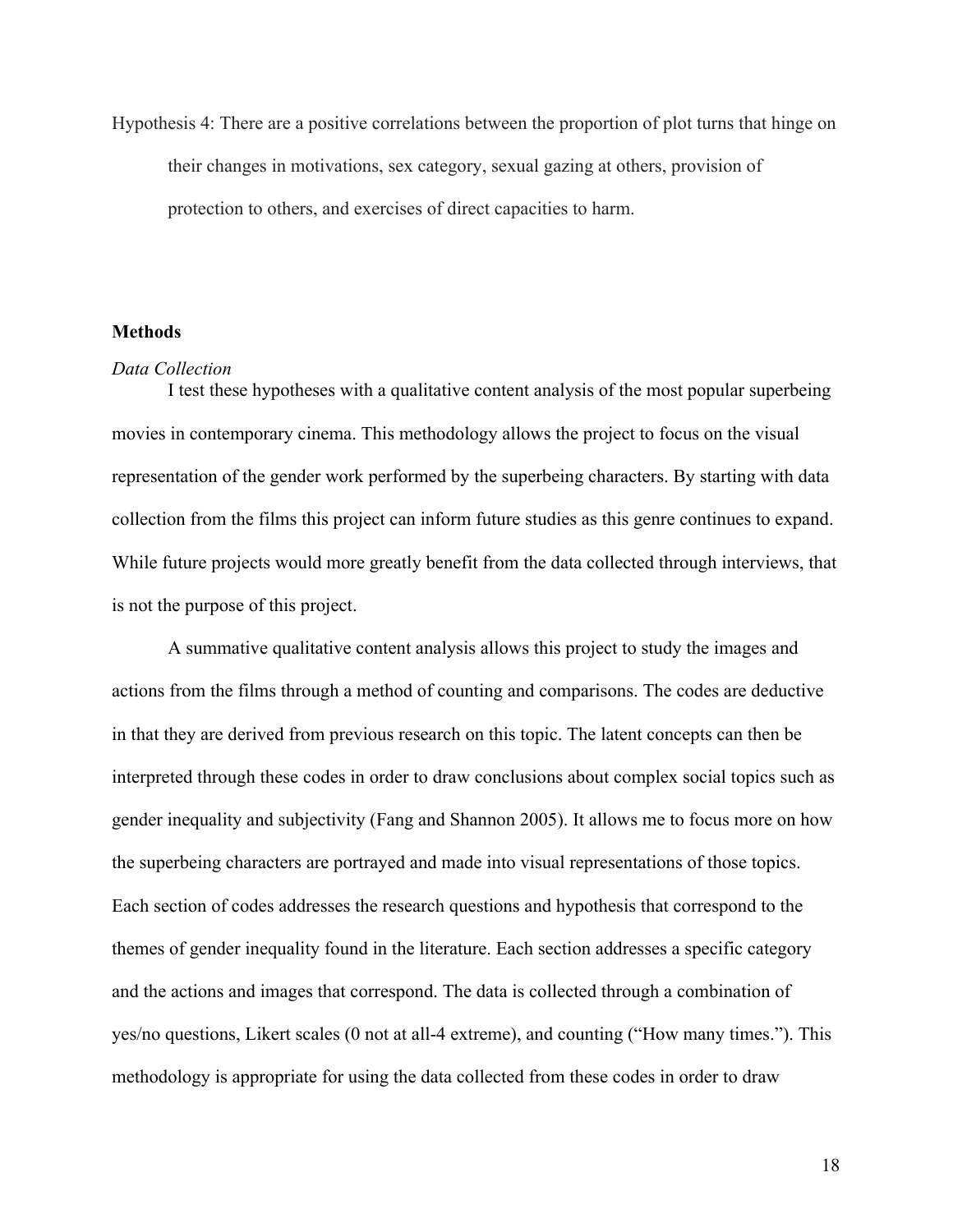conclusions on the larger themes of gender inequality and subjectivity. The initial coding was created in combination with codes from previous research and discussed with another coder. The two coders watched three films and completed the codesheet, discussing any variance in answers to determine a more clear phrasing for the code. The finalized codesheet was written to eliminate personal bias. Intercoder reliability was established to have a Holsti's coefficient of .90, which is significantly reliable.

DC Comics and Marvel are the two largest and most well known comic companies in the US. Their big-budget, heavily marketed feature films are largely rooted in the expansive history of the original (and revamped) comic books. Due to project-size constraints as well as wide recognition given these characters and storylines, I limit my sampling frame to films from these two companies without unfairly biasing a study of popular cinema.

I draw my list of films from both the DC Comics and Marvel official websites, as both companies provide a complete list of their movies. I select appropriate films from both of these sites. The timeframe stretches from 2000-2016, based on the release dates of the films and their availability, yielding approximately 30 movies. They are live-action films, available for viewing via DVD rental/purchase or online databases such as Netflix. For example, *The Avengers* was released to cinemas in 2012, is a live-action movie, and is available to rent from Netflix or for purchase. A list of movies is located in the Appendix.

The code sheet is split into sections that correspond with each section of the literature review, aside from the initial section used to collect the character's background information such as demographics, movie title, and status. The next section focuses on Sexual Spectacle as unmotivated displays of sexuality and uses either a Likert scale from 0-4 to analyze the character or a simple count method of instances. For example, for measuring how revealing overall a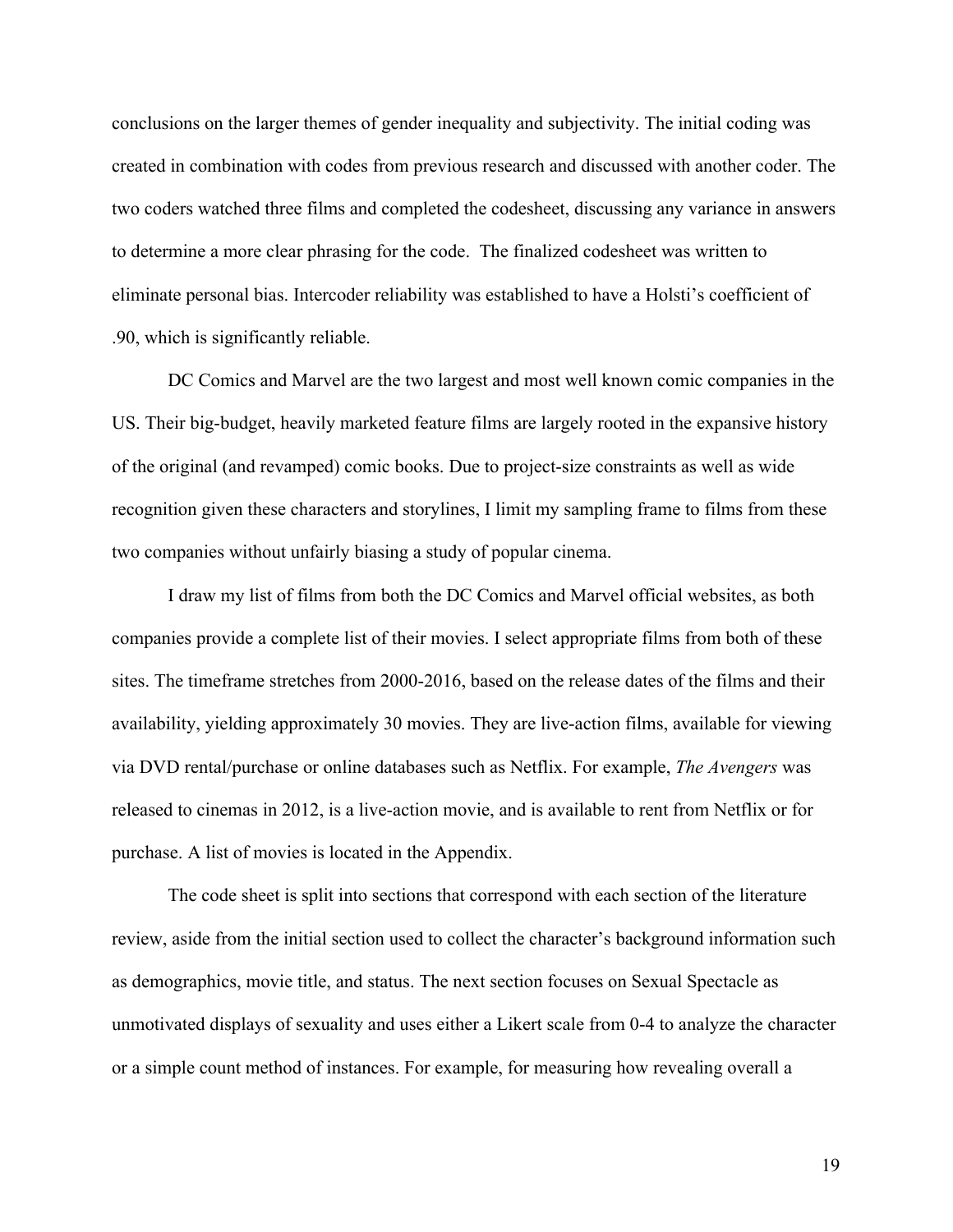character's costume a Likert scale from 0-4 is used. For measuring how many times a character flirts to achieve a goal a simple counting method is used. The next sections on Motivation and Violence and Protection also use a simple counting methods as well as a few yes/no questions. Each character begins at a baseline of zero and is either awarded or deducted points based on these codes. This type of collection allowed for the Overall Subjectivity Score to be represented as a numbered scale. Additionally these codes eliminate deviations in intercoder reliability.

The research questions and hypotheses are focused on the dichotomy in the gender hierarchy. Each hypothesis is written with the examination of gender as the focal point. The crosstab statistics will be able to show each code based on gender. The tables will more easily show how each code has a gender distinction and will allow the analysis section to scrutinize that distinction.

This section will describe the measures of gender-dichotomous performance, allowing me to assess the degree to which these films make genders distinct. I use a code sheet to record depictions of motivation, sexual objectification, and instances of violence and protection. A copy of my code sheet is located in the Appendix. I analyze these data by cross-tabulating characteristics. Each character starts at zero and either accumulates points or loses points on each of the three scales of subjectivity from there. Each code has a value of one meaning the character gains a point for variables that positively relate to subjectivity as well as lose a point for those variables that negatively impact subjectivity. This allows for the data to show the spectrum of subjectivity rather than upholding a dichotomous status as either subjective or objective.

This code sheet is a combination of codes from similar studies (Gilpatric 2010; Innes 1999; Rauch 2012; Neuendorf 2009) and additional codes added to address my specific hypotheses and new theoretical framework. Some codes have also been altered to better fit with the analysis of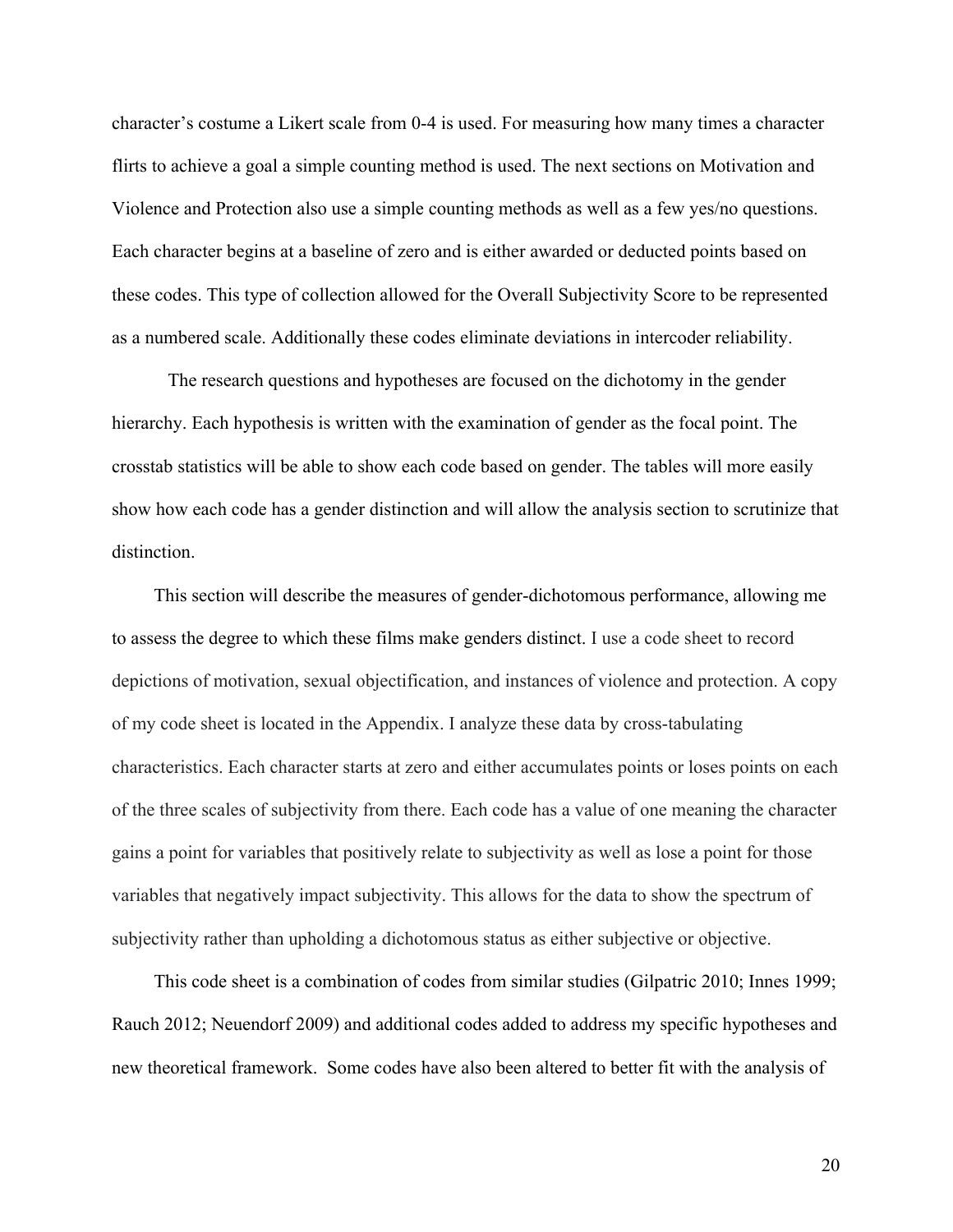this project. The objective of this research is to evaluate and measure the levels of subjectivity, as defined by this project, held by the male and female supercharacters and to measure the correlations between sex, subjectivity, protective violence, role in sexual display, and exercise of capacities to harm. This allows me to assess the degree to which these films maintain the gender dichotomy or the ways they challenge gender relations by breaking down the hierarchy.

### *Sexual Spectacle*

I evaluate attractiveness through the characters' presentations as unmotivated sexual spectacles for other characters or audiences to enjoy. I define flirtation or seduction as any obvious displays of sexuality with the intent to influence another character. Examples of this could be kissing, being coy, going on a date, or comments alluding toward sexual activity. For example, when characters wear costumes that reveal skin, especially erogenous zones, but which make combat or other pursuits of goals difficult, then such characters provide unmotivated sexual spectacles, objects of a male gaze that Mulvey theorized in Hollywood cinema.

Other examples include: the number of times superbeings use flirtation and the promise of sex to achieve goals (such as extracting information), fighting with their hair loose around their face, fighting in high heels, and having clothing removed/destroyed during fights. Innes' evaluation of femininity helped to inform several codes for background information that focus on highlighting masculine/feminine behaviors that uphold the gender dichotomy. For example, codes relating to beauty standards such as long, loose hair on women, allow for a test of the hypothesis that to the movies distinguish women from their male counterparts in a clear visual manner. These measures correspond to Hypothesis 1 listed in my Methods section. For the category of *sexual spectacle*, I subtract a point for each scene when the character provides an unmotivated sexual spectacle (i.e., one provided out of the line of protective duty or in a way that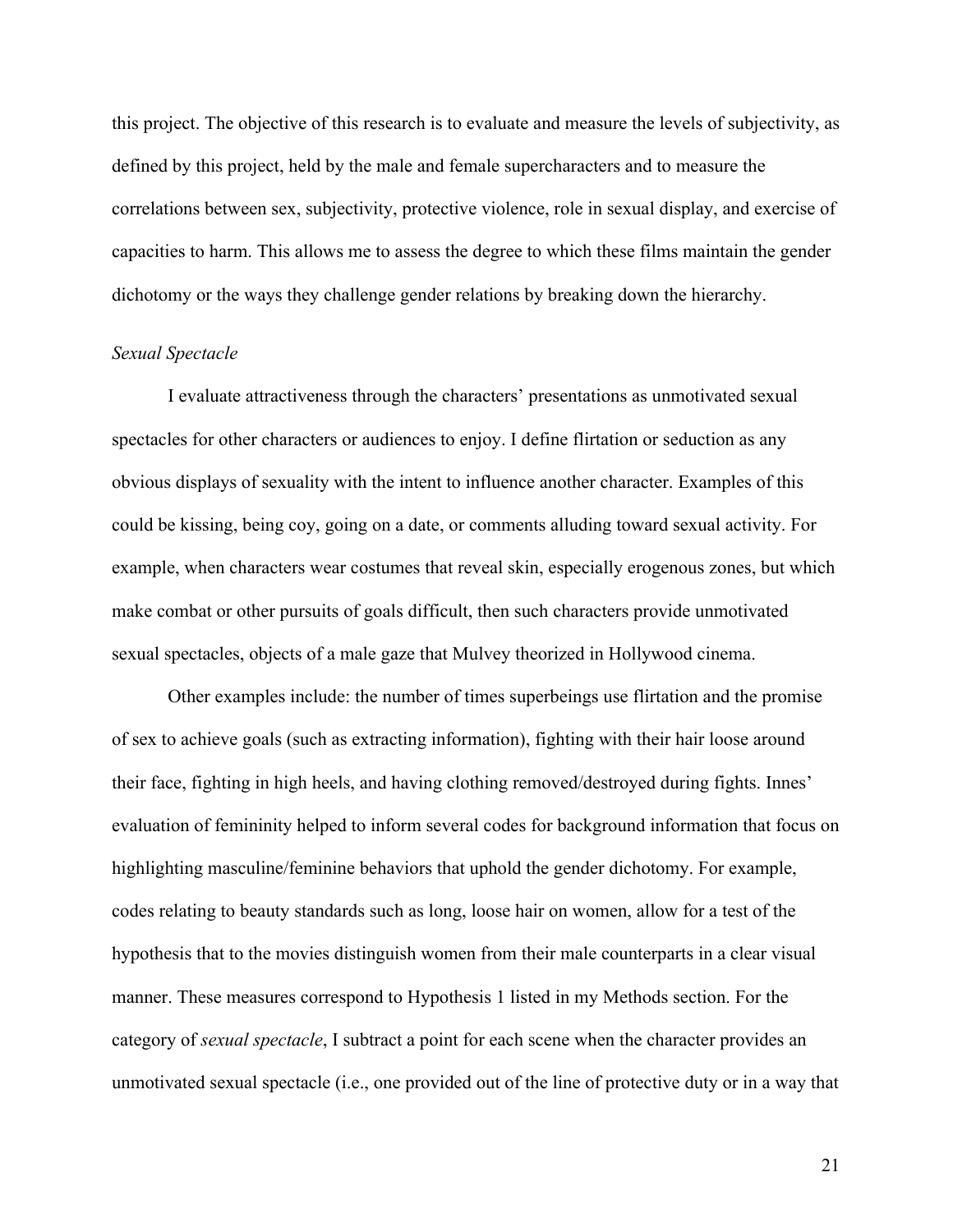compromises protective violence, such as wearing clothes that make combat difficult) for others, be they filmgoers or characters.

#### *Motivation*

This section is rooted in the literature based on motivated action from Thompson and Mulvey as discussed in more detail in the literature review. This subcategory of codes works to create a link between a character's motivation and their level of subjectivity. A character's change of goal that occurs near the act-break provides the motivation that drives the plot and progression of the four-act film. For the category of *motivation*, I count the number of act-breaks at which each superbeing moves the plot forward: between 0 (none) and 3 (one for each actbreak). For the purposes of the overall subjectivity score, I use the average number of instances from each movie in which the character has a role.

In addition to act-break formations of goals, a set of codes will be used to measure how many times a character must be rescued from a fight they did choose to enter and a fight they did not choose to enter. This particular code is connected to subjectivity based on the part of the definition that requires a subjective being to act upon the world rather than having the world act upon them. This means that characters that need to be rescued from fights they did choose would have more subjectivity than those who must be rescued from fights they did not choose.

#### *Violence and Protection*

The protection racket is operationalized in this project as a clear structure in which a heroic character provides protection by way of violence against threats and demands in return the right to do violence even when it also threatens those under his protection. The head promises protection from outside threats in exchange for loyalty and license to practice violence. While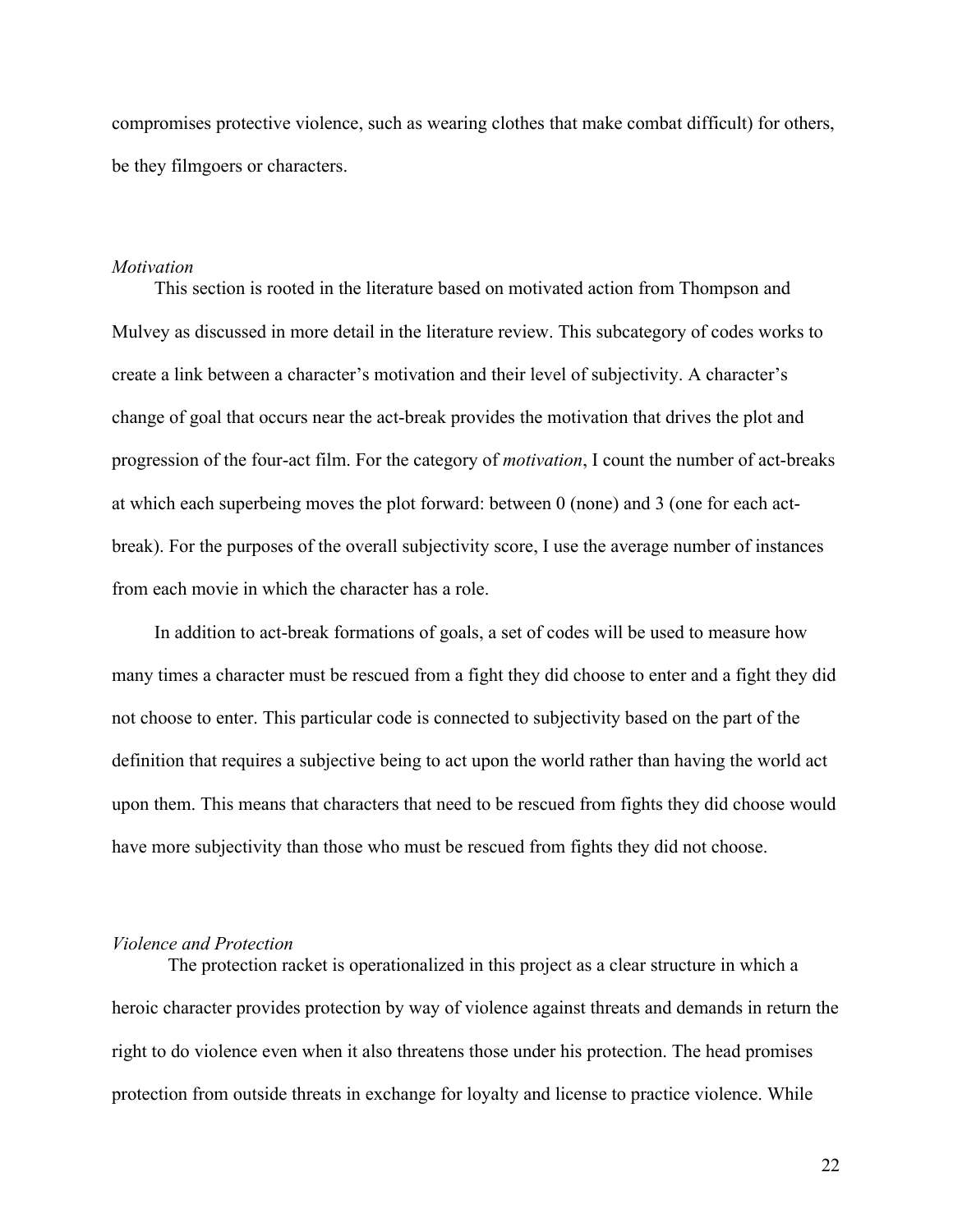the intention of this project is not to remark on the nuanced versions of protection rackets, only those rackets that are clearly verbalized by characters will be evaluated. An example of this is found in *X-Men: The Last Stand*, when the antagonist Magneto clearly addresses a large group of mutants to ask for their loyalty in his cause and their bodies in his army in exchange for a position in his "New World" where mutants rule over humans. He promises them protection and power in the new world if they fight alongside him. I will count the number of times or the degree to which each superbeing plays a role within a protection racket: threat, protector, victim, object of protection. This can include establishing and running a protection racket for the state or within a family, falling victim to a protection racket, or fighting against a protection racket. As part of this, I will count instances of violence committed by superbeings, and list their powers/abilities/gadgets, to determine whether they have direct or indirect powers to harm. For example, Thor's hammer can be used directly as a weapon while the Invisible Woman's power to vanish is only indirectly useful as a weapon.

As a subcategory of protection, I count how often superbeings protect innocents within families, among fellow combatants, or in a larger civilian population. For the category of *rescue/protection*, add a point each instance within a scene a superbeing rescues or protects a character or a crowd from imminent harm. I subtract a point for each time one must be rescued from danger not entered into by choice. I add a protective-violence point for possession of powers of direct harm, such as killing force or bladed weapons built into a body.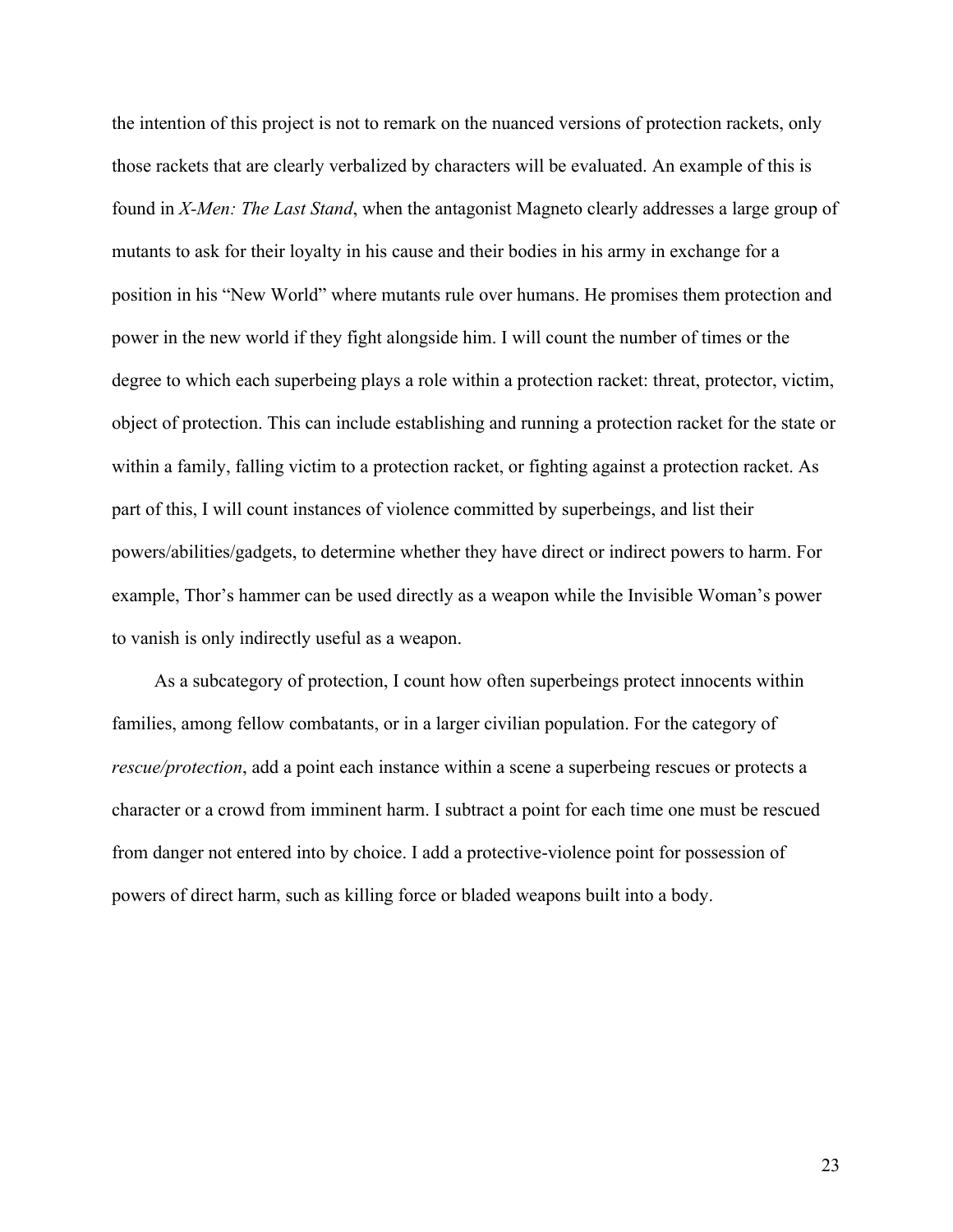### **Data Analysis**

#### *Descriptive Statistics*

The gender split between characters coded for this project is 40% female, 57% male and 2% unknown. The gap between these two numbers can be explained by the fact that this genre focuses on a male audience, likely leading to a higher number of male protagonists and antagonists with female characters in smaller numbers and supportive roles. Of the superbeing characters coded, 62% were protagonists while only 30% were antagonists. Superbeings working or fighting alongside groups were more likely to be protagonists than antagonists.

For the category defining the characters' power, 54.4% of characters had direct powers to harm and 26.7% had both direct and indirect, while 18.9% had indirect powers only. In addition to this 81.1% of all characters did not flirt or use seduction to achieve a goal with only 18.9% using their sexuality for that purpose. For the category of sexual spectacle 55.6% of superbeings had zero instances and a combined 62.2% for more than one instance. In regards to protection rackets, 77.8% of characters do not run a racket and 53.3% do not fight against an established racket. For the subcategory of failing to protect their self, 67.8% of superbeings had at least one instance of *failure*, which includes being defeated in a fight, outsmarted by an opposing combatant, or being killed. These frequencies help to illuminate a divisive split between the categories and provide a foundation for the data analysis that will be continued with my crosstab statistics.

| Gender |         |                |         |               |            |  |
|--------|---------|----------------|---------|---------------|------------|--|
|        |         | Frequency      | Percent | Valid Percent | Cumulative |  |
|        |         |                |         |               | Percent    |  |
| Valid  | F       | 36             | 40.0    | 40.0          | 40.0       |  |
|        | М       | 52             | 57.8    | 57.8          | 97.8       |  |
|        | Jnknown | $\overline{2}$ | 2.2     | 2.2           | 100.0      |  |
|        | Total   | 90             | 100.0   | 100.0         |            |  |

|--|--|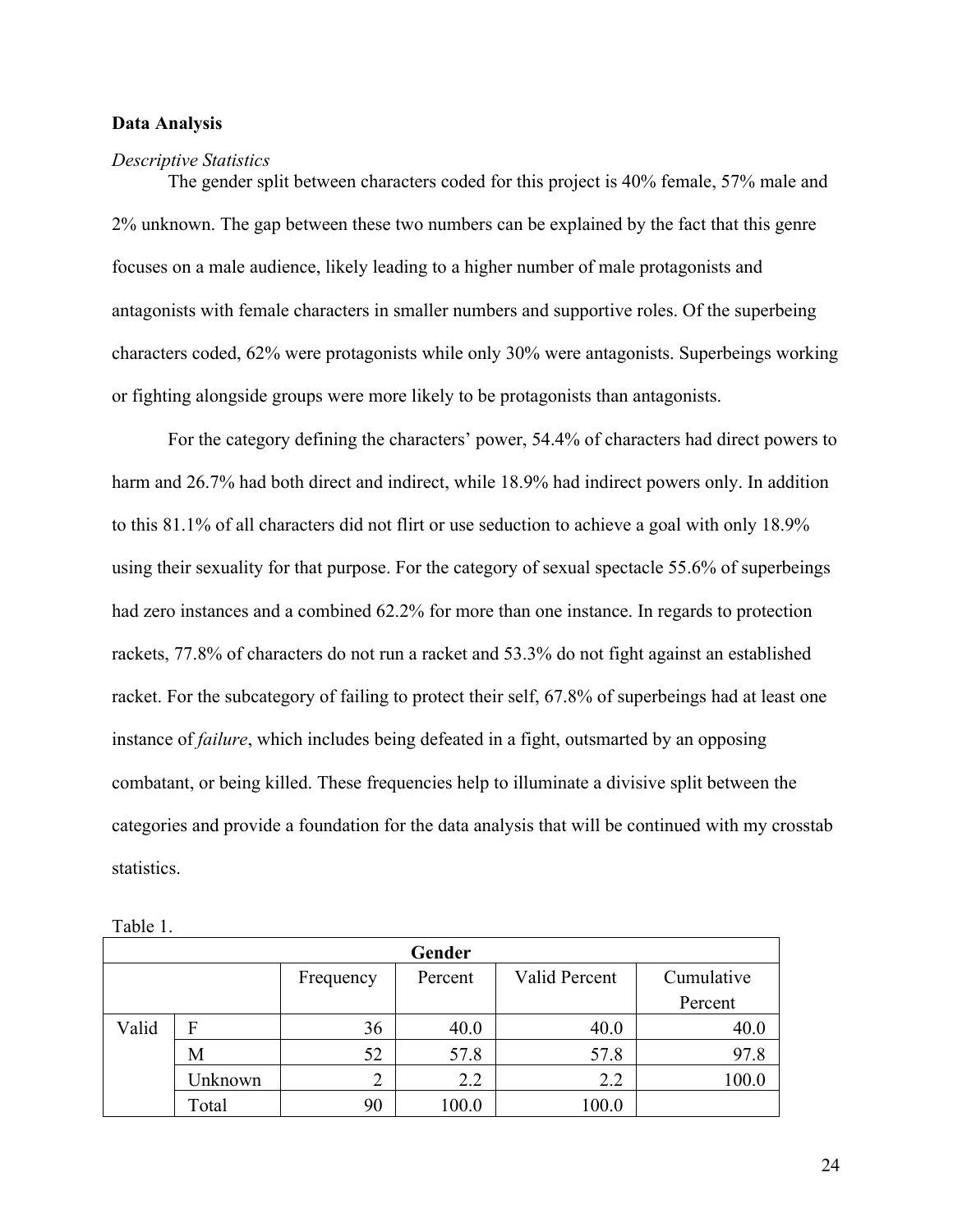## Table 2.

| <b>Position</b> |                     |           |         |               |            |  |  |  |
|-----------------|---------------------|-----------|---------|---------------|------------|--|--|--|
|                 |                     | Frequency | Percent | Valid Percent | Cumulative |  |  |  |
|                 |                     |           |         |               | Percent    |  |  |  |
| Valid           | Antagonist          | 27        | 30.0    | 30.0          | 30.0       |  |  |  |
|                 | Double Agent        |           | 1.1     | 1.1           | 31.1       |  |  |  |
|                 | Protagonist         | 56        | 62.2    | 62.2          | 93.3       |  |  |  |
|                 | <b>Switch Sides</b> | 6         | 6.7     | 6.7           | 100.0      |  |  |  |
|                 | Total               | 90        | 100.0   | 100.0         |            |  |  |  |

Table 3.

| Power |                   |           |         |               |            |  |  |  |
|-------|-------------------|-----------|---------|---------------|------------|--|--|--|
|       |                   | Frequency | Percent | Valid Percent | Cumulative |  |  |  |
|       |                   |           |         |               | Percent    |  |  |  |
| Valid | Direct            | 49        | 54.4    | 54.4          | 54.4       |  |  |  |
|       | Direct & Indirect | 24        | 26.7    | 26.7          | 81.1       |  |  |  |
|       | Indirect          | 17        | 18.9    | 18.9          | 100.0      |  |  |  |
|       | Total             | 90        | 100.0   | 100.0         |            |  |  |  |

| Table 4. |       |           |              |               |            |
|----------|-------|-----------|--------------|---------------|------------|
|          |       |           | <b>Flirt</b> |               |            |
|          |       | Frequency | Percent      | Valid Percent | Cumulative |
|          |       |           |              |               | Percent    |
| Valid    | No    | 73        | 81.1         | 81.1          | 81.1       |
|          | Yes   | 17        | 18.9         | 18.9          | 100.0      |
|          | Total | 90        | 100.0        | 100.0         |            |

Table 5.

| <b>Sexual Spectacle</b> |  |           |         |               |            |
|-------------------------|--|-----------|---------|---------------|------------|
|                         |  | Frequency | Percent | Valid Percent | Cumulative |
|                         |  |           |         |               | Percent    |
| Valid                   |  | 50        | 55.6    | 55.6          | 55.6       |
|                         |  | 18        | 20.0    | 20.0          | 75.6       |
|                         |  |           | 8.9     | 8.9           | 84.4       |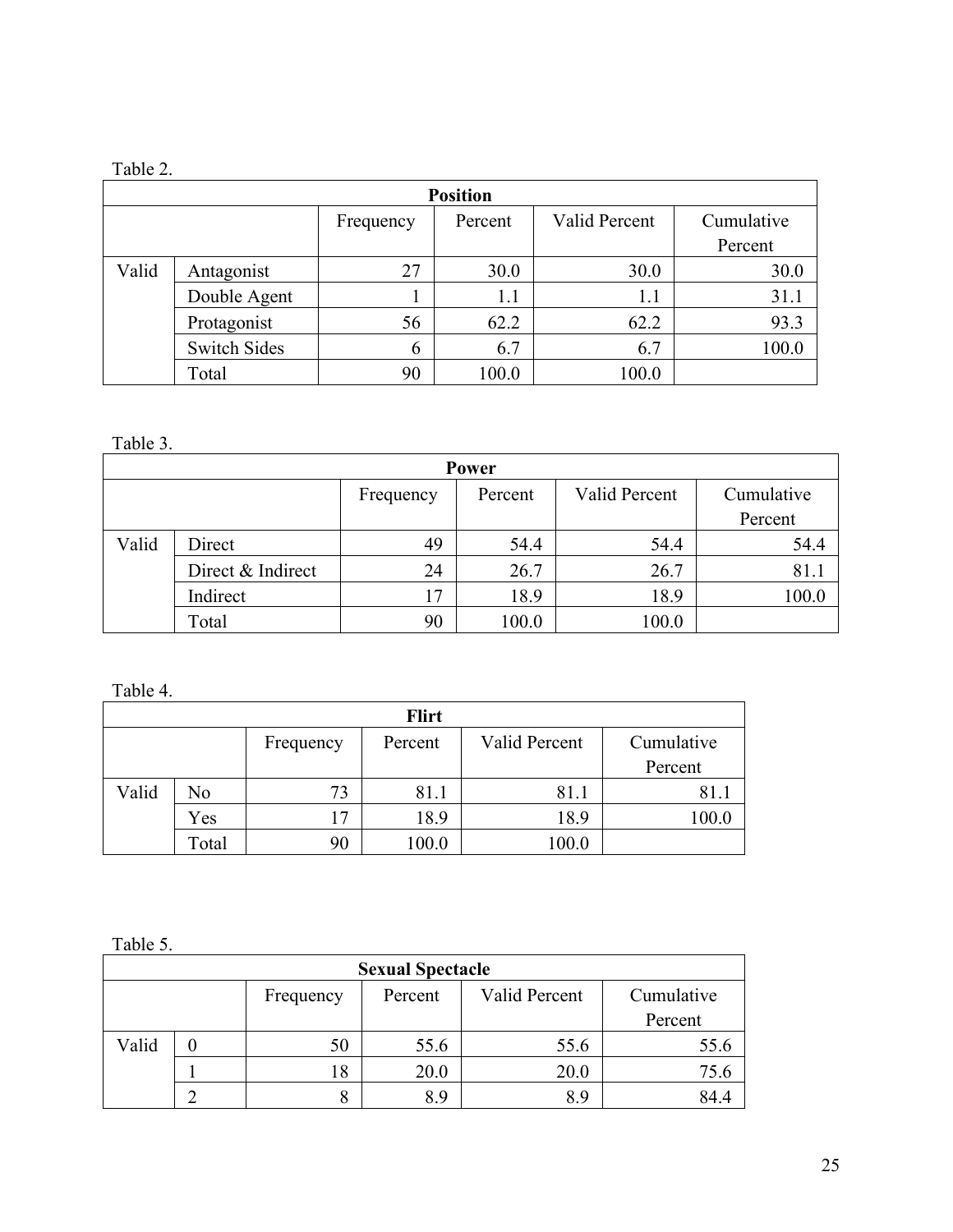|       | q  | 10.0  | 10.0                          | 94.4  |
|-------|----|-------|-------------------------------|-------|
| 4     | ◡  | 3.3   | 2 <sub>2</sub><br>ر .ر        | 97.8  |
| O     |    | 1.1   | $\mathbf{1} \cdot \mathbf{1}$ | 98.9  |
| 10    |    | 1.1   |                               | 100.0 |
| Total | 90 | 100.0 | 100.0                         |       |

Table 6.

| <b>Fight Against Protection Racket</b> |       |           |         |               |            |
|----------------------------------------|-------|-----------|---------|---------------|------------|
|                                        |       | Frequency | Percent | Valid Percent | Cumulative |
|                                        |       |           |         |               | Percent    |
| Valid                                  | No    | 48        | 53.3    | 53.3          | 53.3       |
|                                        | Yes   | 42        | 46.7    | 46.7          | 100.0      |
|                                        | Total | 90        | 100.0   | 100.0         |            |

Table 7.

| <b>Run Protection Racket</b> |                |           |         |               |            |
|------------------------------|----------------|-----------|---------|---------------|------------|
|                              |                | Frequency | Percent | Valid Percent | Cumulative |
|                              |                |           |         |               | Percent    |
| Valid                        | N <sub>0</sub> | 70        | 77.8    | 77.8          | 77.8       |
|                              | Yes            | 20        | 22.2    | 22.2          | 100.C      |
|                              | Total          | 90        | 100.0   | 100.0         |            |

Table 8.

| <b>Fail to Protect Self</b> |       |           |         |               |            |
|-----------------------------|-------|-----------|---------|---------------|------------|
|                             |       | Frequency | Percent | Valid Percent | Cumulative |
|                             |       |           |         |               | Percent    |
| Valid                       | No    | 29        | 32.2    | 32.2          | 32.2       |
|                             | Yes   | 61        | 67.8    | 67.8          | 100.0      |
|                             | Total | 90        | 100.0   | 100.0         |            |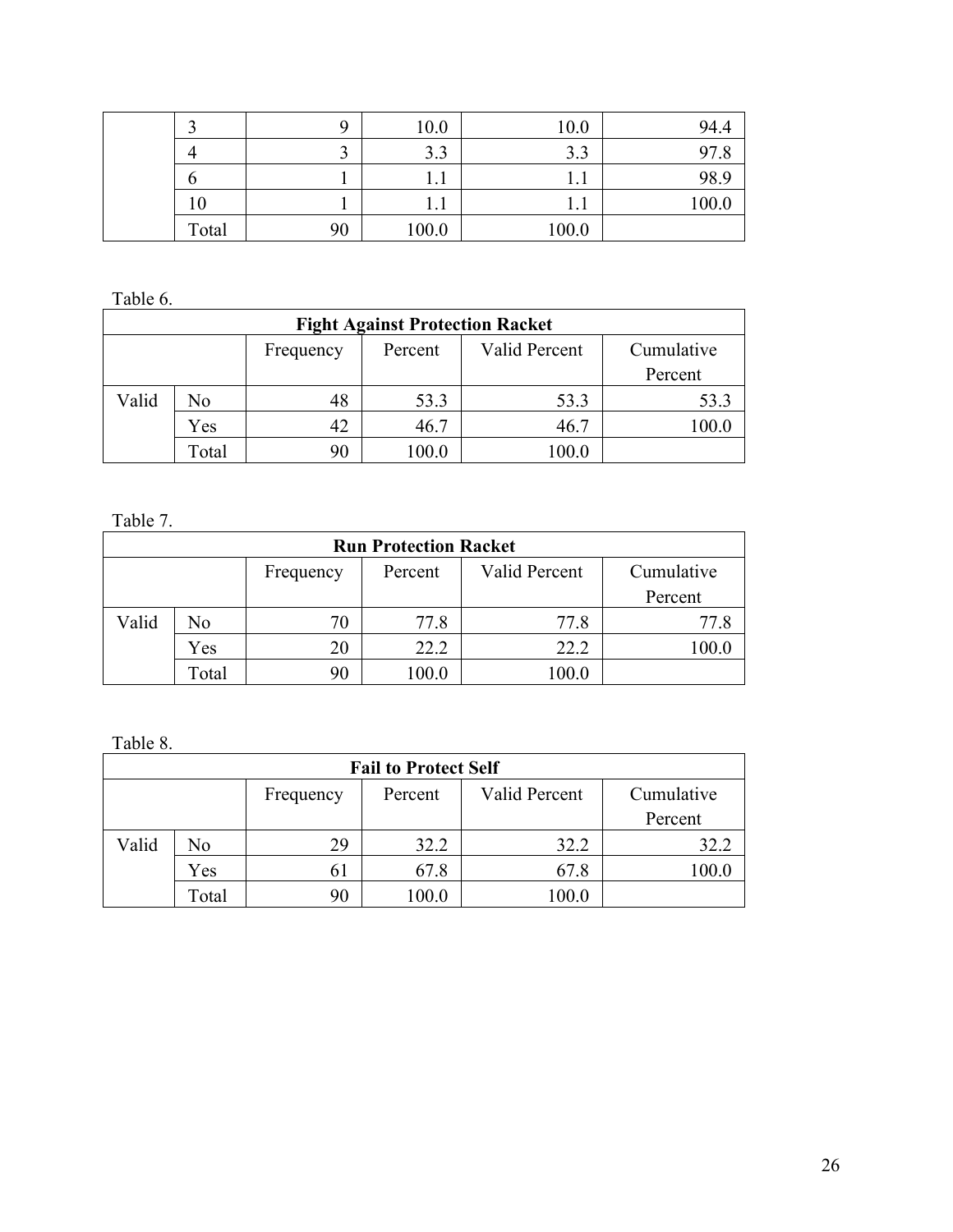## *Crosstabs*

For Hypothesis 1, which states, there is a correlation between superbeings' unmotivated displays of sexual spectacle and sex category, I ran the cross tabs evaluating how revealing overall a costume is (Table 9 and 10) and number of instances of flirting by a character (Table 11 and 12).

| Table 9.                           |                |                   |                |                |            |  |
|------------------------------------|----------------|-------------------|----------------|----------------|------------|--|
| <b>REVEALING COSTUME BY GENDER</b> |                |                   |                |                |            |  |
| Count                              |                |                   |                |                |            |  |
|                                    |                |                   | <b>GENDER</b>  |                | Total      |  |
|                                    |                | F<br>Unknown<br>M |                |                |            |  |
| Revealing                          | $\theta$       | 4                 | 27             | $\theta$       | 31 $(34%)$ |  |
| Overall                            |                | 8                 | 4              | $\overline{0}$ | 12(14%)    |  |
|                                    | $\overline{2}$ | 5                 | $\overline{2}$ | $\theta$       | 7(8%)      |  |
|                                    | 3              | 8                 | 4              | $\theta$       | 12(13%)    |  |
|                                    | 4              |                   | 0              | 0              |            |  |
|                                    | $N/A$ (no      | 10                | 15             | $\overline{2}$ | $27(30\%)$ |  |
|                                    | costume)       |                   |                |                |            |  |
| Total                              |                | 36                | 52             | 2              | 90         |  |

Table 10.

| <b>Chi-Square Tests</b> |            |      |                                   |  |
|-------------------------|------------|------|-----------------------------------|--|
|                         | Value      |      | Asymptotic Significance (2-sided) |  |
| Pearson Chi-Square      | $26.040^a$ | 10   | 004                               |  |
| Likelihood Ratio        | 27.571     | l () |                                   |  |
| N of Valid Cases        | 90         |      |                                   |  |

Out of the twenty-six female superbeings that wear a costume, nine of them were coded as having a costume that was quite a bit revealing or extremely revealing. Of the thirty-seven male superbeings that wore a costume, only four were coded as quite a bit revealing and no one with an extremely revealing costume. Of those thirty-seven male superbeings, twenty-seven were coded as having a costume that was not revealing at all. The degree to which a costume reveals skin strongly distinguishes characters by sex. A revealing costume does more to establish and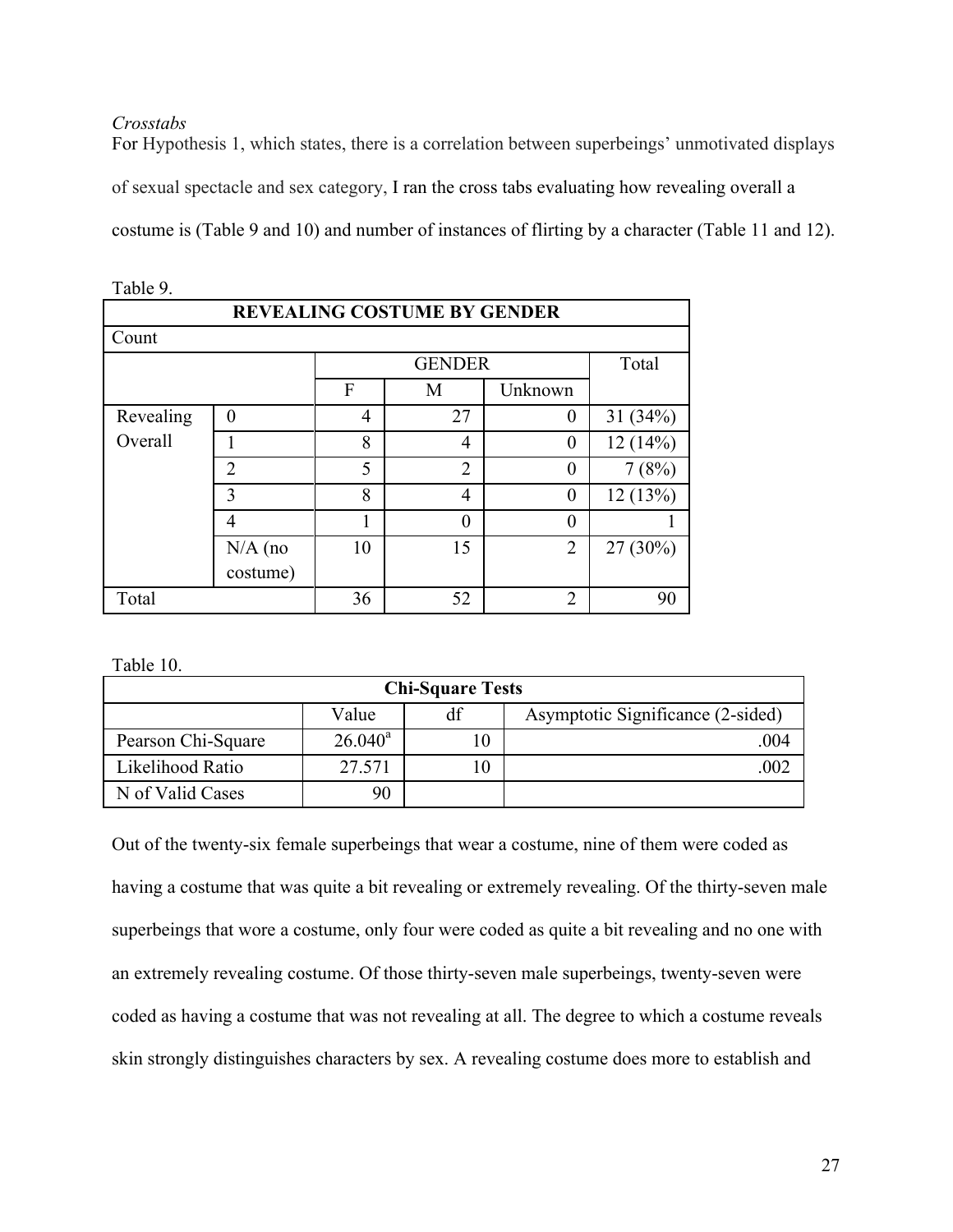reaffirm normative masculine and feminine gender work than it does to aid in the work done by a superbeing.

| 140IV 11. |                |    |                           |          |          |  |  |
|-----------|----------------|----|---------------------------|----------|----------|--|--|
|           |                |    | <b>FLIRTING BY GENDER</b> |          |          |  |  |
| Count     |                |    |                           |          |          |  |  |
|           |                |    | Total<br><b>GENDER</b>    |          |          |  |  |
|           |                | F  | M                         | Unknown  |          |  |  |
| Flirt     | N <sub>0</sub> | 20 | 51                        |          | 73 (81%) |  |  |
|           | Yes            | 16 |                           | $\theta$ | 17(19%)  |  |  |
| Total     |                | 36 | 52                        | 2        |          |  |  |

Table 11.

Table 12.

| <b>Chi-Square Tests</b> |            |    |                             |  |
|-------------------------|------------|----|-----------------------------|--|
|                         | Value      | df | Asymptotic Significance (2- |  |
|                         |            |    | sided)                      |  |
| Pearson Chi-Square      | $25.581^a$ |    | .000                        |  |
| Likelihood Ratio        | 27.885     |    |                             |  |
| N of Valid Cases        | 90         |    |                             |  |

The table shows that fifty-one of the male characters never use flirtation to achieve a goal. Twenty of the women do not use flirtation while sixteen of them do. This use of flirtation is rooted in feminine displays of violence.

For Hypothesis 2, which states, there are positive relationships between superbeings' ability to protect and sex category as well as sexual spectacle. As a corollary, I expect positive correlations between status as nonvoluntary object of protection, womanhood, and sexual objectification; the code sheet offers two separate coding instances for character's need of rescue or protection. The first is a need for rescue/protection from a fight for which the character volunteered. Eleven women had no instances of needing rescue or protection while the remaining twenty-five had at least one. Twenty-four men had no instances of needing rescue or protection while the remaining twenty-eight had at least one.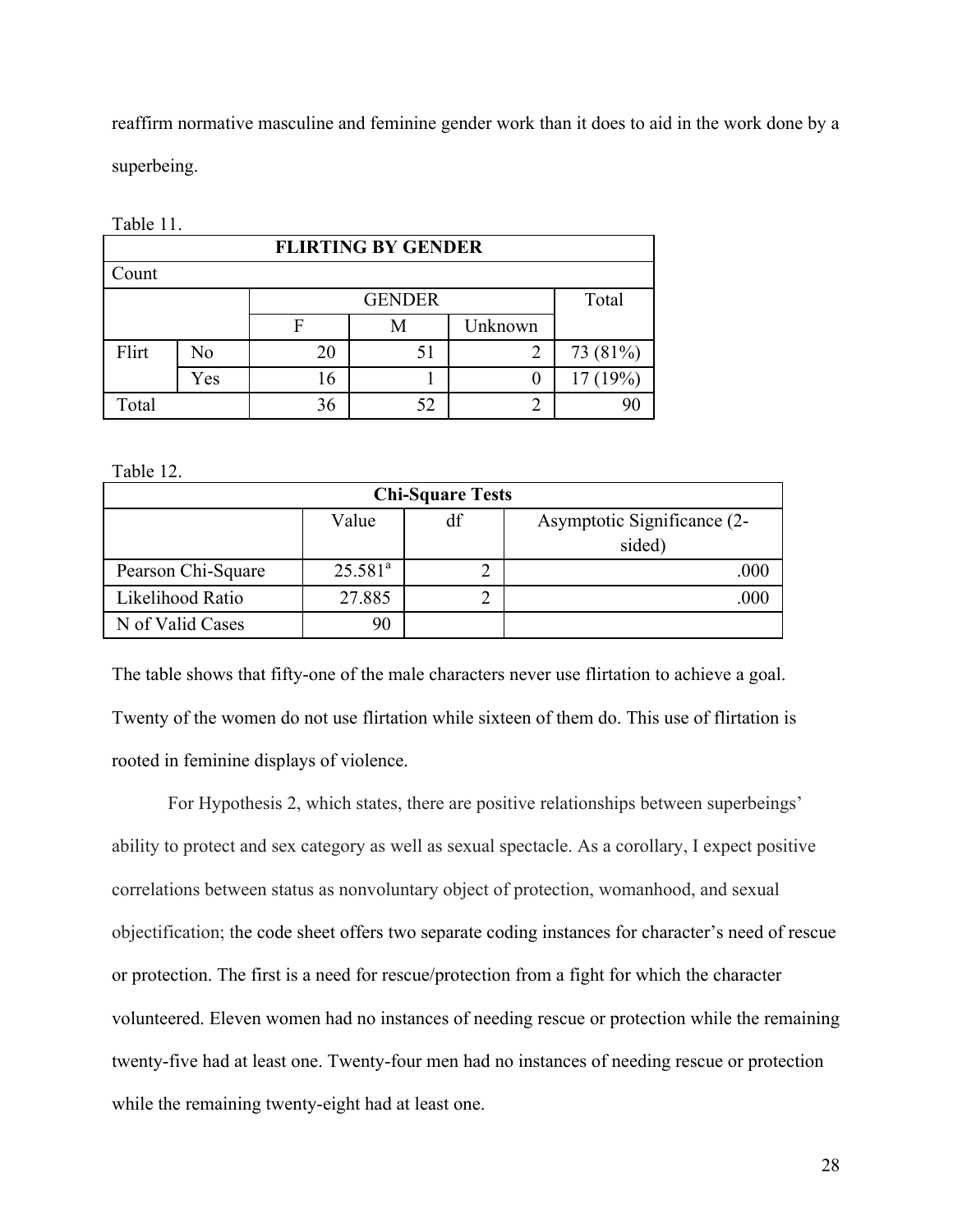The second subcategory is the need of rescue/protection in a fight for which they did not volunteer. This scenario could be an ambush or forced participation. Twenty-four women had no instances of needing rescue or protection while the remaining twelve had at least one. Thirtynine men had no instance of needing rescue/protection, while the remaining thirteen had at least one instance. This crosstab shows that gender does not have a strong correlation to a character needing rescue or protection from both fights for which the volunteer and for those which they do not volunteer. This lack of needing rescue increases the characters overall subjectivity score.

Gender does not have a strong correlation to being a victim of a protection racket, fighting against a protection racket, and establishing or running a protection racket. Only six out of the total thirty-six female characters were coded as a victim and only three out of the total fifty-two men were coded as a victim.

|                  | <b>FIGHT AGAINST RACKET BY GENDER</b> |                        |    |         |          |
|------------------|---------------------------------------|------------------------|----|---------|----------|
| Count            |                                       |                        |    |         |          |
|                  |                                       | Total<br><b>GENDER</b> |    |         |          |
|                  |                                       | F                      | M  | Unknown |          |
| Fight<br>Against | No                                    | 22                     | 25 |         | 48 (54%) |
|                  | Yes                                   | 14                     | 27 |         | 42 (46%) |
| Total            |                                       | 36                     | 52 |         |          |

Table 13.

For Hypothesis 3, which states, there is a correlation between a character's superpowers' direct capacities for violence and harm and their subjectivity, I ran the crosstabs fighting against a protection racket (Table 13) and harming a hero (Table 14 and 15).

Twenty-two women do not fight against one, and fourteen do. Twenty-five men do not fight against one, and twenty-seven do. This shows a fairly even split between each group fighting or not fighting against an established protection racket. The subcategory of running a protection racket shows that only a total nineteen male and female characters run a protection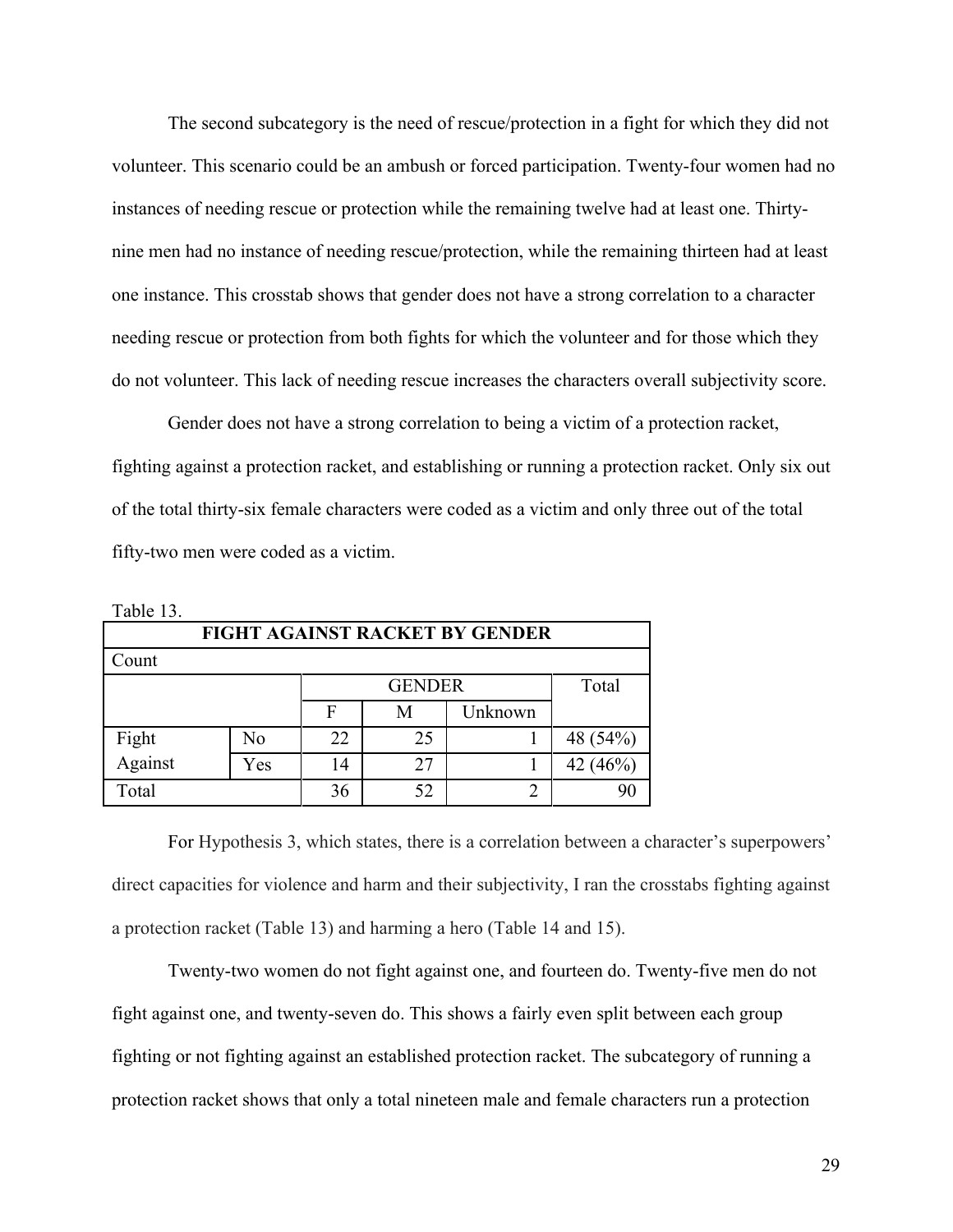racket (out of a total ninety male and female characters). This means approximate 79% of all characters do not run a protection racket. This could account for the data in the other subcategories- if there isn't a protection racket then characters cannot be a victim of them or fight against them. Male and female characters complete protection of civilians, loved ones, combatants, and their selves in nearly equal proportions. The subcategory that counts failure to protect one's self shows that male and female superbeings fail to protect themselves. Twentyfive women have at least one instance of failure to protect their self and thirty-four men fail to protect their selves.

|           | <b>HARM HERO BY GENDER</b> |    |                |                |          |  |
|-----------|----------------------------|----|----------------|----------------|----------|--|
| Count     |                            |    |                |                |          |  |
|           |                            |    |                | <b>GENDER</b>  | Total    |  |
|           |                            | F  | M              | Unknown        |          |  |
| Harm Hero | $\theta$                   | 19 | 22             | 1              | 42 (47%) |  |
|           |                            | 8  | 13             | 0              | 21(23%)  |  |
|           | $\overline{2}$             | 6  | 7              | $\theta$       | 13(14%)  |  |
|           | 3                          |    | 7              | 0              | 8(9%)    |  |
|           | 4                          | 2  | 0              | 1              | 3(4%)    |  |
|           | $\varsigma$                | 0  | $\overline{2}$ | 0              | 2(2%)    |  |
|           | 9                          | 0  |                | 0              | $1(1\%)$ |  |
| Total     |                            | 36 | 52             | $\overline{2}$ | 90       |  |

| Table 1 |  |
|---------|--|
|---------|--|

Table 15.

| <b>Chi-Square Tests</b> |            |                             |        |  |
|-------------------------|------------|-----------------------------|--------|--|
| df<br>Value             |            | Asymptotic Significance (2- |        |  |
|                         |            |                             | sided) |  |
| Pearson Chi-Square      | $21.938^a$ | $\overline{2}$              |        |  |
| Likelihood Ratio        | 16.478     | 12                          |        |  |
| N of Valid Cases        | 90         |                             |        |  |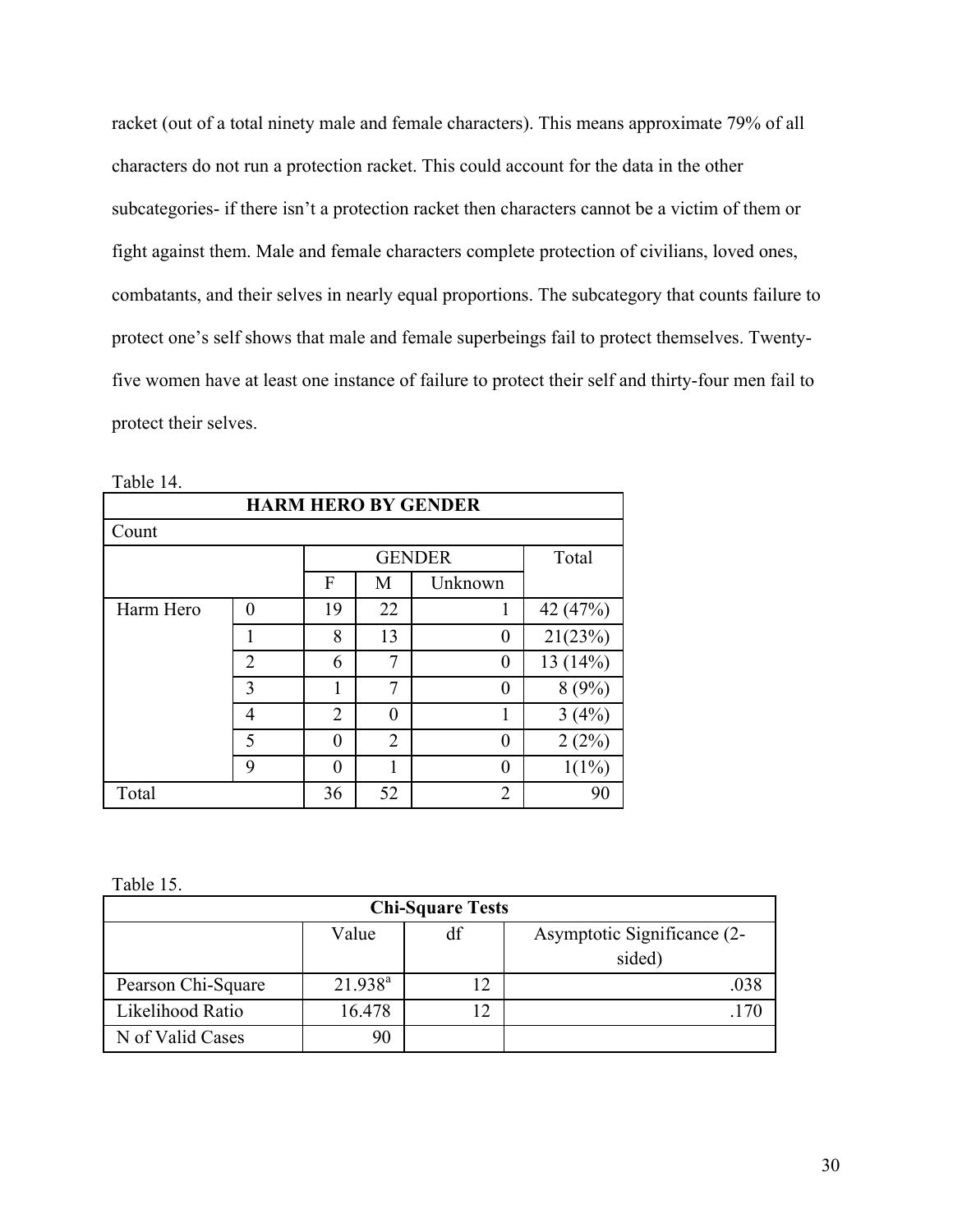As with the matter of protection, *harm* is divided into the subcategories of harm against civilians, loved ones, heroes, and villains. Seventeen women and thirty men had at least one instance of harm against them.

Twenty-seven of the superbeings coded in this project are antagonists, which is the character type most likely to harm a hero. If we add characters coded as either switching sides or serving as double agents to this total, then thirty-four out of the ninety characters are not protagonists and are enacting harm against heroes. Considering that the majority of characters are protagonists (62.2%) then we can understand why forty male superbeings and twenty-five female superbeings enact harm on a villain. The finding is significant when we use it to understand which characters are enacting harm and for what reason, which we infer based on the position of the character.

#### *Subjectivity Score*

These codes are used to establish the subjectivity score as discussed in the above section on Data Collection. This score is rooted in a feminist subjectivity theoretical framework. The score is based on the categories of violence/protection, motivation, and sexual spectacle. The lowest score is a negative sixteen for Harley Quinn while the highest score is an eighteen for Captain America. It is important to note that some of these characters appear in multiple films so they may have more opportunity to gain or lose points for this scale. The "unknown" option for gender was only coded in three cases. The first two were for Vision and Ultron in *Avengers: Age of Ultron* and the third was for Groot in *Guardians of the Galaxy.* All of these characters are neither human nor animal- Vision and Ultron are the human personified bodies of an AI system created by Tony Stark and Groot is a human personified extraterrestrial tree-creature. While these characters could not possess the appropriate anatomy for a male/female distinction and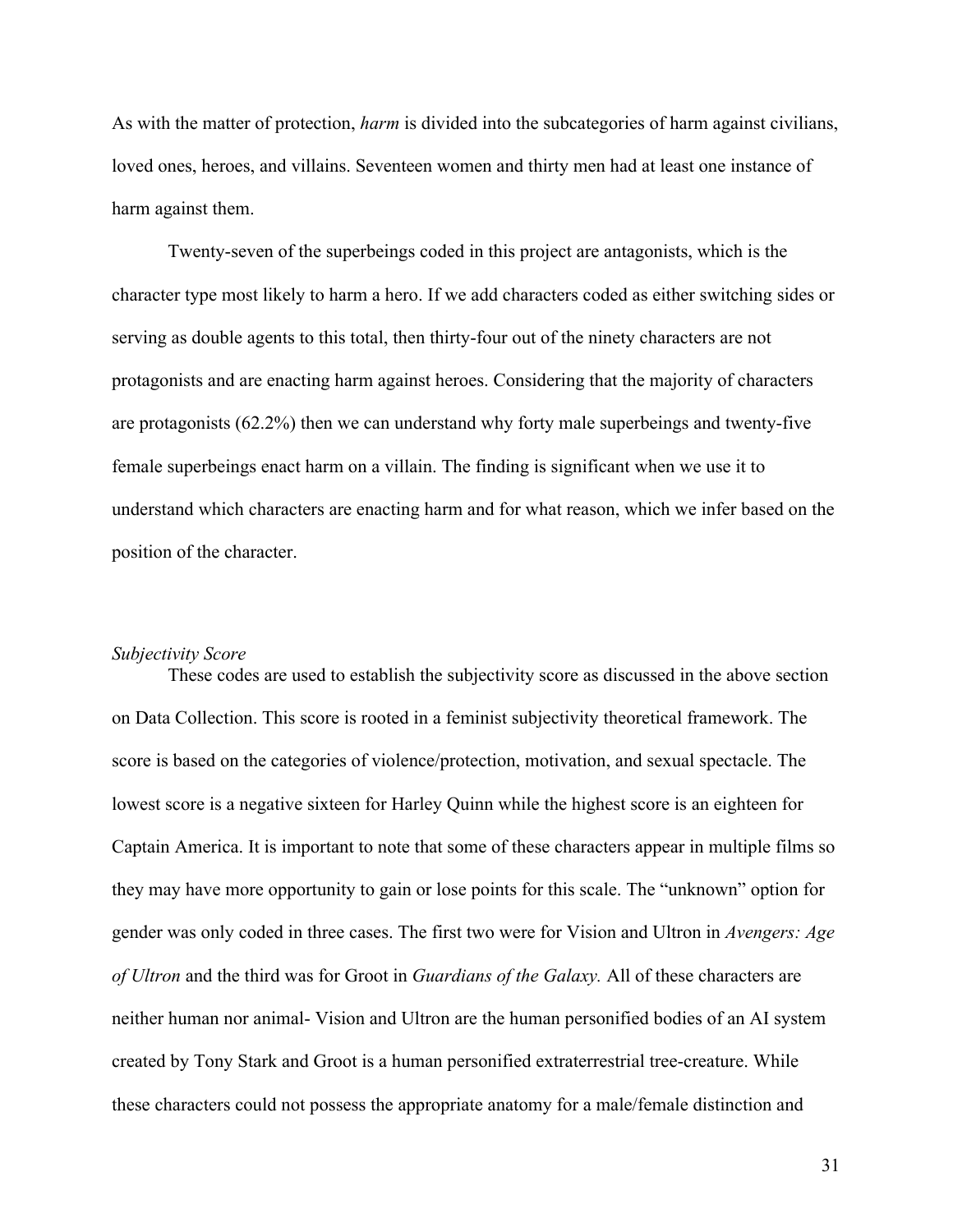therefore the bases of the gender dichotomy they are all referred to using he/him pronouns.

Vision even has a romantic storyline with a female superbeing character. This will be discussed

further in the Discussion section.

| Name               | Gender                    | <b>Sexual Spectacle</b> | Violence and            | Motivation       | Total          |
|--------------------|---------------------------|-------------------------|-------------------------|------------------|----------------|
|                    |                           | Score                   | Protection              | Average          | Subjectivity   |
|                    |                           |                         | Score                   |                  | Score          |
| Harley Quinn       | $\mathbf{F}$              | $-18$                   | $\overline{2}$          | $\mathbf{0}$     | $-16$          |
| Psylocke           | ${\bf F}$                 | $-15$                   | $\overline{4}$          | $\mathbf{0}$     | $-11$          |
| Enchantress        | $\overline{F}$            | $-14$                   | $\overline{3}$          | $\overline{2}$   | $-9$           |
| Susan Storm        | ${\bf F}$                 | $-13$                   | $\overline{2}$          | $\mathbf{1}$     | $-10$          |
| Wonder             | ${\bf F}$                 | $-14$                   | $\overline{4}$          | $\overline{3}$   | $-7$           |
| Woman              |                           |                         |                         |                  |                |
| Lady               | $\overline{F}$            | $-11$                   | $\overline{3}$          | $\boldsymbol{0}$ | $-9$           |
| Deathstrike        |                           |                         |                         |                  |                |
| Rogue              | $\overline{F}$            | $-8$                    | $\mathbf{1}$            | $\boldsymbol{0}$ | $-7$           |
| Catwoman 2         | $\overline{F}$            | $-10$                   | $\overline{8}$          | $\mathbf{1}$     | $-1$           |
| Elektra            | F                         | $-8$                    | 10                      | $\boldsymbol{0}$ | $\overline{2}$ |
| Nebula             | F                         | $-8$                    | 3                       | $\boldsymbol{0}$ | $-5$           |
| Jean Grey          | $\overline{F}$            | $-11$                   | 6                       | $\overline{2}$   | $-3$           |
| Storm <sub>2</sub> | $\overline{F}$            | $-8$                    | $\overline{\mathbf{3}}$ | $\mathbf{1}$     | $-4$           |
| Catwoman 1         | $\overline{F}$            | $-6$                    | 8                       | 3                | 5              |
| Katana             | ${\bf F}$                 | $-8$                    | $\overline{4}$          | $\boldsymbol{0}$ | $-4$           |
| Gamora             | $\overline{F}$            | $-11$                   | $\overline{7}$          | $\overline{2}$   | $-2$           |
| Human Torch        | M                         | $-6$                    | $\overline{2}$          | $\mathbf{1}$     | $-3$           |
| Quicksilver        | M                         | $-5$                    | $\boldsymbol{0}$        | 1                | $-4$           |
| Xmen 1             |                           |                         |                         |                  |                |
| Wasp               | $\boldsymbol{\mathrm{F}}$ | $-6$                    | $\overline{3}$          | $\boldsymbol{0}$ | $-3$           |
| Mr. Fantastic      | M                         | $-5$                    | $\mathbf{1}$            | $\overline{2}$   | $-2$           |
| Sif                | ${\bf F}$                 | $-5$                    | $\overline{3}$          | $\boldsymbol{0}$ | $-2$           |
| Abigail            | $\overline{F}$            | $-8$                    | 6                       | $\boldsymbol{0}$ | $-2$           |
| Whistler           |                           |                         |                         |                  |                |
| Viper              | ${\bf F}$                 | $-11$                   | 9                       | $\mathbf{1}$     | $-1$           |
| Magneto 1          | M                         | $-5$                    | $\overline{2}$          | $\overline{2}$   | $-1$           |
| War Machine        | M                         | $-4$                    | $\overline{2}$          | $\boldsymbol{0}$ | $-2$           |
| Angel              | M                         | $-6$                    | $\overline{3}$          | $\boldsymbol{0}$ | $-3$           |
| Jane Foster        | ${\bf F}$                 | $-2$                    | $\mathbf{1}$            | $\boldsymbol{0}$ | $-1$           |

Table 16.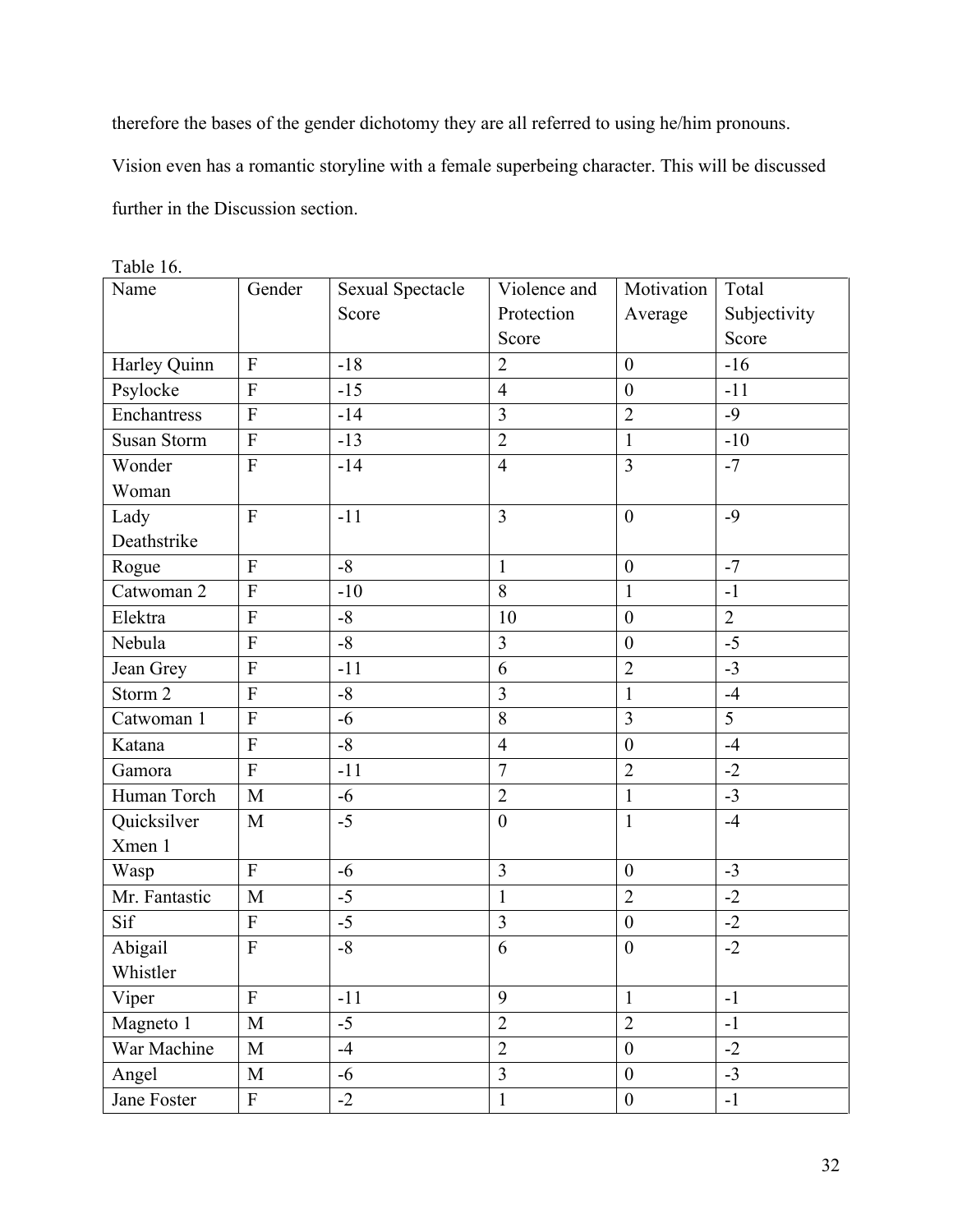| Kitty Pryde         | ${\bf F}$      | $-7$             | 5              | $\boldsymbol{0}$ | $-2$             |
|---------------------|----------------|------------------|----------------|------------------|------------------|
| Falcon              | M              | $-5$             | $\overline{4}$ | $\boldsymbol{0}$ | $-1$             |
| Mystique 1          | $\overline{F}$ | $-6$             | 6              | $\overline{2}$   | $\overline{2}$   |
| <b>Black Widow</b>  | ${\bf F}$      | $-7$             | 14             | $\overline{2}$   | 9                |
| Antman              | M              | $-4$             | $\overline{4}$ | $\overline{3}$   | $\overline{3}$   |
| Loki 1              | M              | $-5$             | $\overline{5}$ | $\overline{2}$   | $\overline{2}$   |
| Miranda             | F              | $-2$             | $\overline{3}$ | $\boldsymbol{0}$ | $\mathbf{1}$     |
| <b>Typhoid Mary</b> | ${\bf F}$      | $-3$             | $\overline{4}$ | $\boldsymbol{0}$ | $\mathbf{1}$     |
| Negasonic           | $\mathbf F$    | $-5$             | 6              | $\boldsymbol{0}$ | $\mathbf{1}$     |
| Teenage             |                |                  |                |                  |                  |
| Warhead             |                |                  |                |                  |                  |
| Faora               | F              | $-4$             | 5              | $\boldsymbol{0}$ | $\mathbf{1}$     |
| Storm 1             | $\overline{F}$ | $-7$             | 8              | $\mathbf{1}$     | $\overline{2}$   |
| Malakeith           | M              | $-3$             | $\overline{4}$ | $\mathbf{1}$     | $\overline{2}$   |
| Nightcrawler 2      | M              | $-4$             | $\overline{4}$ | $\boldsymbol{0}$ | $\boldsymbol{0}$ |
| Rohan               | M              | $-3$             | $\overline{4}$ | $\overline{2}$   | 3                |
| Ivan Vanko          | M              | $-5$             | 6              | $\overline{2}$   | $\overline{3}$   |
| Yukio               | ${\bf F}$      | $-2$             | $\overline{4}$ | $\boldsymbol{0}$ | $\overline{2}$   |
| Nightcrawler 1      | M              | $-4$             | 5              | $\boldsymbol{0}$ | $\mathbf{1}$     |
| Quicksilver         | M              | $-4$             | $\overline{5}$ | $\mathbf{0}$     | $\mathbf{1}$     |
| Xmen                |                |                  |                |                  |                  |
| Kingpin             | M              | $\boldsymbol{0}$ | $\overline{2}$ | $\boldsymbol{0}$ | $\overline{2}$   |
| Drax                | M              | $-4$             | 6              | $\overline{2}$   | $\overline{4}$   |
| <b>Blink</b>        | $\overline{F}$ | $-2$             | $\overline{4}$ | $\boldsymbol{0}$ | $\overline{2}$   |
| Angel Dust          | ${\bf F}$      | $-3$             | 6              | $\boldsymbol{0}$ | 3                |
| Danica Talos        | ${\bf F}$      | $-2$             | 5              | $\boldsymbol{0}$ | 3                |
| Scarlet Witch       | $\overline{F}$ | $-9$             | 12             | $\overline{2}$   | $\overline{5}$   |
| Magneto 2           | $\mathbf M$    | $-4$             | 6              | $\sqrt{2}$       | $\overline{4}$   |
| Magneto 3           | M              | $-5$             | $\overline{7}$ | $\overline{2}$   | $\overline{4}$   |
| Ajax                | M              | $-2$             | 5              | $\overline{2}$   | 5                |
| Colossus            | M              | $-2$             | $\overline{5}$ | $\boldsymbol{0}$ | $\overline{3}$   |
| Deadshot            | M              | $-1$             | $\overline{4}$ | $\overline{3}$   | 6                |
| Von Doom            | M              | $-1$             | $\overline{4}$ | $\overline{2}$   | 5                |
| Laurel Hedare       | ${\bf F}$      | $-2$             | 6              | $\overline{2}$   | 6                |
| Nyssa               | $\overline{F}$ | $\overline{0}$   | $\overline{4}$ | $\overline{0}$   | $\overline{4}$   |
| Boomerang           | M              | $\boldsymbol{0}$ | $\overline{4}$ | $\boldsymbol{0}$ | $\overline{4}$   |
| Lex Luther          | M              | $\boldsymbol{0}$ | $\overline{4}$ | $\overline{2}$   | 6                |
| Croc                | M              | $\overline{0}$   | $\overline{4}$ | $\boldsymbol{0}$ | $\overline{4}$   |
| Deadpool            | M              | $-5$             | 9              | $\overline{3}$   | $\overline{7}$   |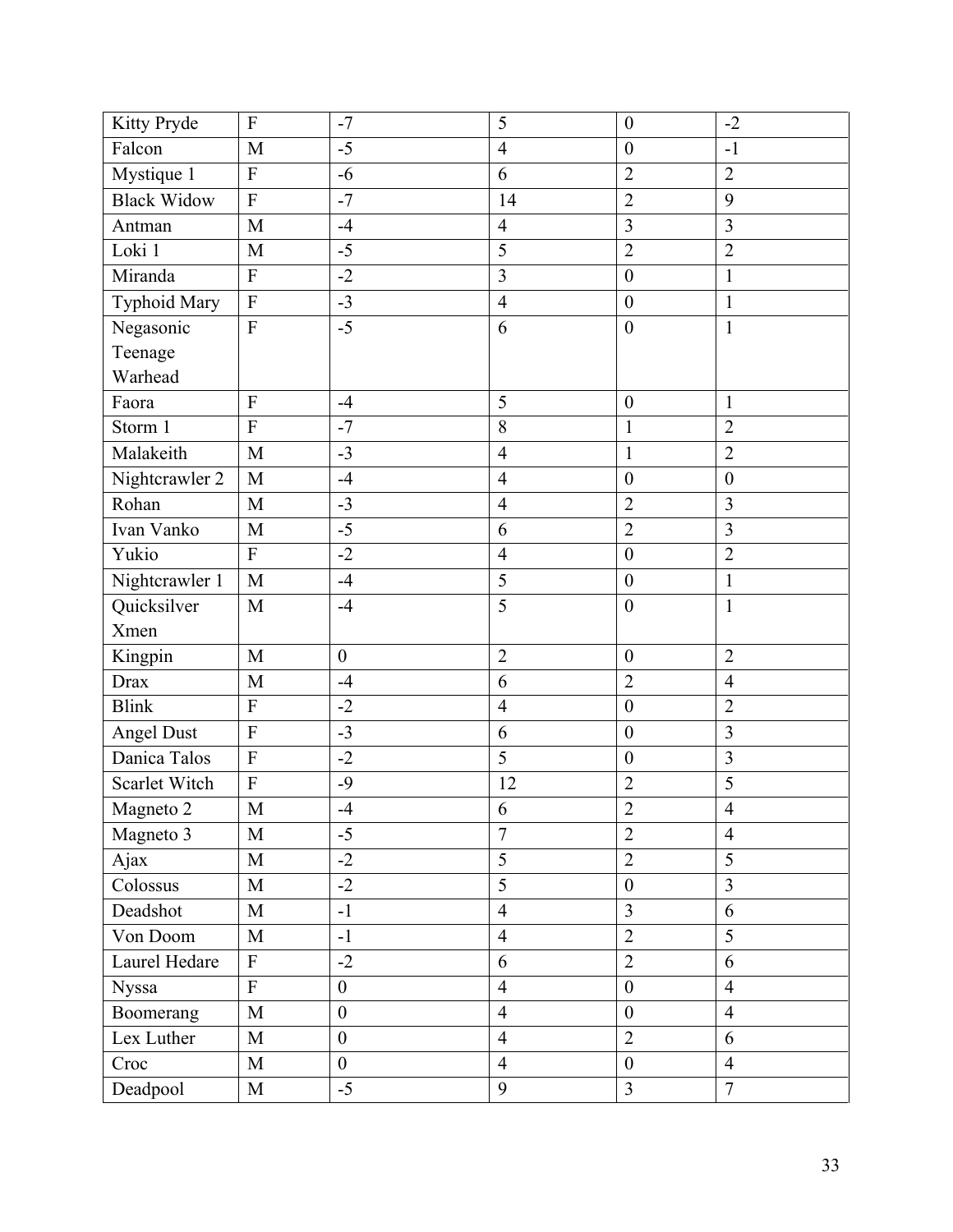| Loki <sub>2</sub> | $\overline{M}$ | $-4$             | 8              | $\overline{2}$          | 6               |
|-------------------|----------------|------------------|----------------|-------------------------|-----------------|
| Hannibal King     | $\overline{M}$ | $-2$             | 6              | $\overline{2}$          | 6               |
| Bane              | M              | $-5$             | 9              | $\overline{2}$          | 6               |
| Vision            | Unknown        | $-1$             | $\overline{5}$ | $\overline{2}$          | 6               |
| Winter Soldier    | M              | $-3$             | 8              | $\mathbf{1}$            | 6               |
| Diablo            | M              | $\boldsymbol{0}$ | $\overline{5}$ | $\mathbf{0}$            | $\overline{5}$  |
| Apocalypse        | M              | $-3$             | $\overline{8}$ | $\overline{2}$          | $\overline{7}$  |
| Hulk              | M              | $-5$             | 10             | $\mathbf{1}$            | 6               |
| Mystique 2        | $\mathbf{F}$   | $-10$            | 16             | $\mathbf{1}$            | $\overline{7}$  |
| Professor X       | M              | $\boldsymbol{0}$ | 5              | $\overline{3}$          | 8               |
| Daredevil         | M              | $-5$             | 10             | $\overline{2}$          | $\overline{7}$  |
| Dracula           | $\overline{M}$ | $\mathbf{0}$     | 6              | $\overline{2}$          | 8               |
| Hawkeye           | M              | $-3$             | 9              | $\overline{2}$          | 8               |
| Ben/The Thing     | $\overline{M}$ | $-3$             | 9              | $\mathbf{1}$            | $\overline{7}$  |
| Groot             | Unknown        | $\boldsymbol{0}$ | $\overline{7}$ | $\mathbf{1}$            | 8               |
| General Zod       | M              | $\mathbf{0}$     | $\overline{8}$ | $\overline{2}$          | 10              |
| Thor              | M              | $-8$             | 17             | $\overline{3}$          | 12              |
| <b>Batman</b>     | M              | $-6$             | 15             | $\overline{3}$          | 12              |
| <b>Bullseye</b>   | M              | $\boldsymbol{0}$ | 9              | $\boldsymbol{0}$        | 9               |
| Quicksilver       | M              | $\boldsymbol{0}$ | 9              | $\mathbf{1}$            | 10              |
| Marvel 1          |                |                  |                |                         |                 |
| Superman          | M              | $-8$             | 19             | 3                       | 14              |
| Rocket            | M              | $\boldsymbol{0}$ | 12             | $\overline{3}$          | 15              |
| Ultron            | Unknown        | $\boldsymbol{0}$ | 12             | $\overline{2}$          | 14              |
| Star-Lord         | M              | $-1$             | 14             | $\overline{3}$          | 16              |
| Iron Man          | M              | $-6$             | 20             | 3                       | 17              |
| Blade             | M              | $-2$             | 16             | $\overline{\mathbf{3}}$ | $\overline{17}$ |
| Wolverine         | M              | $-7$             | 21             | $\overline{\mathbf{3}}$ | 17              |
| Captain           | M              | $-6$             | 21             | $\overline{3}$          | 18              |
| America           |                |                  |                |                         |                 |

## **Discussion**

This project evaluates the extent to which these movies challenge gender inequality by relaxing gender distinction among superbeing characters. I do this with tests of four hypotheses, which were informed by the research questions. Hypothesis 1 states: There is a negative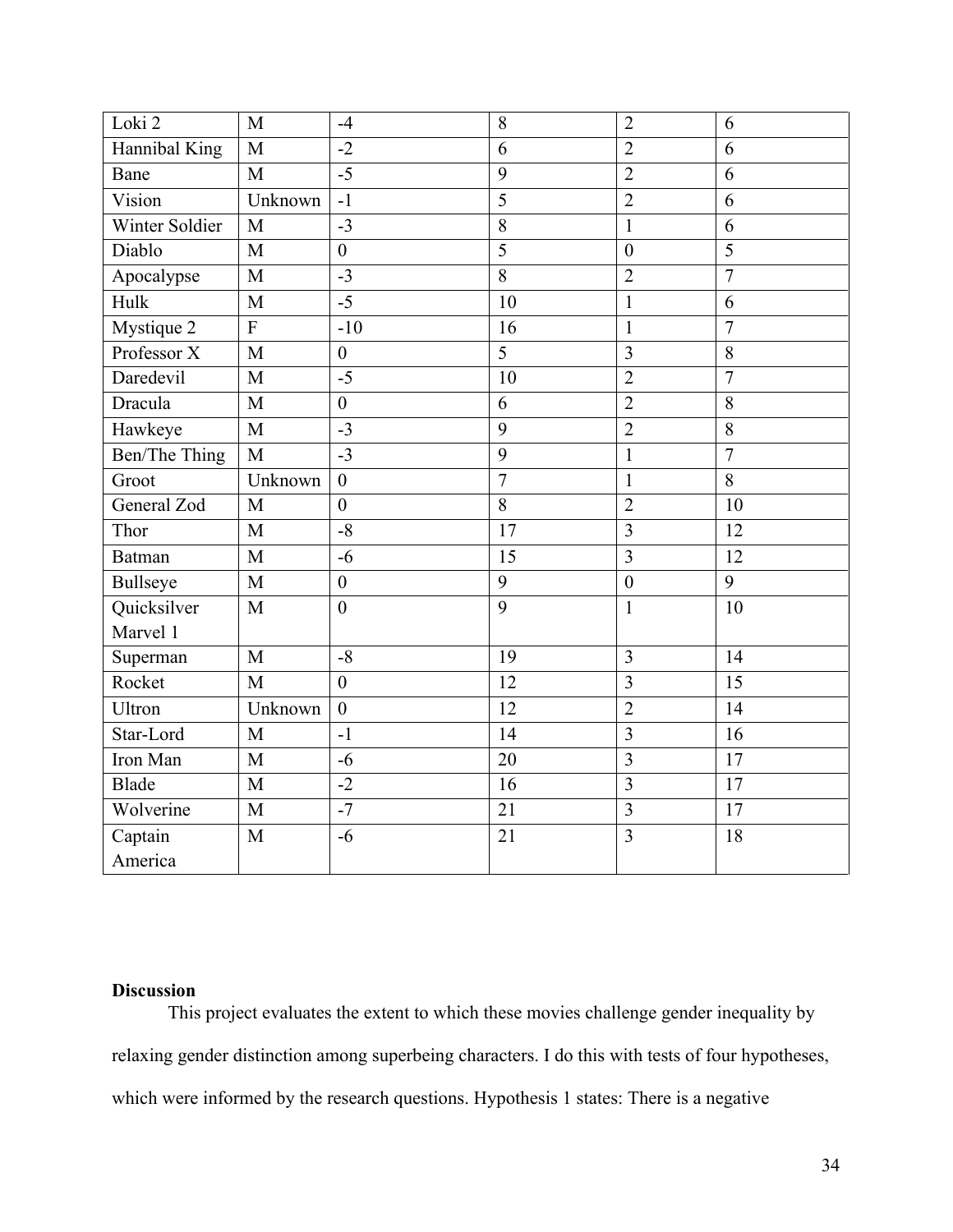correlation between superbeings' unmotivated displays of sexual spectacle and other aspects of subjectivity. This hypothesis seeks to answer the research question of "*Is there a difference between male and female superbeings' levels of sexuality?"* It is evaluated through the codes on sexual spectacle and flirtation. These codes draw on the theorization of bodies as commodities and the use of those commodities in narrative film. Innes' (1999) categorization of tough women characters provided the basis for this discussion of sexuality. Her category Killer Women as Sex Kitten explored the theme of sexuality in otherwise aggressive women. As discussed above, female characters are more likely than male characters to use flirtation or seduction to achieve a goal. Analysis of the data supports this hypothesis with the crosstab of gender and flirtation. Only one male character was coded as using flirtation to achieve a goal. In *Captain America: The Winter Soldier* the character Captain America kisses Black Widow, at her command, in order to avoid being caught by the Hydra agents that are searching for them. Of the thirty-six female characters twenty of them do not use flirtation while sixteen of them do. Black Widow has multiple instances of flirtation, which she uses to spy and maintain the larger protection racket that she and her fellow Avenger protagonists maintain. In *The Avengers*, her first scene depicts her extracting information from the arms dealer she has lured with a "date." She manipulates him into thinking she is his captive. The sole instance of male flirtation is instigated by a character that frequently uses her sexuality. This affects the subjectivity score, through a subtraction of one point from the character's total. This means that female characters are losing points more than male characters due to this gendered action.

Hypothesis 2 states that there is a positive relationship between superbeings' ability to protect and other aspects of their subjectivity. As a corollary, I expect a negative correlation between status as nonvoluntary object of protection and other aspects of subjectivity. This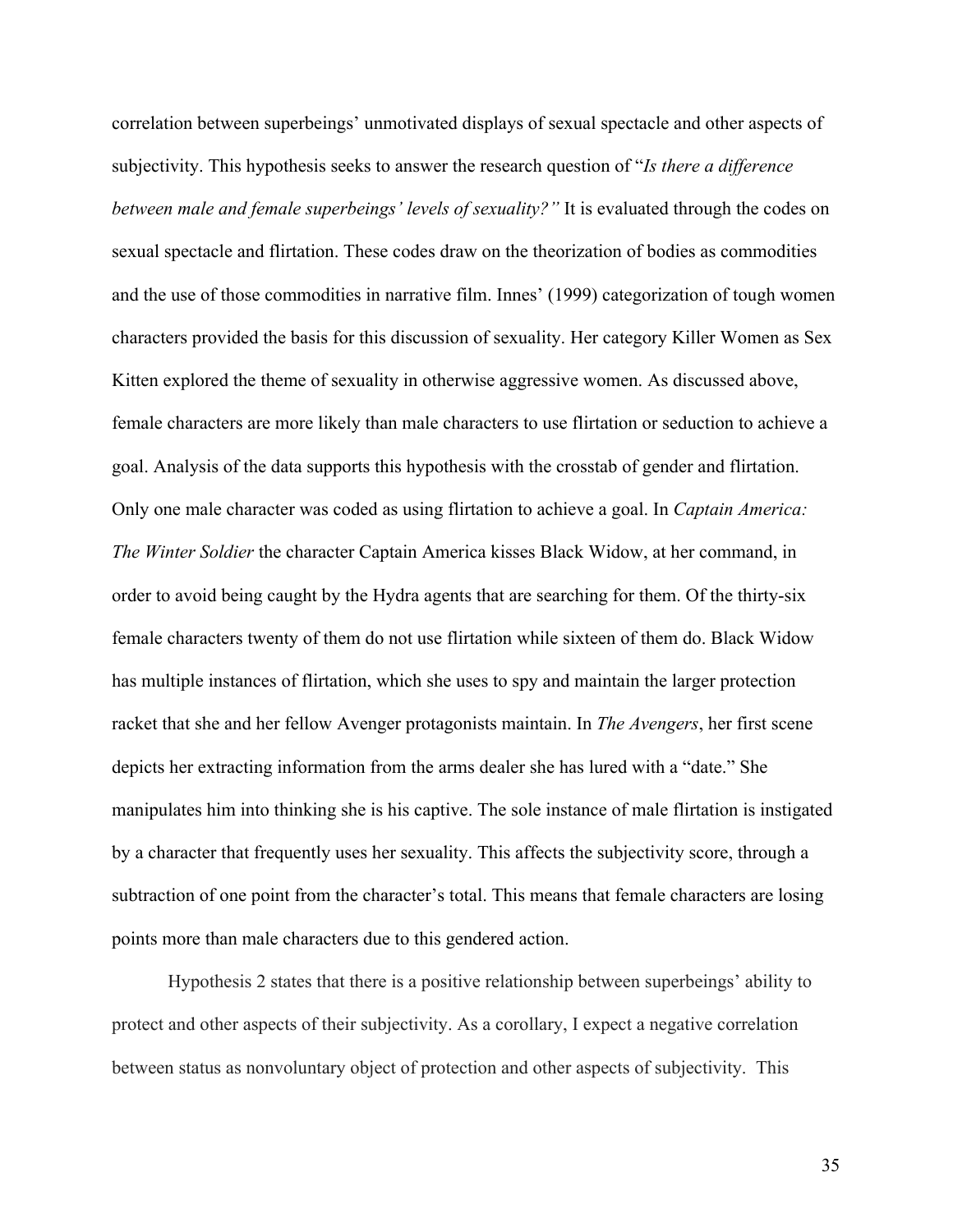hypothesis seeks to answer the research question *"Is there a gender difference in superbeings ability to protect?"* This hypothesis is evaluated through the codes on rescue/protection from voluntary fights and involuntary fights; protection of civilians, loved ones, combatants, and their self; and failure of protection. The hypothesis and codes are based in the literature on protection and the ways protection is gendered (Stiehm 1982 Young 2003 Stabile 2009). These authors evaluate the ways that the gender hierarchy subordinates women through violence and protection from violence. As posed in the data above, there isn't a gendered connection to a characters need of rescue or protection. Both male and female superbeings require protection and give protection at approximately equal rates. This could be explained by the inclusion of the coding on being part of a group. The description of this code shows that the majority of characters operate as part of a group or alongside other characters. We can assume that this group dynamic would affect the willingness of characters to protect each other. The survival and success of the team would be dependent on maintaining the active status of all the group members. Additionally, I noticed that as for the villians, their group status was often defined by their henchmen or lackies rather than equal partners, which is more common for hero characters. For example, in the *X-Men* movie the protagonists form a group called the X-Men, who work together to defeat the antagonist Magneto. His character is coded as working with a group, though the members never appear outside the group, and have no authority over planning or execution. This affects the subjectivity of each of these characters through their failure to protect their self without having a group to lend help. Although Magneto is part of a group, he ultimately fails to protect himself from the X-Men and is repeatedly defeated throughout the franchise. His villain status affects the strength of his group, which then in turn leaves him with less protection and lowers his overall subjectivity score.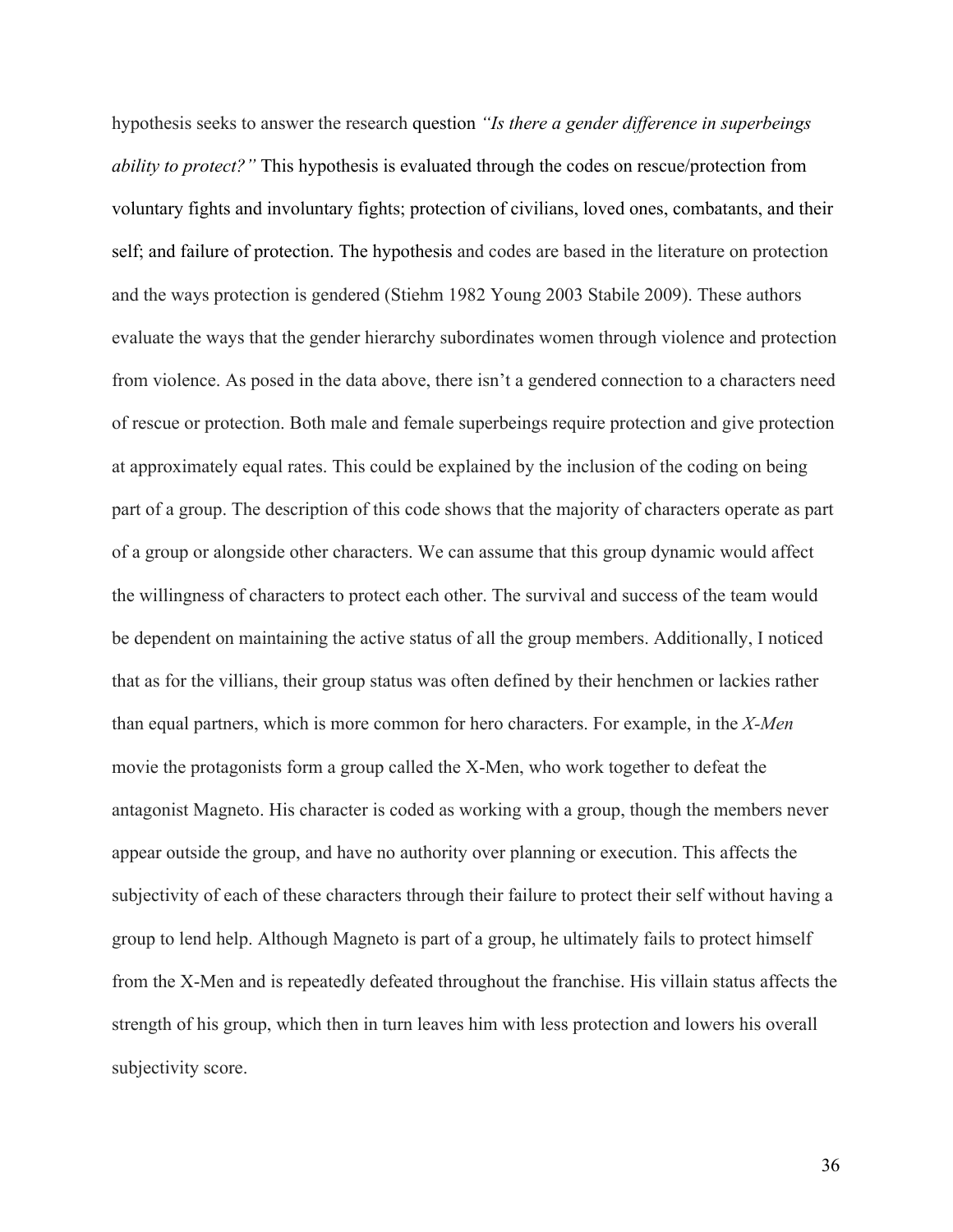Hypothesis 3 states that there is a positive relationship between characters' superpowers' direct capacities for violence and their subjectivity. This hypothesis seeks to answer the research question of *"Is violence a gendered act for superbeings?"* The purpose of this hypothesis is to use a code of direct/indirect powers to speak toward their overall subjectivity, specifically drawing on Chaney's (2007) concept of the masculine universe. The logic of the superbeing universe shows that the powers with a direct capacity for violence are the desired powers due to the link between violence and the ability to defeat an enemy. If the scenario to be evaluated is a fight between two characters then the most likely winner would have the direct power. For example, if the fight was between Kitty Pryde, who has the power to run through walls, and Wolverine, who has metal claws in his hands, the logical thought would be Wolverine would defeat Kitty. This is influenced by his ability to directly harm or incapacitate her. While Kitty may be able to dodge or avoid Wolverine her power will not directly be able to defeat him. She would then have to rely on a different method to ultimately defeat him. The subjectivity score table shown above highlights the difference between these two characters. Kitty Pryde has a score of negative two and Wolverine has a score of seventeen. Her subjectivity was negatively impacted by her indirect power.

The ways in which violence is performed is gendered. While men typically have normative masculine traits and powers, women's powers are more likely to be wrapped up in their sexuality. The character Viper in *Wolverine* embodies the qualities of the snake. She is literally poisonous; her nails, kiss, and saliva kill or maim her victims, who are men. This feminized and heterosexual form of violence combines the sexuality of her character with her capacity to kill. This is significant because her sexuality is her weapon; she merely has to seduce or kiss a man to kill him. For protective powers, they are often feminized and relegated for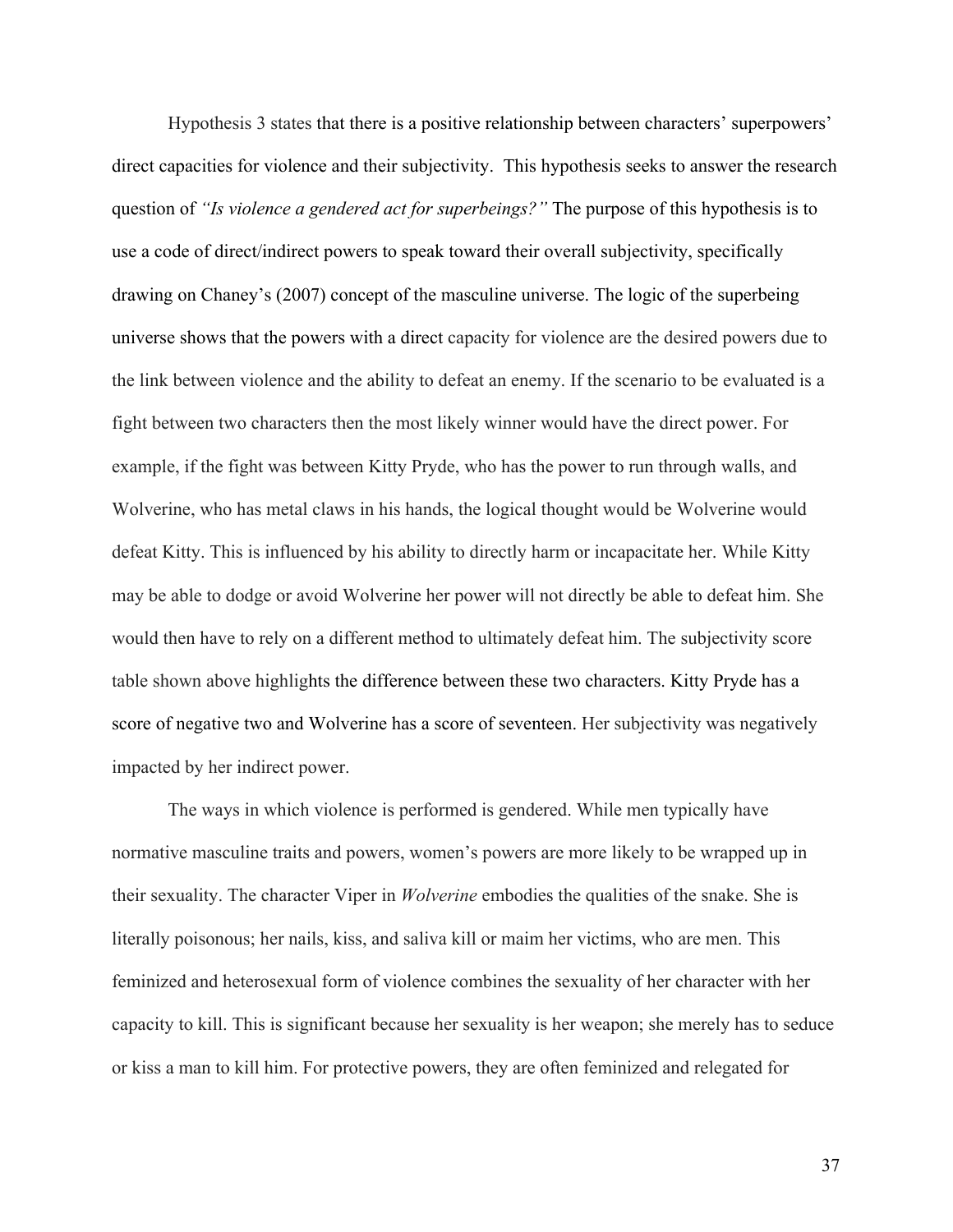feminine characters. Either those characters are women who act as secondary to the male protagonist or antagonist (Kitty Pryde, Susan Storm, Faora, Blink, etc.) or they are male characters with an indirect power as their dominant power (Nightcrawler). These men are then defined by their indirect power, which decreased their masculinity. They do not represent the hypermasculine superbeings such as Superman or Star-Lord, rather they are relegated to the second tier with other female superbeings.

Hypothesis 4 states that there is a positive relationship between the number of plot turns that hinge on their changes in motivations, and other aspects of superbeings' subjectivity. This hypothesis seeks to answer the research question *"Is there a gender difference in a superbeing's ability to move the plot forward?"* This hypothesis combines Thompson's theory of act-break motivations and the dichotomous gender hierarchy. The data collected from the code sheets supported the hypotheses that the characters' ability to move the plot forward is linked to their sex. If we use the table above of the overall subjectivity score of each character we can see how the characters are split based on their position. The highest scores are held not only by men, but men with direct powers who move the plots forward with their changes of goals. Captain American is present in four films, therefore has twelve chances of moving the plot forward. It is important to note that male characters are more likely to have their own film franchise and therefore have more opportunities to raise their subjectivity score through plot motivation. Due to this I use an average to adjust the character's score.

*Subjectivity*, theorized by Young (2005) and Ahmed (2007) connects each section of the data to the overlying concept of gender inequality. A character's ability to act upon the world through act-break motivations, direct capacity for violence, and the protection of others defines them as *subjects*. Conversely, a character's inability to do those actions as well as their instances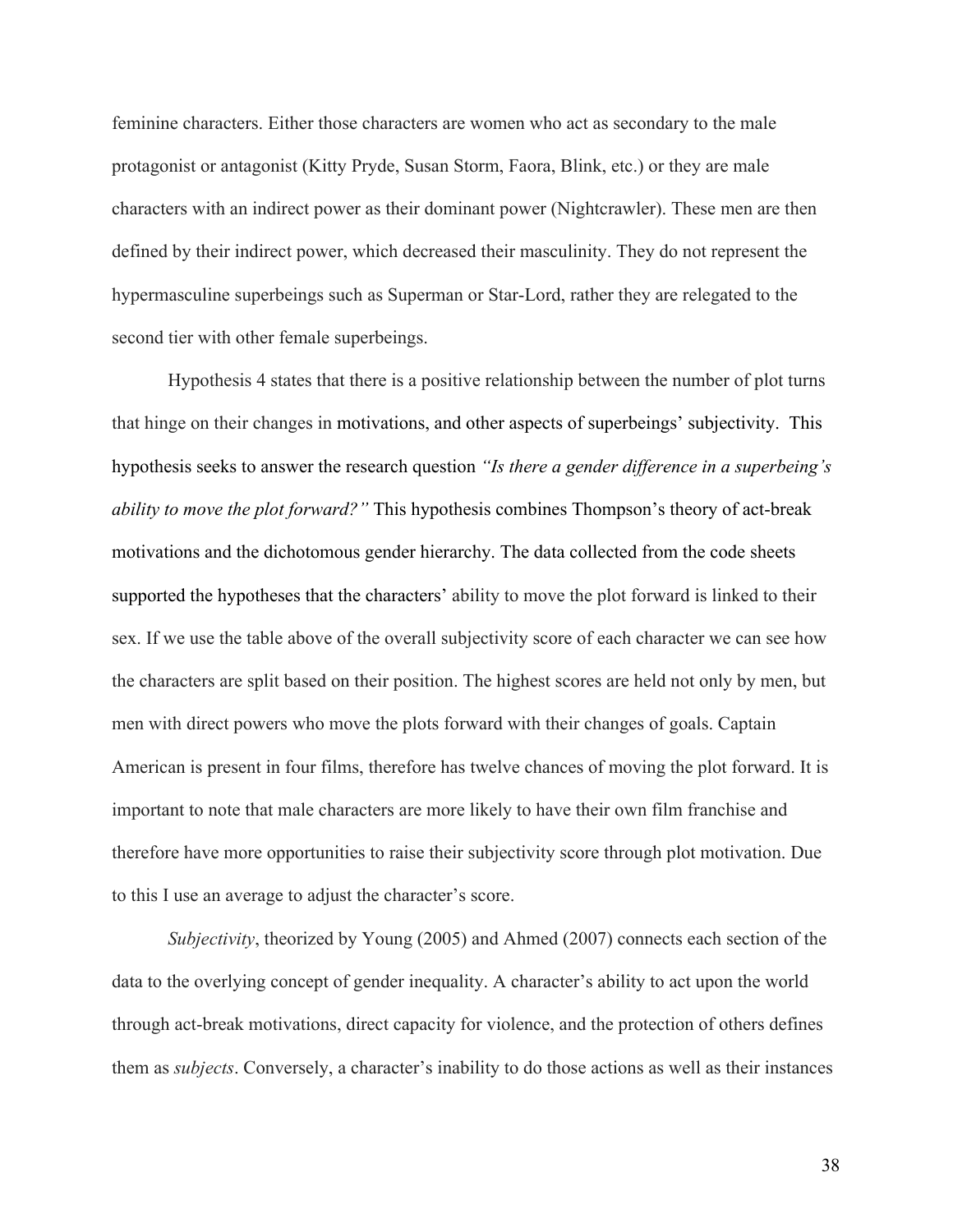of sexual spectacle and unmotivated sexual displays in costuming and gender performance relegates them to the role of *object.* The subjectivity score is used to more clearly show a definitive ranking of these characters. Female superbeing characters often hold negative scores. This means that their total deductions from categories that diminish their subjectivity, such as instances of sexual spectacle or revealing costumes, outweigh any points they earn from categories that award them more subjectivity, such as protection/rescuing others. The male characters hold double or triple the scores of their female counterparts, which perfectly highlights the gendered division of the attributes that inform subjectivity.

While feminist theory works closely with queer theory on issues of gender and sexuality, this project uncovered no obvious signs of queer, trans, or nonbinary existence aside from three unsexed characters: Vision, Ultron, and Groot. Both Marvel and DC Comics began by catering to a young and heterosexual male audience, largely excluding non-heterosexual discourses and identities from their character pool. Vison and Ultron are humanoid AI beings and Vision has a romantic storyline. Groot is an extraterrestrial tree-like being. Vision's appearance can be likened to that of a Ken doll, visually presented as male with all the appropriate male-like features (male voice, masculine face and body) but with genitals absent. The romance with the female Scarlet Witch maintains heteronormativity. A strong female character like Scarlet Witch winds up intimately linked to another strong(er) male character. In *Avengers: Age of Ultron,* Scarlet Witch is always with and working alongside her brother. After his death, her character becomes linked with Vision in the only way our gender dichotomy focused on heteronormativity will allow, a romantic partnership. Vision is ostensibly incapable of human emotion or sexual attraction, and yet he has managed to achieve both, as well as an understanding of what they are and how they would affect others. Voiced by hypermasculine, gravel-voiced actor Vin Diesel,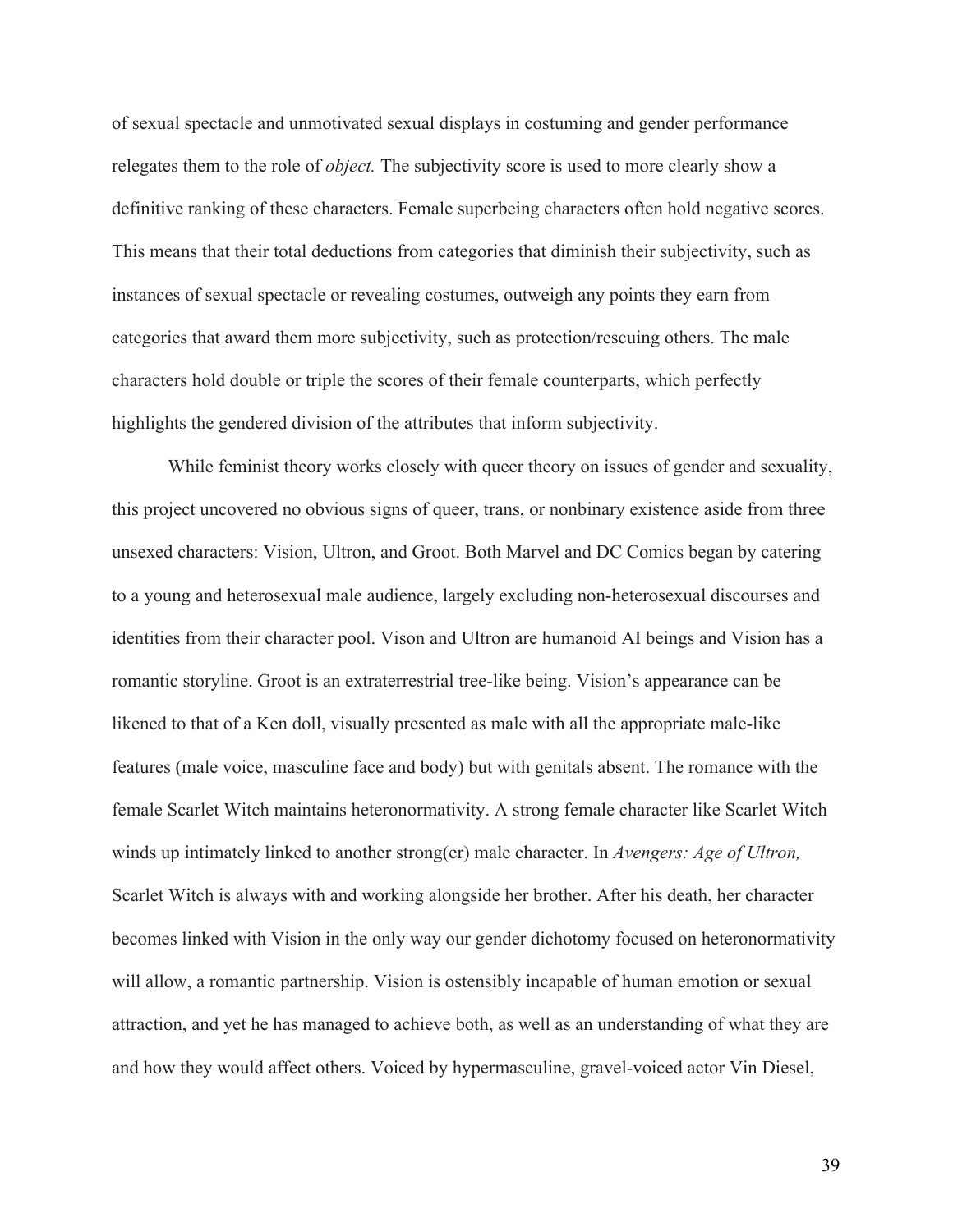Groot also manages to come off as male, tied to a largely male group of heroes (the Guardians of the Galaxy) that includes a single female character, who predictably provides the male human hero an object for his heterosexual impulses. In these ways, these movies maintain a nearly exclusive focus on gender-dichotomous heterosexuality. Outside of these characters, there is no clear presence of gender-nonconforming, queer, or other non-heterosexual characters. Further research can be done to explore the gender-nonconforming characters (or lack therefore) with a critical queer theory lens.

Further research on superbeing characters can be completed within the coming years as the Marvel and DC Comic universes continually expand their movie franchises. Marvel's film release timeline includes 10 new movie releases after this project's data collection through to the year 2019. With the release of new movies the data will change and evolve to add new characters and change the overall score of current characters. This feminist project would applaud the inclusion of superbeings of color, gender-nonconforming characters, and nonheterosexual or queer storylines in the new movies to come.

## **Conclusion**

The purpose of this project is to evaluate the extent to which subjectivity is gendered. I ask: Do female characters have the same level of subjectivity as male characters? Are these characters equally capable of being super? Feminist subjectivity theory is used to incorporate the ways in which gender impacts a human's ability to act upon the world rather than merely have the world act upon them. The one instance in which my data deviated from the literature led me to expect was through analysis of the protection racket. Instances of a presence of a protection racket were limited; and therefore all the corresponding codes were affected. This can be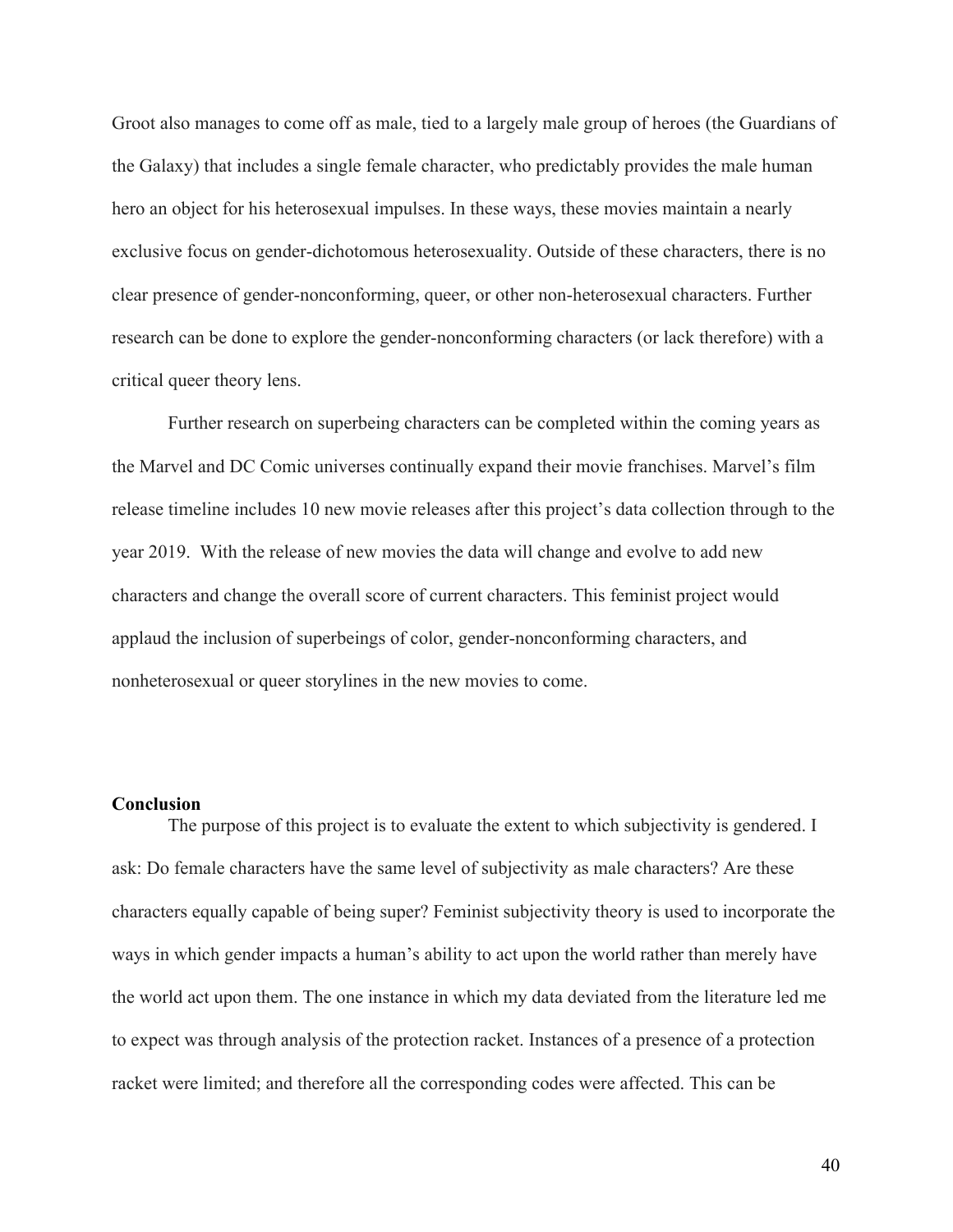addressed through a redefinition of protection rackets to be more conducive to a feminist project within this new genre. Through the reevaluation of "protection" and the exchange necessary for a protection racket, a feminist approach would lead away from the masculine protection rackets outlined in this literature and move toward a definition that includes the myriad of ways power can be distributed and wielded. Through the use of superbeing characters in these films the gender gap has become quite apparent and the data definitively supports the four hypotheses established to estimate subjectivity levels. Ultimately, my findings are consistent with previous studies and with the literature: female characters have less subjectivity than male characters. There is a gender gap in the ability of these characters to be super. Even for instances when a male character's subjectivity is diminished in one area it is exponentially increased in another area, thereby increasing his overall subjectivity. Tony Stark may need to be rescued on occasion by one of his fellow teammates but his costume is not revealing at all and he enacts more harm on villain combatants making his subjectivity score a seventeen. Black Widow is an aggressive and competent female superbeing with direct powers of harm and yet her subjectivity score is lowered to a nine due to her revealing costume and her instances of being a sexual spectacle. Those gendered traits decrease her ability to act upon the world. She is often relegated to an inactive position for the male gaze, which is further emphasized with her fellow female characters' low subjectivity scores.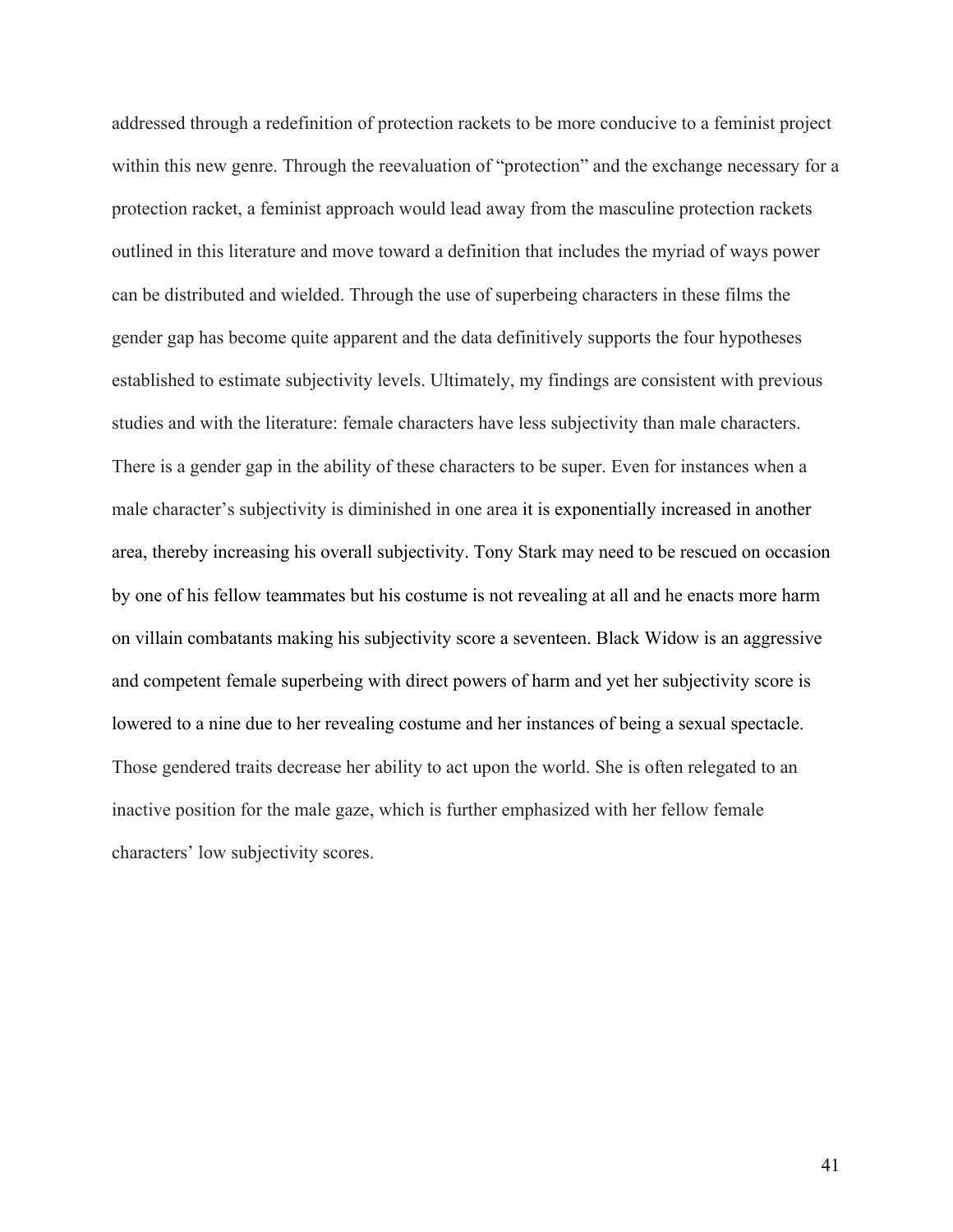### **References**

Ahmed, Sarah. "A Phenomenology of Whiteness." *Feminist Theory* 8.2 (2007): 149-68. Web

- Austin, Shannon. 2015. "Batman's Female Foes: The Gender War in Gotham City." *The Journal of Popular Culture* no. 48 (2):285-295.
- Baker, Kaysee. 2007. "Equally Super?: Gender-Role Stereotyping of Superheroes in Children's Animated Programs." *Mass Communication & Society* no. 10 (1):25-41.
- Brown, Jeffrey. 2011. *Dangerous Curves: Action Heroines, Gender, Fetishism, and Popular Culture*. Jackson: University of Mississippi.
- Bongco, Mila. 2000. Reading comics: Language, culture, and the concept of the superhero in comic books. New York: Garland Pub.
- Chaney, Michael. 2007. Superheroes. In *Encyclopedia of Sex and Gender*. Detroit: Cengage Learning.
- Cocca, Carolyn. 2014. Negotiating the Third Wave of Feminism in Wonder Woman. American Political Science Association.
- Coyne, Sarah M., Jennifer Ruh Linder, Eric E. Rasmussen, David A. Nelson, and Kevin M. Collier. "It's a Bird! It's a Plane! It's a Gender Stereotype!: Longitudinal Associations Between Superhero Viewing and Gender Stereotyped Play." *Sex Roles* 70, no. 9-10 (2014): 416-30.
- Davidson, Janet. 2015. "Female Crime Fighters in TV and Film: Implications and Future Directions". *Sociology Compass.* 9: 1015–1024.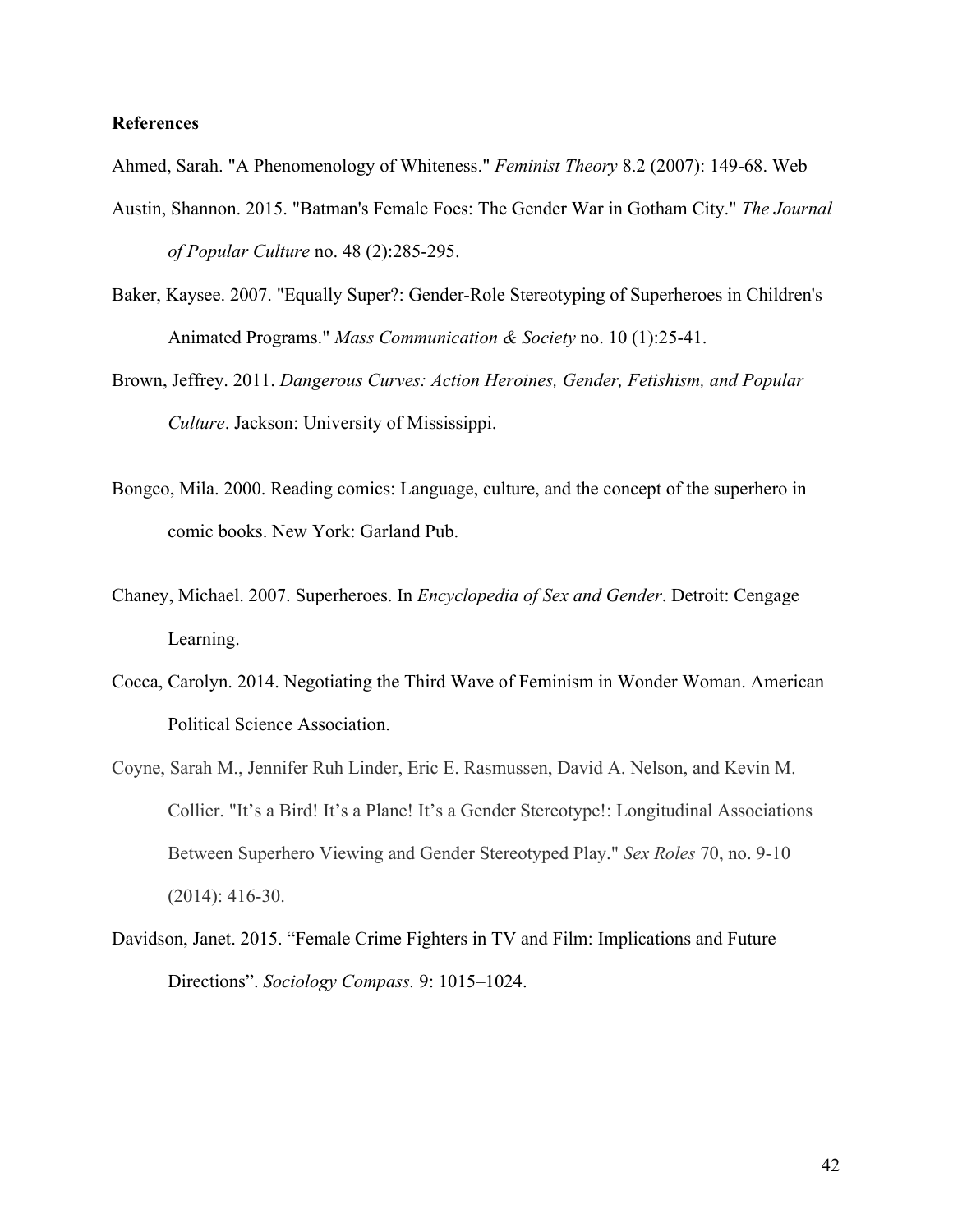- Davies, Christie. 2001. "Stigma, Uncertain Identities, Disguise." In *Masquerade and Identities: Essays on Gender, Sexuality, and Marginality*, edited by Efrat Tseelon, 40-53. London: Routledge.
- Dolan, Jill. 1988. "The Feminist Spectator as Critic." In. Michigan: UMI Research Press.
- Dour, Halina J., and Sally A. Theran. "The Interaction between the Superhero Ideal and Maladaptive Perfectionism as Predictors of Unhealthy Eating Attitudes and Body Esteem." *Body Image* 8, no. 1 (2011): 93-96.
- Dowler, Ken, Thomas, Fleming, and Stephen L. Muzzatti. 2006. Constructing Crime: Media, Crime, and Popular Culture. *Canadian Journal of Criminology and Criminal Justice* 48 (6): 837-65
- Fang Hseih, Hsiu., Shannon, Sarah. E. 2005. *Three approaches to qualitative content analysis*, Qualitative Health Research- Sage Publications, Vol. 15, No. 2, pg. 1277-1285.
- Gilbert, Paula Ruth. 2002. "Discourses of Female Violence and Societal Gender Stereotypes." *Violence Against Women* no. 8 (11):1271-1300.
- Gilpatric, Katy. 2010. "Violent Female Action Characters in Contemporary American Cinema." *Sex Roles*:734-746.
- Inness, Sherrie A. 1999. *Tough girls: Women warriors and wonder women in popular culture*. Philadelphia: University of Pennsylvania Press.
- Inness, Sherrie A. 2004. *Action Chicks: New Images of Tough Women in Popular Culture.* New York: Palgrave Macmillian
- Lepore, Jill. 2014. *The Secret History of Wonder Woman*. New York.
- Peters, Brian Mitchell. 2003. "Qu(e)erying Comic Book Culture and Representations of Sexuality in Wonder Woman." *Comparative Literature and Culture* no. 5 (3):2-9.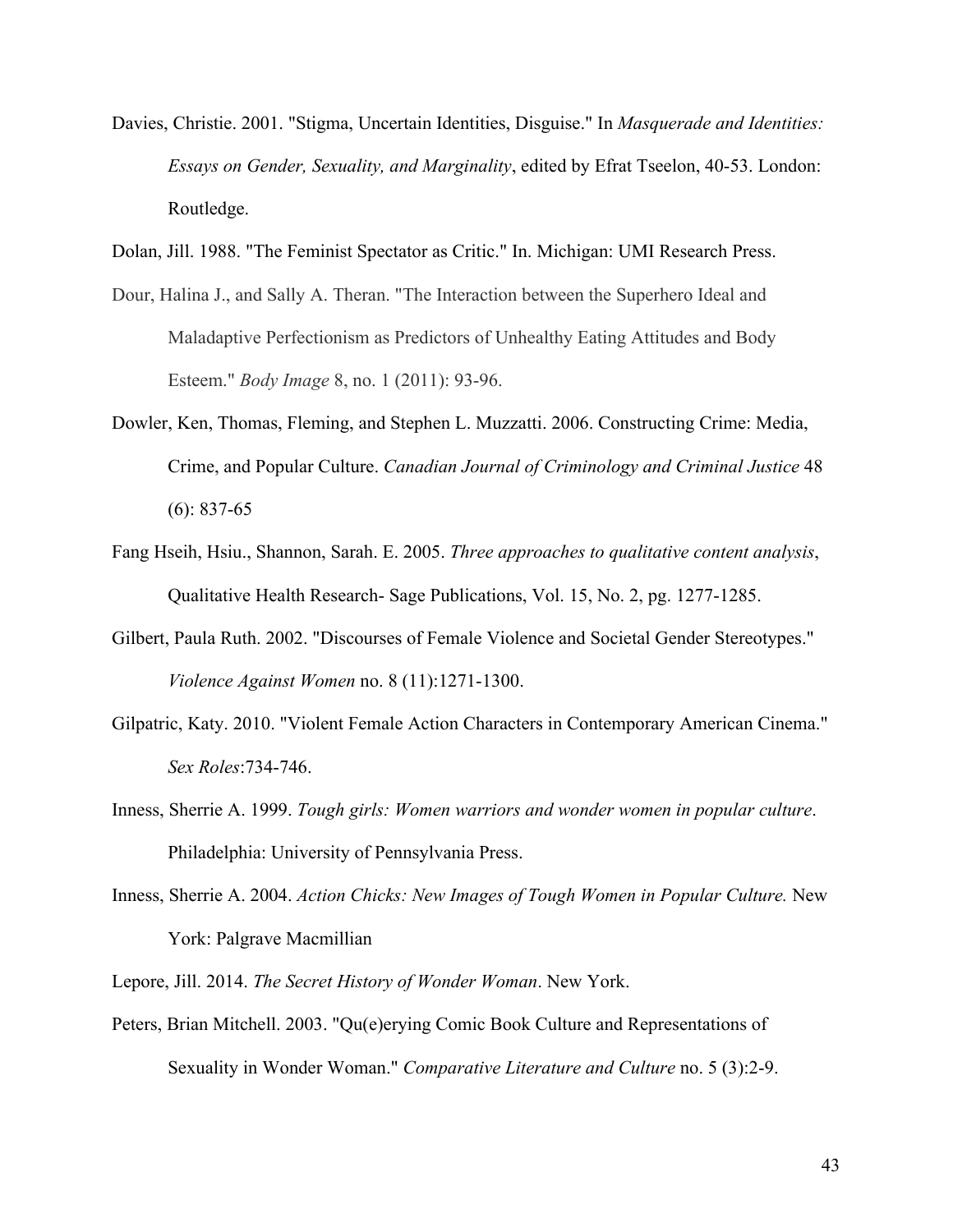Ray, Belinda. 2013. Wonder Woman. In *St. James Encyclopedia of Popular Culture* Detroit: St. James.

Rubin, Gayle, and Rayna R. Reiter. *The Traffic in Women: Notes on the "Political Economy" of Sex*. New York: Monthly Review Press, 1975.

- Stabile, Carol A. 2009. ""Sweetheart, This Ain't Gender Studies": Sexism and Superheroes." *Communication and Critical/Cultural Studies* no. 6 (1):86-92.
- Taylor, Aaron. 2007. "He's gotta be strong, and he's gotta be fast, and he's gotta be larger than life": Investigating the Engendered Superhero Body. *The Journal of Popular Culture* 40  $(2):344-60$
- Thompson, Kristin. 1999. *Storytelling in the New Hollywood: Understanding Classical Narrative Technique*. Cambridge, Mass: Harvard University Press.
- Walton, Priscilla. 1997. "A Slippage of Masks: Dis-guising Catwoman in Batman Returns." *Journal of Film Studies* no. 6 (1):92-110.
- Young, Iris Marion. 2003. "Feminist Reactions to the Contemporary Security Regime." *Hypatia* no. 18 (1).
- Young, Iris Marion. 2005. "Throwing Like A Girl: A Phenomenology of Feminine Body Comportment, Motility, and Spatiality." In *On Female Body Experience*. Oxford: University Press.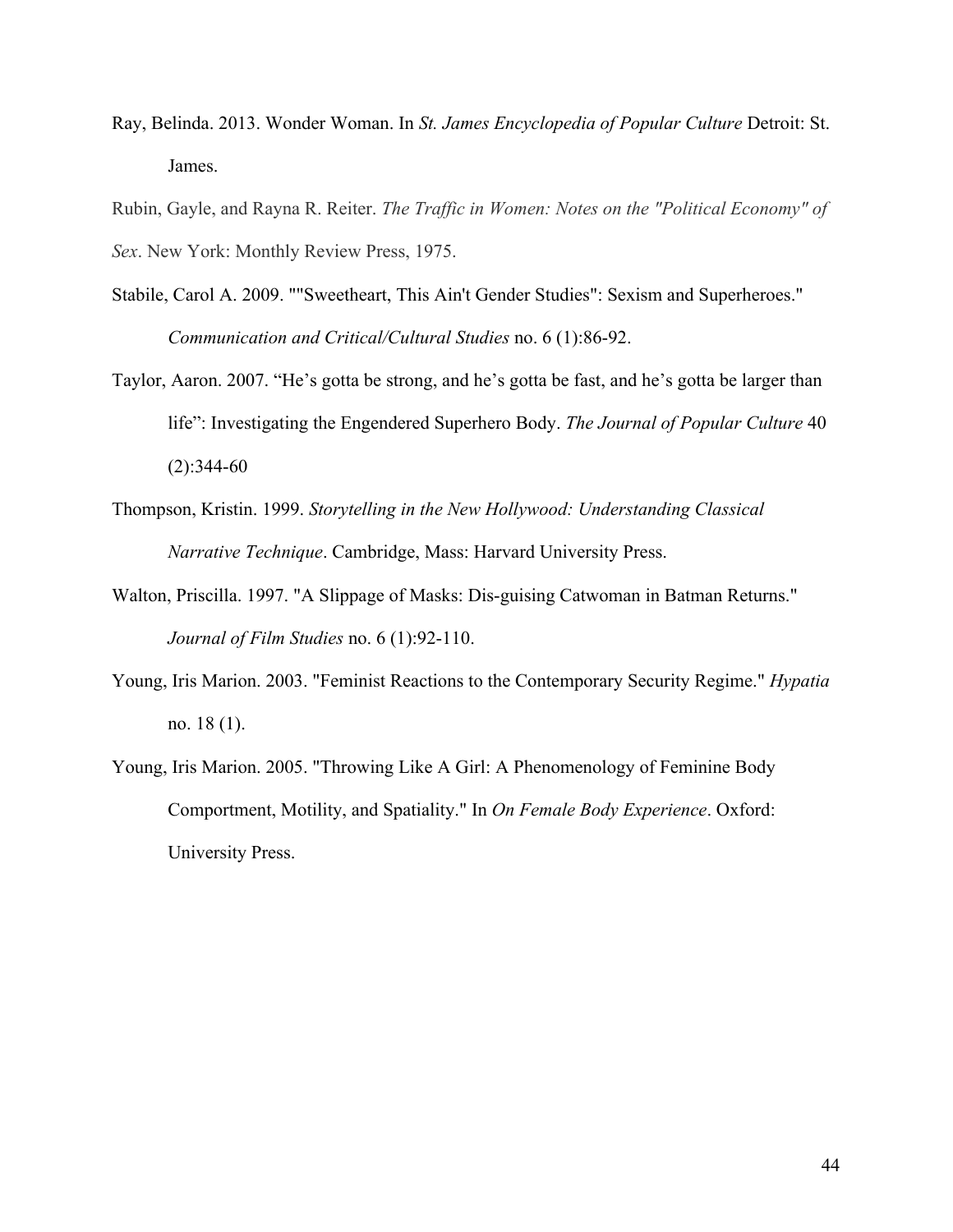## **Appendixes**

## **Film List**

Batman Forever (1995) Batman & Robin (1997) X-Men (2000) Blade II (2002) Daredevil (2003) X2: X-Men United (2003) Blade: Trinity (2004) Catwoman (2004) Elektra (2005) Fantastic Four (2005) X3: The Last Stand (2006) Fantastic Four: Rise of the Silver Surfer (2007) X-Men Origins: Wolverine (2009) Iron Man 2 (2010) Thor (2011) X-Men: First Class (2011) The Dark Knight Rises (2012)

Marvel's The Avengers (2012) Iron Man 3 (2013) Man of Steel (2013) Thor: The Dark World (2013) The Wolverine (2013) X-Men Days of Future Past (2014) Captain America: The Winter Soldier (2014) Guardians of the Galaxy (2014) Ant-Man (2015) Avengers: Age of Ultron (2015) Captain America: Civil War (2016) Deadpool (2016) Doctor Strange (2016) X-Men: Apocalypse (2016) Batman v Superman: Dawn of Justice (2016) Suicide Squad (2016)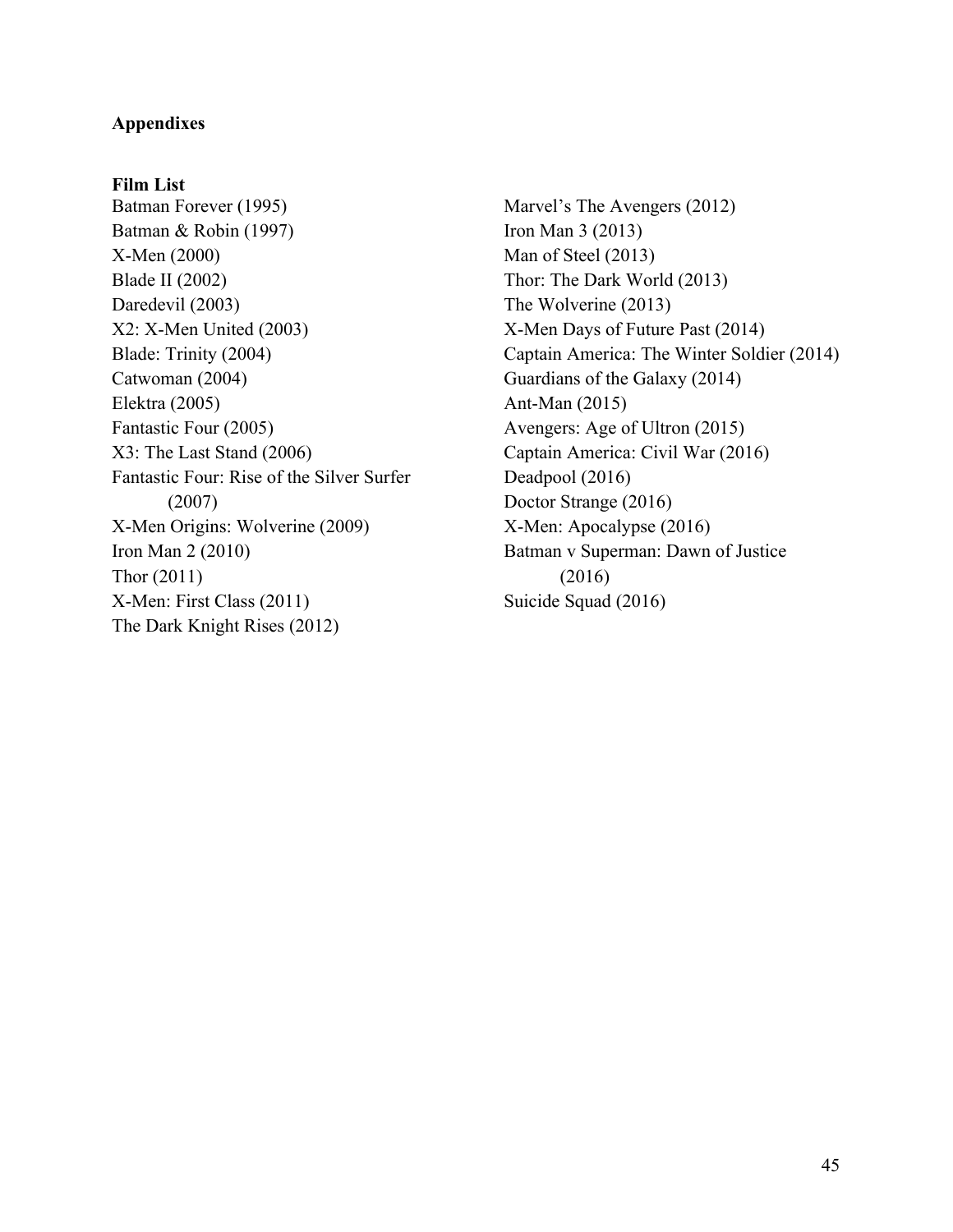# **Codesheet: Content analysis of superhero movies**

# **Identify and describe characters:**

| rachtny and describe enaracters.                                                                              |
|---------------------------------------------------------------------------------------------------------------|
| <b>Basic Information</b>                                                                                      |
|                                                                                                               |
| Name of Superbeing:                                                                                           |
| Position: Protagonist ______ Antagonist ______ Switches sides/ Double agent ______                            |
| Gender: __Male ___ Female ___Unknown/other                                                                    |
| Race/Ethnicity: White Latino/a Asian Black ____                                                               |
| Unknown/other Nonhuman/alien Other                                                                            |
|                                                                                                               |
| Superpowers result from:                                                                                      |
|                                                                                                               |
|                                                                                                               |
| Birth                                                                                                         |
| Coercion/Trauma                                                                                               |
| Gender, Performance and Sexuality                                                                             |
| Does the character wear a costume? yes no                                                                     |
| Use the scale: $0$ = not at all; $1$ = only a little; $2$ = moderate amount; $3$ = quite a bit; $4$ = extreme |
| How revealing is the costume <i>overall</i> ? $0 - 1 - 2 - 3 - 4$                                             |
| How revealing are the sexualized body parts? (Breasts, butt, groin) $0 - 1 - 2 - 3 - 4$                       |
| How tight is the costume overall? $0 - 1 - 2 - 3 - 4$                                                         |
| How many times does the character use flirtation and/or the promise of sex to achieve a goal?                 |
| (Motivated)                                                                                                   |
|                                                                                                               |
| How many instances of unmotivated sexual spectacle?                                                           |
|                                                                                                               |
| Use the scale: $0=$ not at all; $1=$ only a little; $2=$ moderate amount; $3=$ quite a bit; $4=$ extreme      |
| How many fights with long hair down?                                                                          |
| How many fights in heels?                                                                                     |
| How many removals of clothing during fights?                                                                  |
| relationship status at beginning of the movie ___________________________________                             |
| change in relationship status                                                                                 |
| status of any romantic partner (antagonist, noncombatant, etc.) ________________                              |
| Does the change in relationship help the character achieve an act-break goal? _____ yes ______                |
| no                                                                                                            |
| Does the change in relationship status prevent the character from achieve an act-break goal (or               |
| need to revise the goal)? _________ yes ___________ no                                                        |
|                                                                                                               |
|                                                                                                               |

# **Motivation**